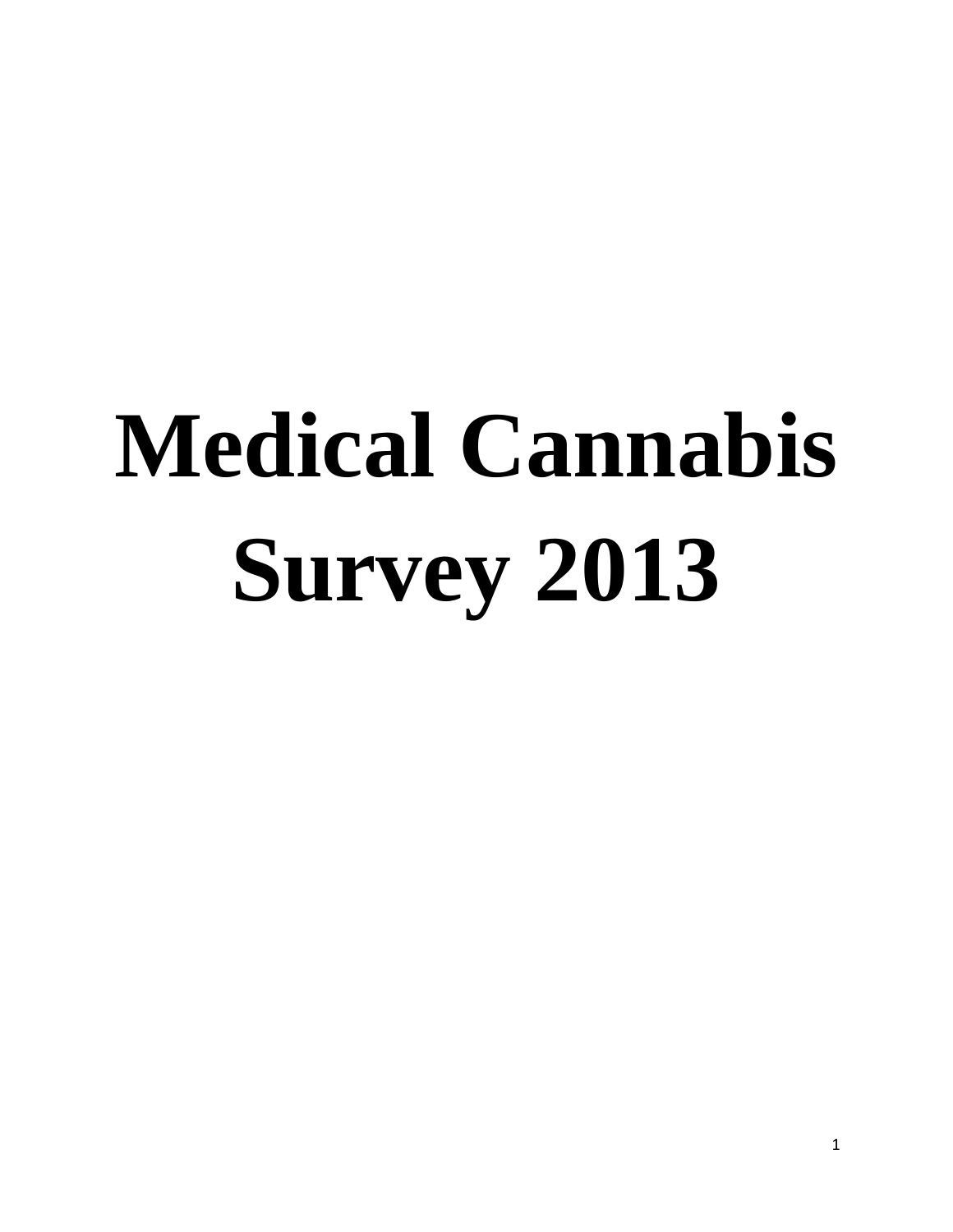**Table of Contents**

**1…Cover**

- **2…Table of Contents**
- **3… Purpose of the Survey**
- **3…Patients Survey – Mailed**
- **4…Patients Survey – Telephone**
- **5…Age**
- **5…Gender**
- **5… Ethnicity**
- **5… Qualifying Conditions**
- **6… Amount of Cannabis Used**
- **7… Methods of Use**
- **8… Licensed Non-Profit Producer (LNPP)**
- **11… Personal Production**
- **11… Has the Program Been Beneficial**?
- **12…Appendix 1**
- **17…Appendix 2**
- **18…Appendix 3**
- **30…Appendix 4**
- **31…Appendix 5**
- **36…Appendix 6**
- **38…Appendix 7**
- **46…Appendix 8**
- **50…Appendix 9**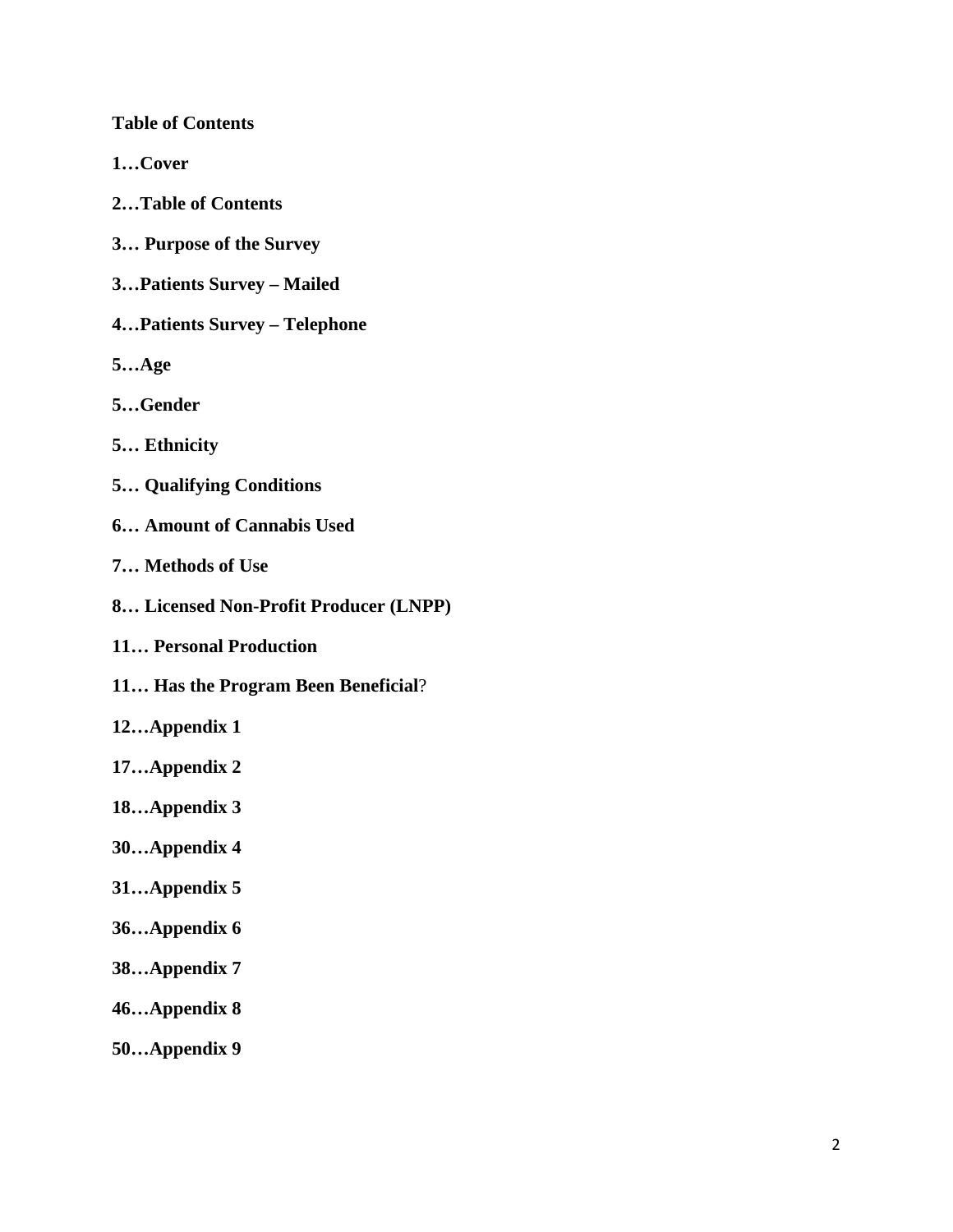# **Purpose of the Survey:**

The purpose of this survey is to determine current patient usage of cannabis and current production of cannabis in New Mexico. The Lynn and Erin Compassionate Use Act was passed during the New Mexico 2007 Legislative Session and went into effect in July of 2007. Since that time, the number of patients has increased to 9760. In order to better serve the patients in the program, the New Mexico Department of Health has commissioned this survey to help arrive at approximate levels of usage and production.

This survey was completed using sampling techniques, Excel, and SPSS for analysis. Information is kept confidential, and where able, is kept anonymous in order to protect the rights of patients participating in the survey.

The survey was conducted in August and September of 2013. A total of 2, 755 individuals who were reported as active in the NMDOH Medical Cannabis Program were randomly selected. 2,000 were selected for the mailed survey and 755 for the telephone survey. The overall response rate for all returned mail surveys completed telephone surveys is 31.18% and for the completed surveys is 25.3% . The survey was completed by 698 individuals, with a Confidence Level of 95% and a Confidence Interval of 3.57%.

# **Patient Surveys- Mailed**

The patient survey consists of 15 questions and up to 30 sub-questions depending upon the patient responses and if the patient has a Personal Production License (PPL). For the full survey, please see Appendix 1.

The patient survey includes several major portions: Demographics, Use, Contact with Licensed Non-Profit Producers, and Personal Production Licenses.

The Medical Cannabis Program as of August 30, 2013 had 9760 currently active patients registered in their database.

The mailed survey was sent to 2,000 of the currently registered and active patients in the NMDOH Medical Cannabis Program database. In accordance with the mailed survey protocol, the patients were selected at random through the Microsoft Excel randomization feature. The survey was then and mailed to the selected patients with pre-addressed stamped envelope to facilitate returns in the middle of July 2013. A total of 546 surveys were returned, with 368 considered to be complete enough to be included in the analysis. To be considered complete and utilized in the analysis, the survey had to have at least 50% of the appropriate responses completed. The survey also had to include the NMDOH MCP ID Code they were issued in order to ensure the survey was completed by one of the 2,000 patients included in the mailing.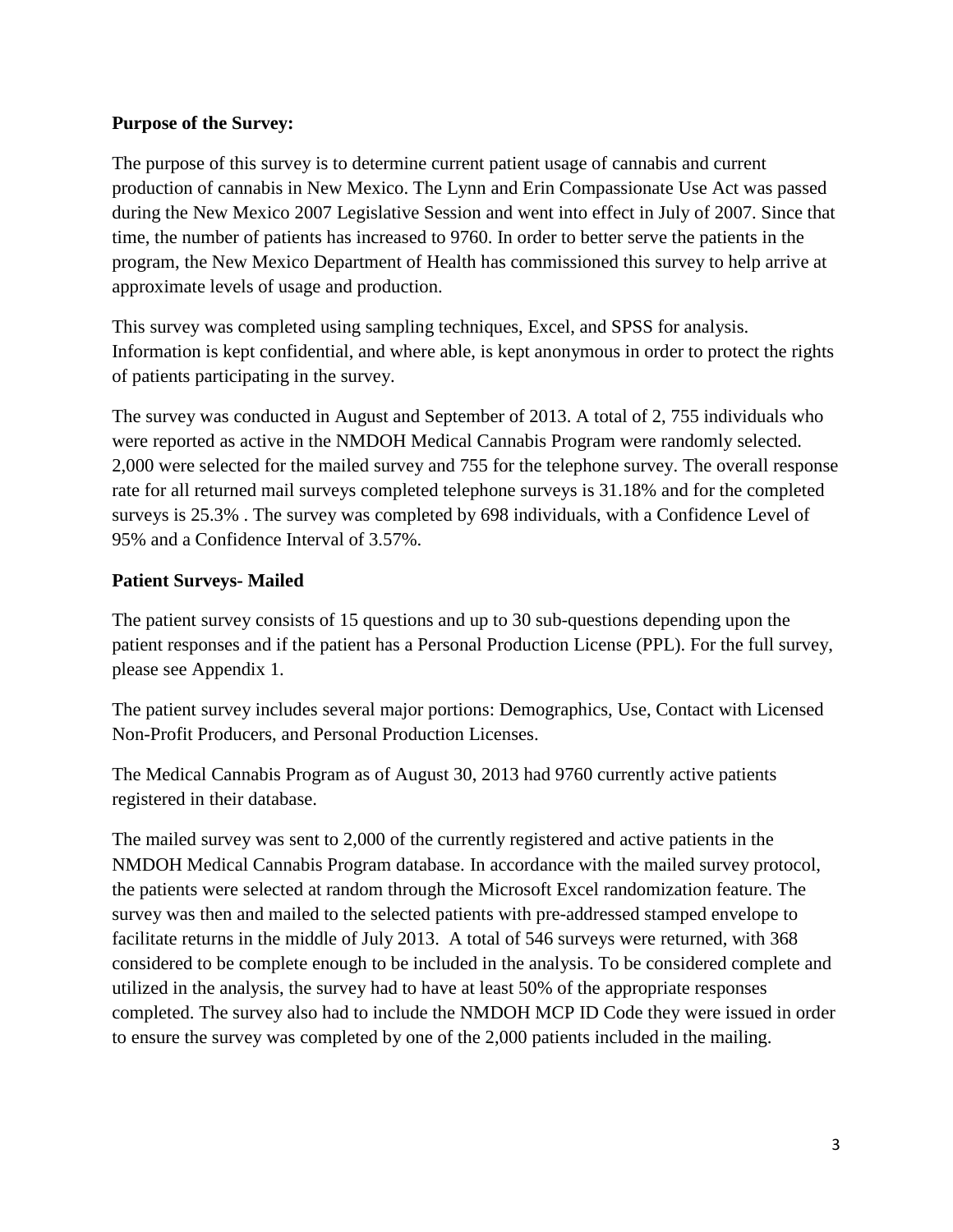| Deceased                      |     |
|-------------------------------|-----|
| Incomplete                    | 110 |
| No ID Code                    | 41  |
| Not Active                    | っ   |
| Not an ID Code from the "Code |     |
| List"                         | 13  |
| Nothing Completed (Blank)     |     |
| Photocopy                     | 2   |
| <b>Total excluded:</b>        | 178 |

The surveys which were excluded were in the following categories:

This demonstrates a survey response rate of 27% with a completed survey response rate of 18%. Statistically, with 368 completed responses and using a Confidence Level of 95%, the completed responses have a Confidence Interval of 4.62% for the mailed survey based on the number of surveys sent to active patients.

The patients who submitted completed surveys live in 106 different zip codes throughout New Mexico with no one individual zip code having more than 17 individuals who responded to the survey. This distribution helps to ensure a sampling of patients from various regions of the state. Please refer to Appendix 5 for a complete list of the zip codes with regard to the distribution of the patient responses for completed surveys).

# **Patient Survey – Telephone**

The Telephone survey followed the telephone survey protocols (see Appendix 4).

755 active patients were randomly selected from the remaining active patients in the NMDOH MCP patient database after the 2000 patients previously selected for the mailed survey were removed. These patients were called until an individual was reached at the provided telephone number, or if the number had been called unsuccessfully 9 times over.

A total of 330 patients completed the survey. This included patients who had responded to 50% or more of the appropriate questions. Other than some minor wording differences to make it easier for telephone responses, the surveys are identical with the same questions. Added to the telephone survey is the ability for respondents to answer "I Do Not Know." To see the complete survey, please refer to Appendix 3.

The patients who completed the telephone survey are from 97 different zip code areas throughout the state, with no one zip code having more than 15 responses. This helps to provide a wide geographical variability in the state. Please refer to Appendix 5 for a complete list of the zip codes with regard to the distribution of the patient responses for the completed surveys.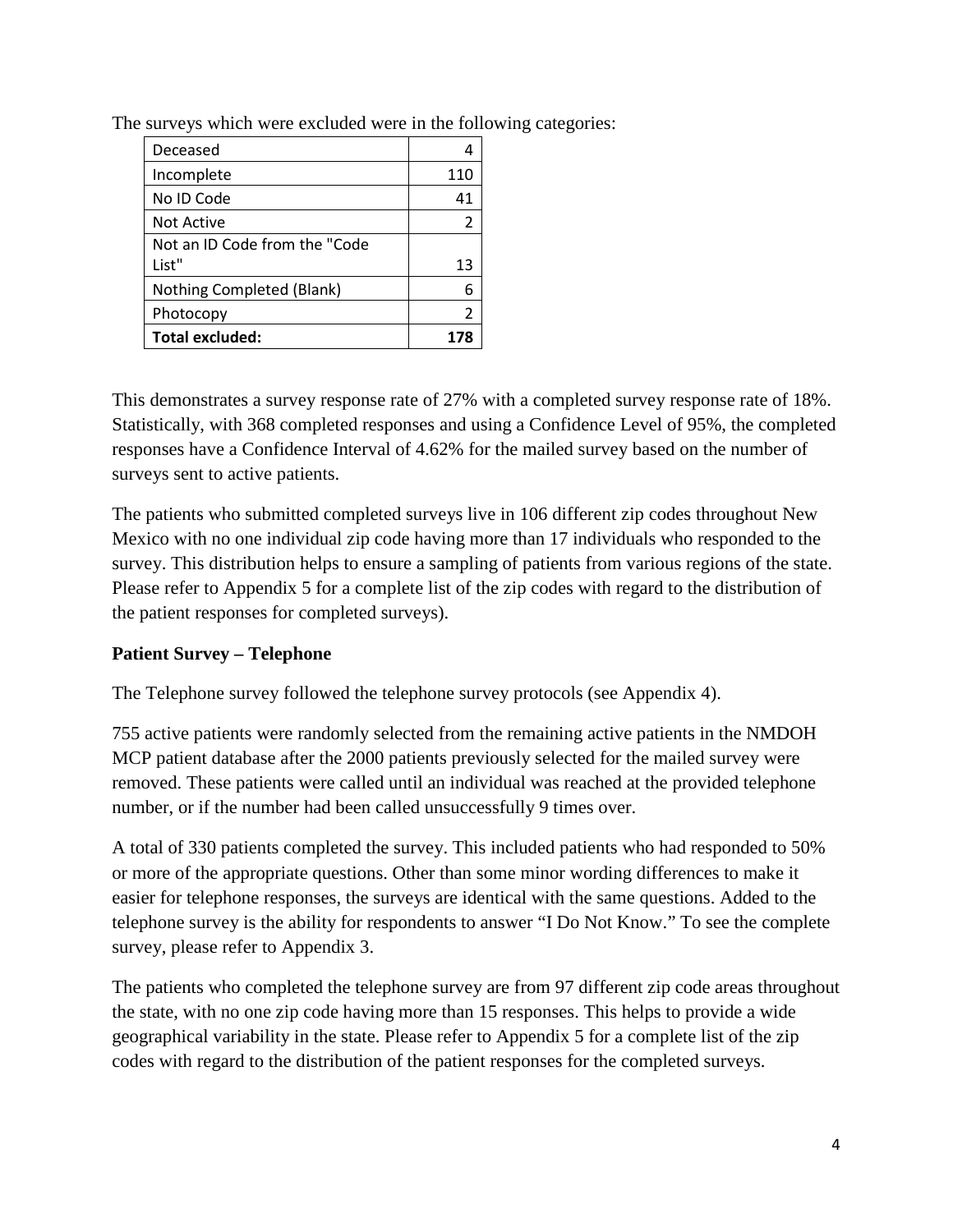# **Age**:

The patients who responded with completed surveys have a range from 19 to 83 years of age, with an average age of 49.9 years old.

# **Gender**:

|               | Telephone | Mail | <b>Totals</b> |
|---------------|-----------|------|---------------|
| Male          | 205       | 224  | 429           |
| Female        | 124       | 141  | 265           |
| <b>FTM</b>    | O         |      |               |
| Prefer Not to |           |      |               |
| Answer        | 1         | 1    |               |
| No Response   | O         | 1    |               |
| Totals        | 330       | 368  | 698           |

# **Ethnicity:**

|                                  | Telephone | Mail           | Totals |
|----------------------------------|-----------|----------------|--------|
| African American                 | 10        | 13             | 23     |
| American/Alaskan Native          | 11        | 8              | 19     |
| Asian                            | 1         | 0              |        |
| Hispanic                         | 109       | 94             | 203    |
| Other                            | 10        | 14             | 24     |
| Unknown                          | 0         | 14             | 14     |
| Native Hawaiian or other Pacific |           |                |        |
| Islander                         | 1         | O              |        |
| No response                      | 0         | $\overline{2}$ | 2      |
| White                            | 185       | 223            | 408    |
| Prefer Not to Answer             | 3         | 0              | 3      |
| Total:                           | 330       | 368            | 698    |

# **Qualifying Conditions:**

The combined mailed and telephone surveys have fifteen of the sixteen eligible conditions represented. The one condition which is not represented is Amyotrpohic Lateral Sclerosis.While some of the conditions may only have a few respondents; this is in accord with the number of enrolled individuals for these conditions. One area to note is that PTSD is under-represented by almost 7%. The other conditions are within the Confidence Intervals for the overall study. Please see Appendix 8.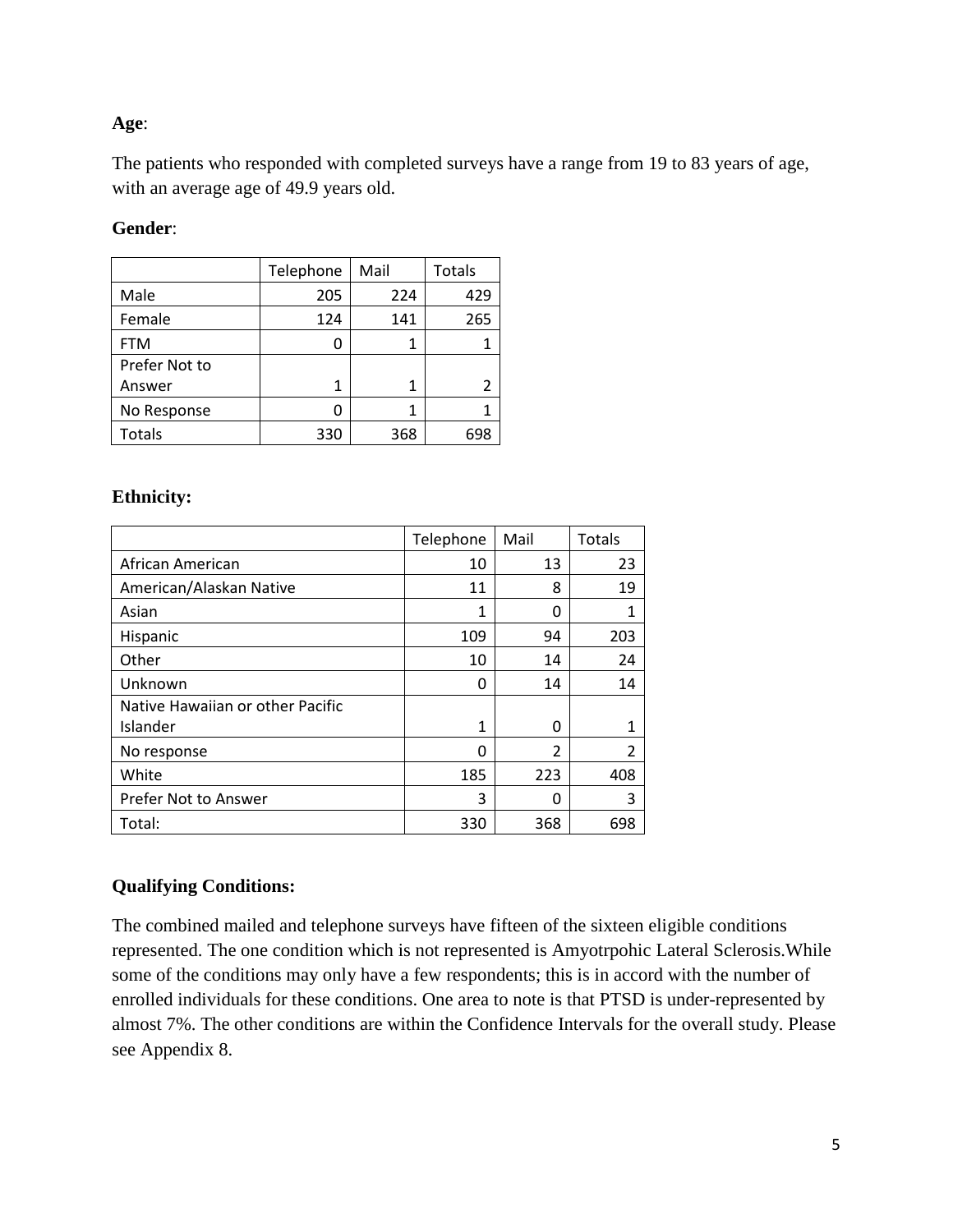# **Amount of Cannabis Used**:

The average amount of cannabis reported by patients completing the survey is shown in the following table:

| Amount of Cannabis Used per<br>week (grams) |           |         |         |
|---------------------------------------------|-----------|---------|---------|
|                                             | Telephone | Mail    | Total   |
| Total (grams)                               | 2359.33   | 3601.19 | 5960.51 |
| Average per patient per week                |           |         |         |
| (grams)                                     | 9.51      | 9.79    | 9.68    |
| Do Not Know                                 | 81        | O       | 81      |
| Prefer Not to Answer                        |           |         |         |

In cases where a range was given, the upper limit of the range was used in determining the total and the averages. This was done since the purpose of the study is to see current usage of patients. In addition, patients reported they had to use cannabis more often in the previous three months and how much on average they used during that time.

| Did you need to use more<br>cannabis in the last three<br>months? |           |      |       |
|-------------------------------------------------------------------|-----------|------|-------|
|                                                                   | Telephone | Mail | Total |
| Yes                                                               | 123       | 122  | 245   |
| No                                                                | 204       | 226  | 430   |
| Do Not Know                                                       | 2         |      | 2     |
| Prefer                                                            |           |      |       |
| Not to Answer                                                     | 1         | 11   | 12    |
| Non-Responsive                                                    | $\Omega$  | 9    | ٩     |
| Total                                                             | 330       | 368  | 698   |

| How many times did you use<br>more in the last three<br>months? |           |      |       |
|-----------------------------------------------------------------|-----------|------|-------|
|                                                                 | Telephone | Mail | Total |
| Frequency (average)                                             | 8.34      | 4.27 | 5.72  |
| Do Not Know                                                     | 15        | 24   | 39    |
| Prefer Not to Answer                                            |           | 24   | 24    |
| Non-Responsive                                                  |           | 24   | 2Δ    |

Please note that some respondents answered "no" to the question "Have you used more cannabis in the past three months?" but still responded when asked "How many times did you use more in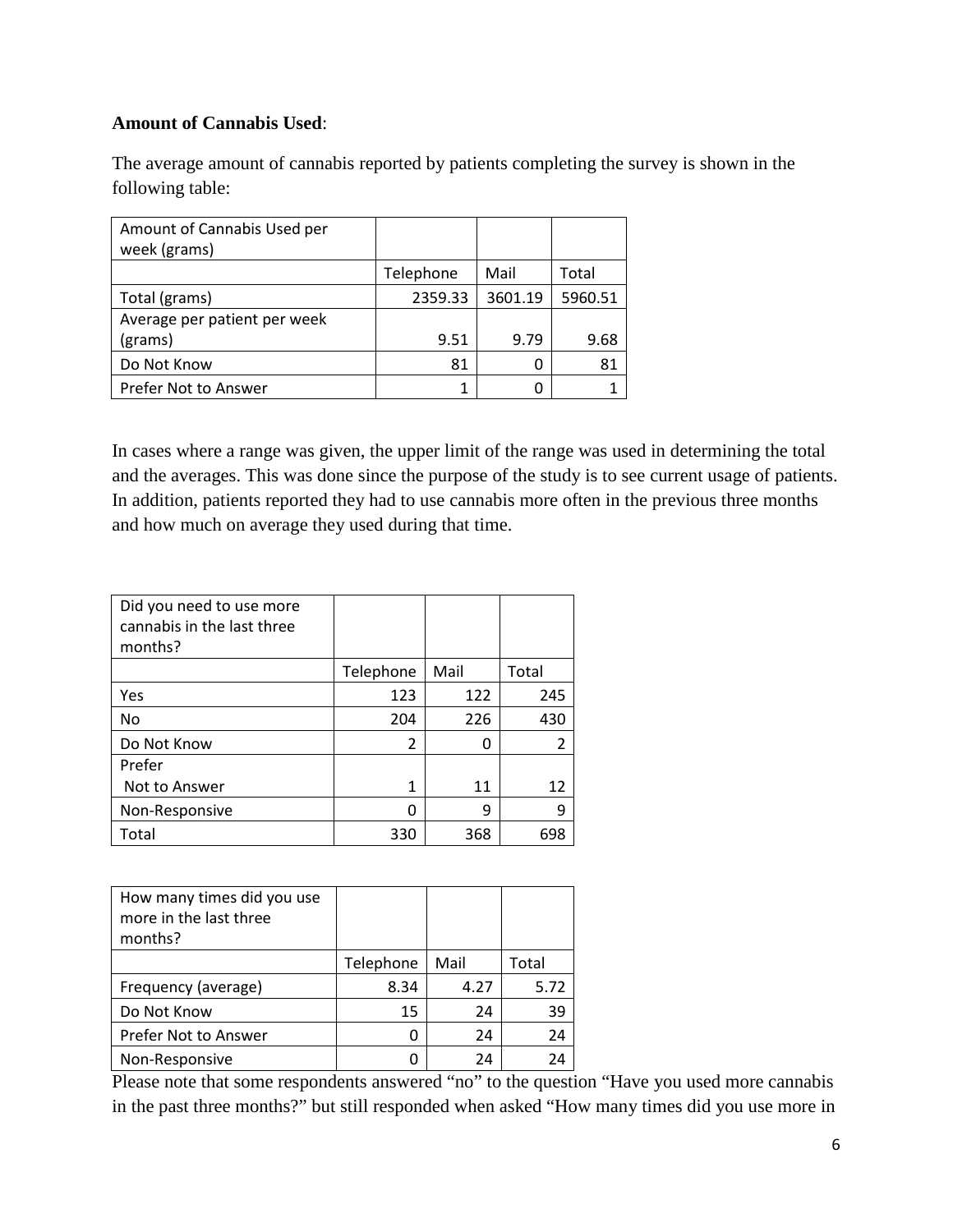the last three months?" Also, there are a few outliers in both the telephone survey and the mail survey, including one response of "93" which skews the averages.

| How many times did  |           |      |       |
|---------------------|-----------|------|-------|
| you use more in the |           |      |       |
| last three months?  |           |      |       |
|                     | Telephone | Mail | Total |
| Frequency (average) | 5.5       | 3.27 | 4.30  |
| Do Not Know         | 15        | 24   | 39    |
| Prefer Not to       |           |      |       |
| Answer              |           | 24   | 24    |
| Non-Responsive      |           | 24   | 24    |

If those outliers are eliminated, the average frequency looks more like this:

This illustrates that some patients have weeks where they may need to use more cannabis to control their conditions, and so, is a factor in patients trying to accurately determine how much cannabis they use on a regular basis. The next table illustrates their average use during these points in time (in grams).

|           | Average<br>(Grams) |      |
|-----------|--------------------|------|
| Telephone |                    | 6.75 |
| Mail      |                    | 6.29 |
| Combined  |                    |      |
| Average   |                    | 6.42 |

# **Methods of Use**:

Methods of use differed among patients, with smoking cannabis being the preferred method. This table illustrates how much cannabis was used on average (grams) per method based on the number of responses for each method.

| Average of quantity of    |           |      |               |
|---------------------------|-----------|------|---------------|
| cannabis respondents used |           |      |               |
| for each method (Grams)   |           |      |               |
|                           | Telephone | Mail | <b>Totals</b> |
| Smoking                   | 9.21      | 8.18 | 8.60          |
| Eating                    | 5.56      | 5.30 | 5.40          |
| Vaporizing                | 4.81      | 4.16 | 4.47          |
| <b>Topicals</b>           | 4.07      | 3.75 | 3.87          |

It should be noted here that topical treatments were very difficult for patients to estimate how many grams they used due to not being sure how much actual cannabis was in each application.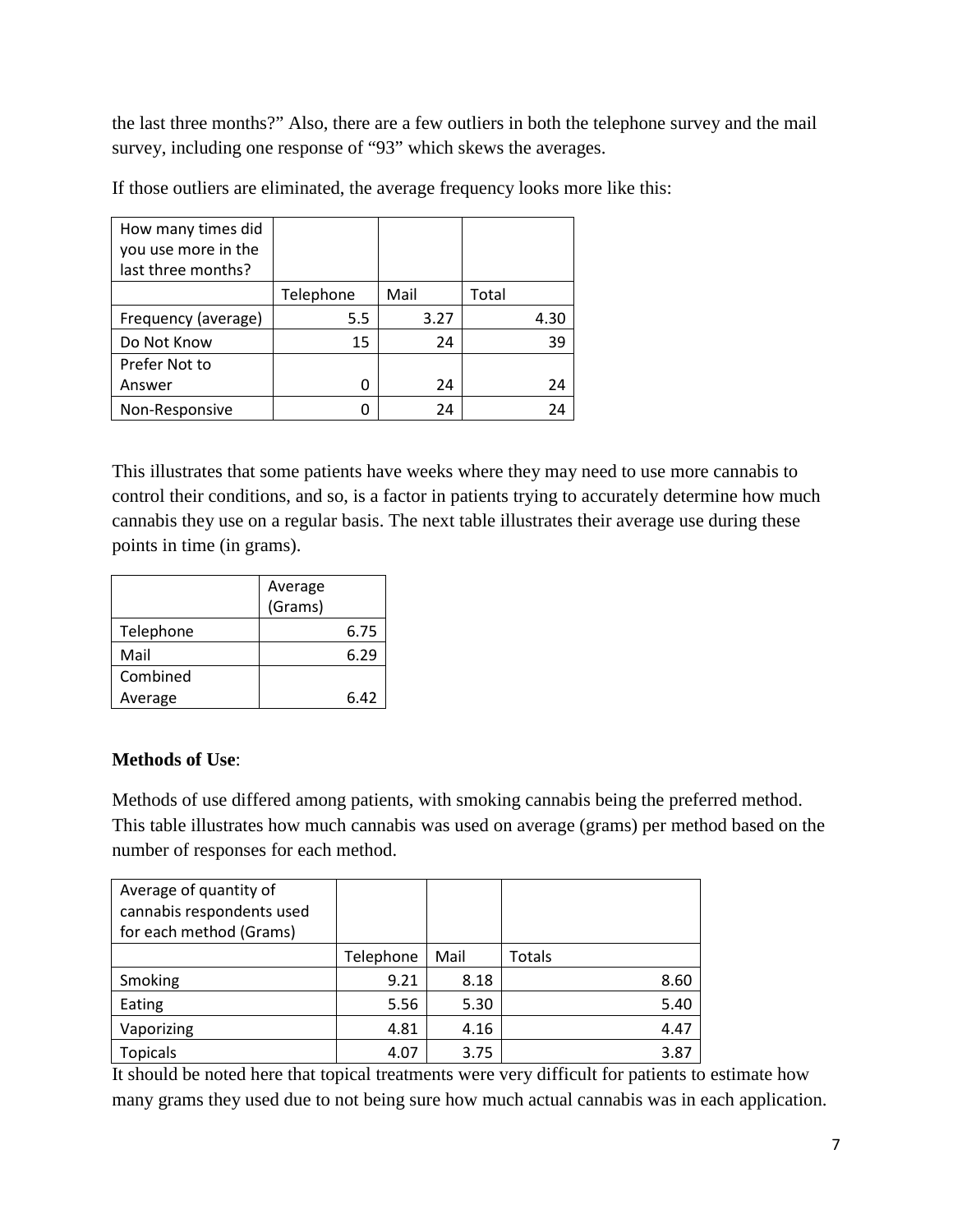As a result, many of the patients who use topical treatments indicated how many times they used the topical, and not the grams of cannabis it might contain.

Some patients reported other methods of use, such as oils and drops (sublingual). However, most of the individuals who responded in this category were using one of the four main methods, and their reported usage was included in the previous table.

Strains:

The strains of cannabis reported being used were so varied and the individual incidence of a particular strain or sub-strain was very low. Due to this, there is no statistical certainty in preference of one strain over another. A listing of all the varieties mentioned can be found in Appendix 6.

# **Licensed Non-Profit Producer (LNPP):**

In this section and in Appendix 7 where the data tables are located, the LNPPs are referred to by a coded number 1 through 23. This is due to their names only being released to patients, and in order to protect that confidentiality, coding is necessary.

The patients were asked if they had purchased cannabis from a LNPP in the last three months.

| Number of respondents who had |           |          |        |
|-------------------------------|-----------|----------|--------|
| purchased from an LNPP in the |           |          |        |
| previous three months         |           |          |        |
|                               | Telephone | Mail     | Totals |
| Yes                           | 253       | 283      | 536    |
| No                            | 74        | 60       | 134    |
| Prefer Not to Answer          | 0         | 8        |        |
| Don't Know                    |           | $\Omega$ |        |
| <b>Total Responses</b>        | 328       | 351      | 679    |

The patients were asked which LNPP they preferred when purchasing their cannabis. This does not reflect how often they may purchase from a particular LNPP, since convenience, while a potential factor, may sometimes over-ride other preference choices. The data tables for this can be found in Appendix 7.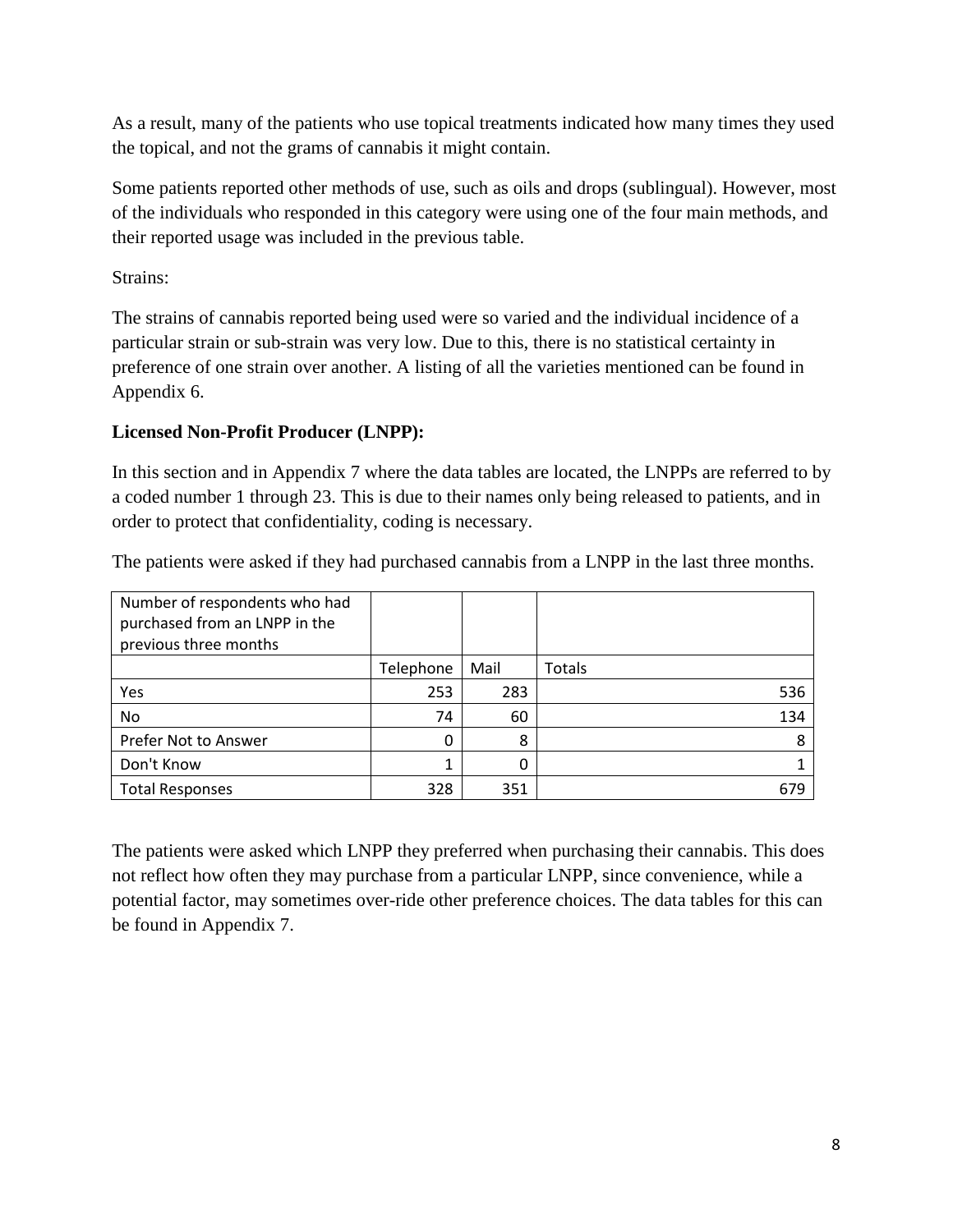Patients reported they purchased on a weekly average:

| Amount of<br>Cannabis<br>purchased from<br>LNPPs (average per<br>week) |           |         |         |            |              |              |
|------------------------------------------------------------------------|-----------|---------|---------|------------|--------------|--------------|
|                                                                        |           |         |         | Projected  | Projected to | Projected to |
|                                                                        | Telephone | Mail    | Total   | to a month | three months | one year     |
| <b>Total All</b>                                                       |           |         |         |            |              |              |
| Respondents                                                            |           |         |         |            |              |              |
| (grams)                                                                | 1177.50   | 3021.70 | 4199.20 | 16796.81   | 50390.43     | 218358.51    |
| Average per                                                            |           |         |         |            |              |              |
| patient (grams)                                                        | 7.01      | 12.14   | 10.07   | 40.28      | 120.84       | 523.64       |
| Number of                                                              |           |         |         |            |              |              |
| Respondents                                                            | 168.00    | 249.00  | 417.00  | N/A        | N/A          | N/A          |

This indicates each patient would need on average 523.64 grams of cannabis per year, or 18.7 ounces. With 9760 patients, to satisfy patient need, supply would need to be at approximately 5,110,726.4 grams per year. The current reported yield from the LNPPs is 935,744.89 grams per year. This does not include the Personal Production Licenses. It also does not take into consideration that from the Third Quarter of 2012 until the Second Quarter of 2013, production increased by 83,273.32 grams for all of the LNPPs. Since data for the Third Quarter of 2013 was not yet available, and by conservatively projecting a linear increase of 20,818.33 grams per quarter of harvest, this places the production projection for the Third Quarter of 2013 at 292,172.96 grams. Projected through the next year with a linear progression, this would total 1,019,018.2 grams during the twelve month period starting at the beginning of the Third Quarter of 2013.

Reasons why patients had a problem or issue in obtaining cannabis from LNPPs:

| Issues with obtaining cannabis from   | Primary | Secondary | Tertiary |        |
|---------------------------------------|---------|-----------|----------|--------|
| the LNPPs (Mailed survey)             | reason  | reason    | Reason   | Totals |
| Travel issues                         | 30      | 0         |          | 30     |
| LNPP was out of product               | 98      | 14        | O        | 112    |
| I could not afford it at the time     | 52      | 34        | q        | 95     |
| My preferred strain was not available |         | 17        | 10       | 34     |
| Other                                 | 16      | 3         | 2        | 21     |
| Prefer not to answer                  | 10      | 0         | ი        | 10     |
| <b>Total Responses</b>                | 213     | 68        | 21       |        |

This is one question where the mailed survey and the telephone survey differed. In the telephone survey, only a Primary reason was allowed for not being able to obtain cannabis from a LNPP.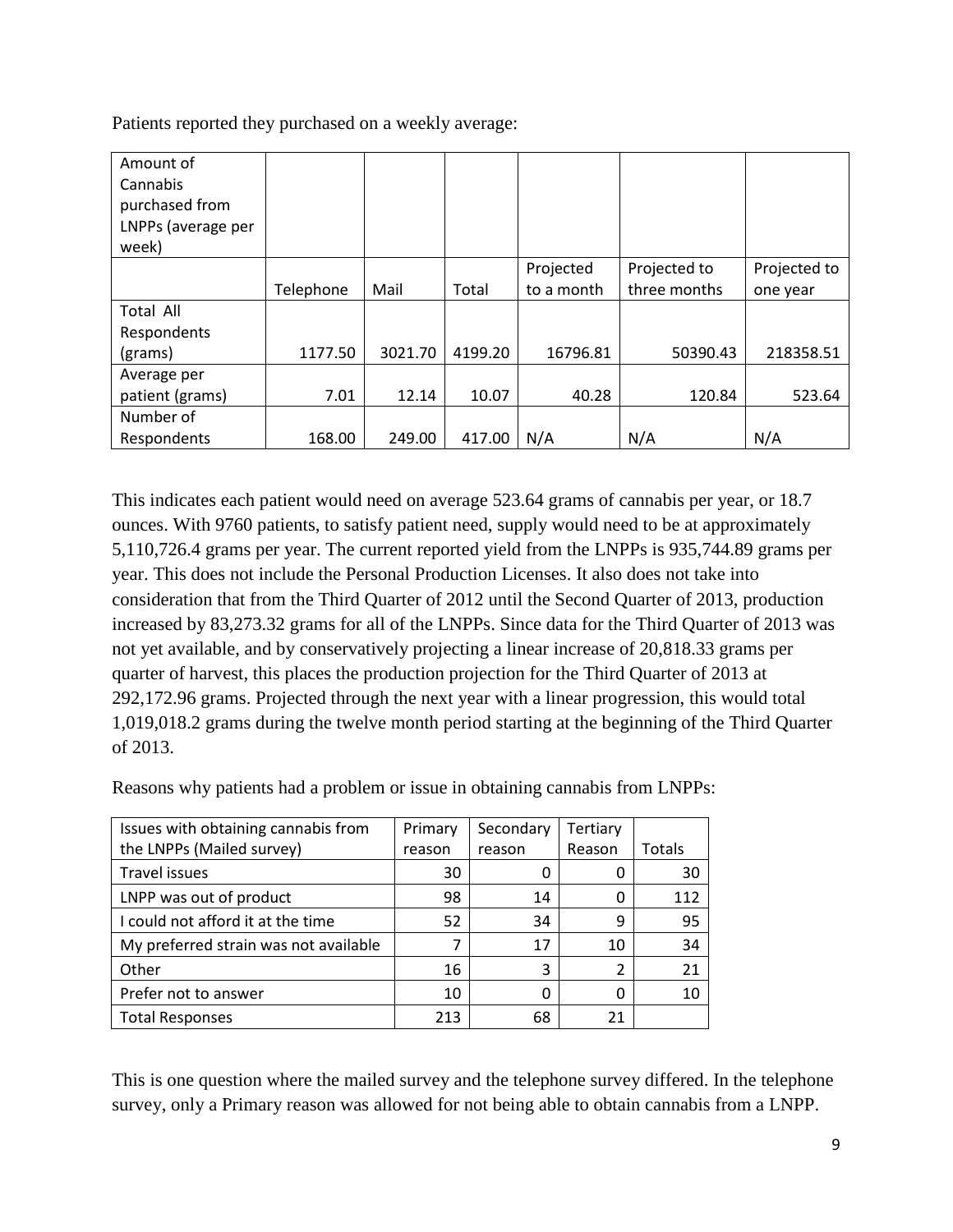| Issues with obtaining cannabis from   | Primary |
|---------------------------------------|---------|
| the LNPPs (Telephone survey)          | reason  |
| Travel issues                         | 2       |
| LNPP was out of product               | 61      |
| I could not afford it at the time     |         |
| My preferred strain was not available | 13      |
| Other                                 | 10      |
| Prefer not to answer                  |         |
| <b>Total Responses</b>                |         |

Even when unable to obtain product initially, almost 2/3 (230) of the respondents were able to obtain product from the LNPP within a 1-2 week time-frame, and over half of those (150) within the week of initially trying to obtain cannabis.

| How long did you                     |           |        |        |
|--------------------------------------|-----------|--------|--------|
| wait to get product<br>from the LNPP |           |        |        |
|                                      |           |        |        |
| Length of Time                       | Telephone | Mailed | Totals |
| 1-3 Days                             | 19        | 65     | 84     |
| 4-7 Days                             | 13        | 53     | 66     |
| 1-2 Weeks                            | 31        | 49     | 80     |
| 3-4 Weeks                            | 10        | 29     | 39     |
| Longer than a                        |           |        |        |
| month                                | 12        | 20     | 32     |
| <b>Never</b>                         | 4         | 10     | 14     |
| <b>Total Responses</b>               | 89        | 226    | 315    |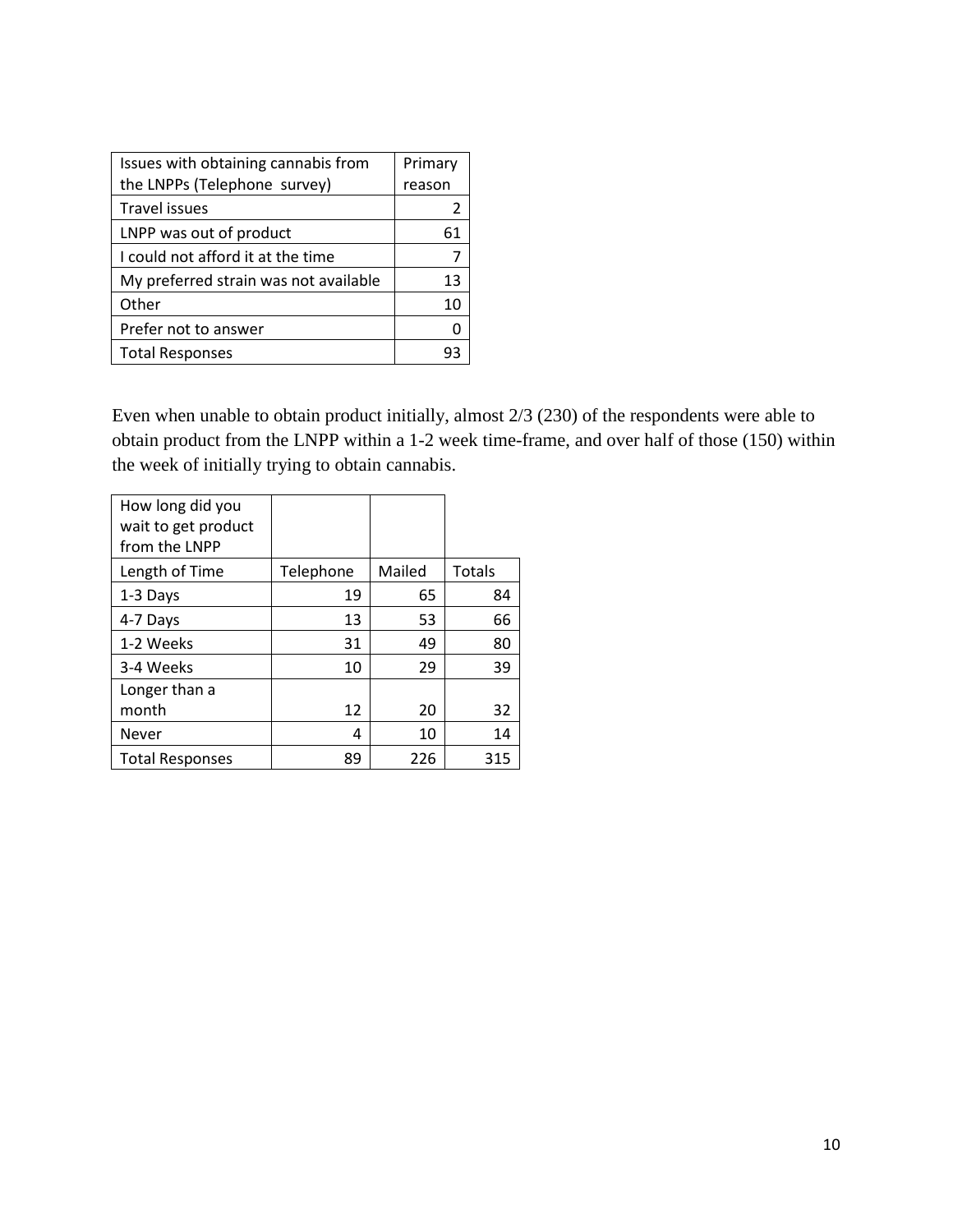# **Personal Production:**

With the sample of 698 completed surveys, 204 stated they had and were actively using their Personal Production License. This represents 29.22% of the sample, and is analogous to the current issuance of Personal Production Licenses by the program (approximately 35%).

| Do you Currently |           |        |               |
|------------------|-----------|--------|---------------|
| Have and Use a   |           |        |               |
| Personal         |           |        |               |
| Production       |           |        |               |
| License?         |           |        |               |
|                  | Telephone | Mailed | <b>Totals</b> |
| Yes              | 89        | 115    | 204           |
| No               | 50        | 91     | 141           |
| Prefer Not to    |           |        |               |
| Answer           | n         | 6      |               |

With the sample of 698 completed surveys, 204 stated they had and were using their Personal Production License. This represents 29.22% of the sample, and is analogous to the current issuance of Personal Production Licenses by the program (approximately 35%).

| How much have you<br>harvested in the last<br>year (grams) |           |          |               |                              |
|------------------------------------------------------------|-----------|----------|---------------|------------------------------|
|                                                            | Telephone | Mailed   | <b>Totals</b> | Projected to all active PPLs |
| Grams                                                      | 5386      | 5135.731 | 10521.73      | 376829.8                     |
| Respondents                                                | 40        | 57       | 97            | 3474                         |

This represents the amount of harvested cannabis from the PPLs. If it is multiplied out, with 3474 Active PPL having been issued to patients, this represents a total of 376,829.8 grams of cannabis being produced by patients per year. Remember, this is also subject to each of the actively licensed PPLs being utilized. Since the survey shows approximately half of those may be utilized currently, this harvested amount is reduced to approximately 188,414.9 grams per year. When combined with the previously mentioned production from the LNPP, it puts the total projected annual harvest at 1,124,159.8 grams per year, currently.

# **Has the Program Been Beneficial**?

When asked if the program has been beneficial, the Respondents overwhelmingly reported it has been. In the Mailed survey 364 of the respondents reported it has been beneficial, and in the Telephone survey, 323 of the 330 respondents reported it has been beneficial. This is a total of 687 respondents out of 698 or a 98.4% report that the program has been beneficial.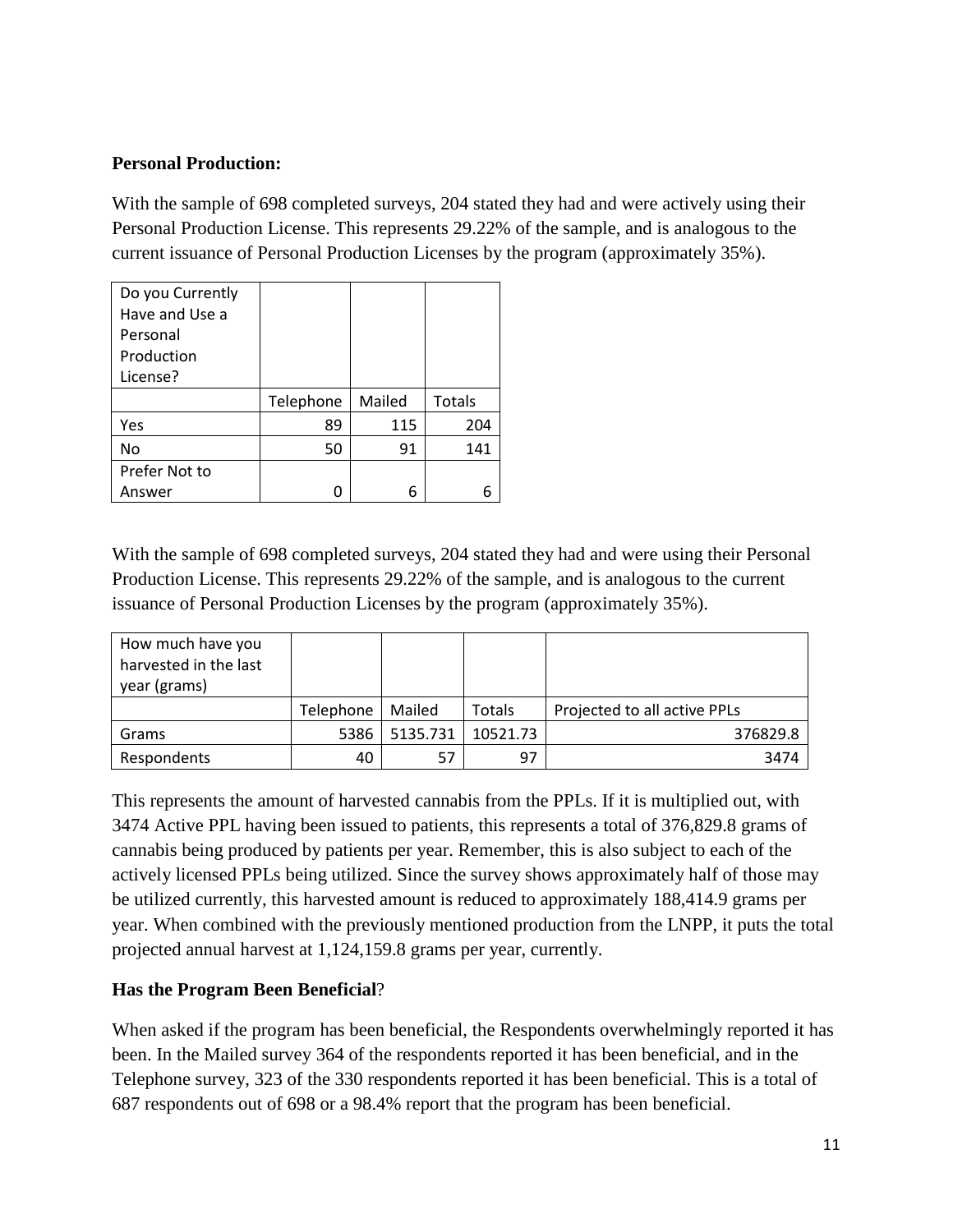#### **Patient Survey**

Hello, the New Mexico Department of Health Medical Cannabis Program is conducting a survey of patients. This survey will remain confidential and will not be a part of your application file for the New Mexico Department of Health Medical Cannabis Program. All responses are kept securely and separately from any other information you may have provided to the Medical Cannabis Program. The information you provide in this survey will not be used in any decisions regarding eligibility or enrollment in the program. You may refuse to answer any question, or stop the survey at any time. The survey should only take about 10 to 15 minutes.

Thank you for participating in this survey. Please remember, if you do not wish to answer any of the questions, or would like to stop the survey, please mark the "Prefer not to answer" for that question. Use the return envelope enclosed to ensure your information is included. Thank you.

Please return this survey by Friday, August 9, 2013.

#### 1). Demographics:

| A). What is your Medical Cannabis Program ID #:                                                                              | (required)                       |
|------------------------------------------------------------------------------------------------------------------------------|----------------------------------|
| B). Are you using medical cannabis at this time?<br>lYes<br>lNo.                                                             | Prefer not to answer             |
| Prefer not to answer<br>C). Year of birth: (year)                                                                            |                                  |
| Transgender MTF<br>Male   Female<br>D). Gender Identity:<br>Prefer not to answer                                             | Transgender FTM                  |
| African-American<br>America/Alaskan Native<br>E). Ethnicity:<br>Unknown<br> White<br>Hispanic/Latino<br>Prefer not to answer | Asian-Pacific Islander<br> Other |
| F). Zip code: $\frac{1}{2}$<br>Prefer not to answer                                                                          |                                  |

2). What is your eligible condition for enrollment in the New Mexico Department of Health Medical Cannabis Program (Please check only **ONE** primary eligible condition):

| Amyotrophic Lateral Sclerosis<br>Anorexia/Cachexia<br>Cancer (please specify type): | Glaucoma<br>Hepatitis C<br>HIV/AIDS<br>Hospice Care<br>Inflammatory autoimmune-mediated |
|-------------------------------------------------------------------------------------|-----------------------------------------------------------------------------------------|
| Chronic Pain                                                                        | arthritis                                                                               |
| Crohn's Disease                                                                     | Intractable Nausea/Vomiting                                                             |
| Epilepsy                                                                            | Multiple Sclerosis                                                                      |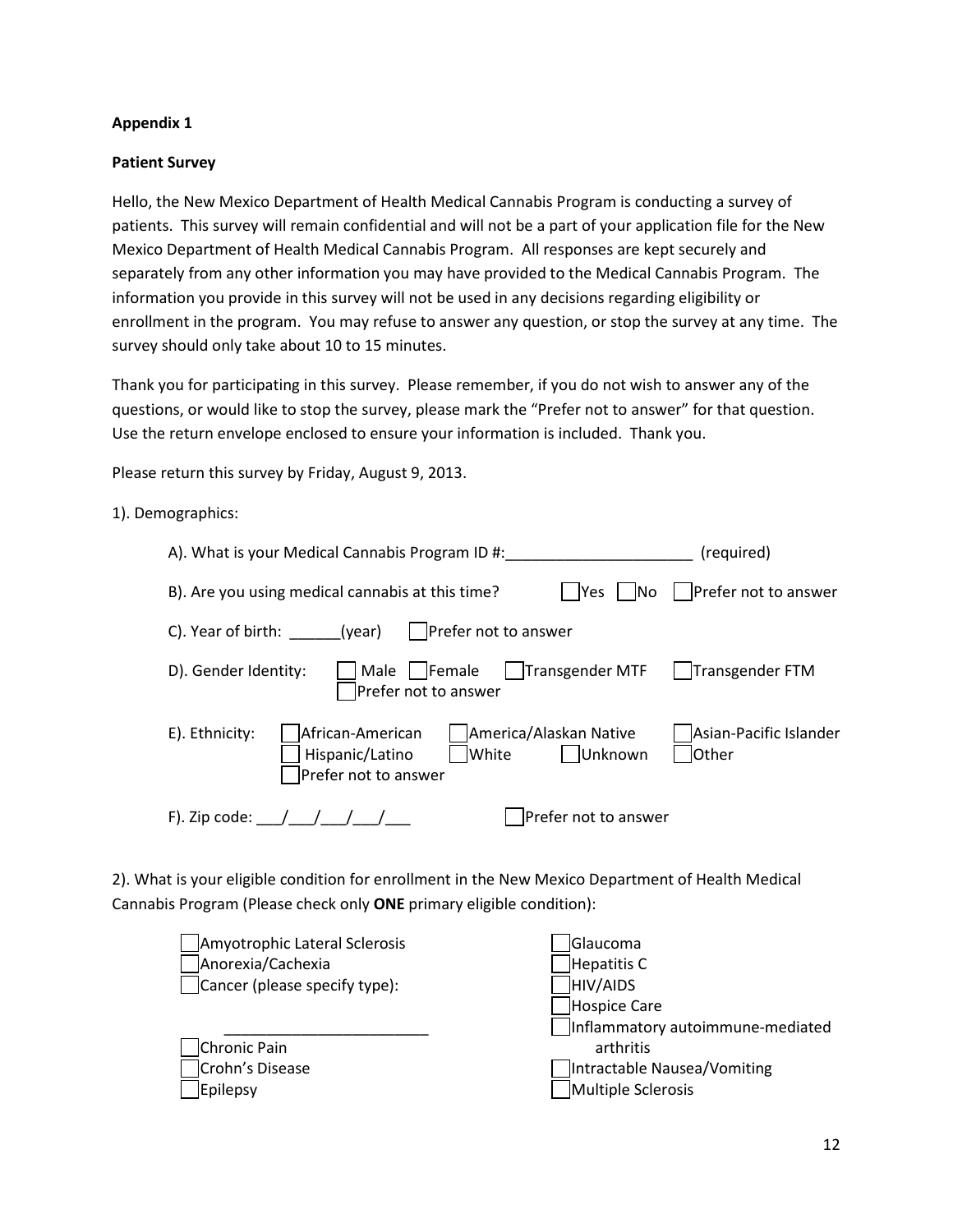| Painful Peripheral Neuropathy<br>Spasmodic Torticollis (Cervical<br>Post-Traumatic Stress Disorder (PTSD)<br>Dystonia)<br>Spinal Cord Damage with Intractable<br>Prefer not to answer<br>Spasticity |
|-----------------------------------------------------------------------------------------------------------------------------------------------------------------------------------------------------|
| 3). How much medical cannabis do you usually consume per week (approximate in grams - 28 grams in an<br>ounce)?                                                                                     |
| Prefer not to answer<br>(grams)                                                                                                                                                                     |
| A). Over the last three months, was there a week you consumed more medical cannabis than usual?                                                                                                     |
| $\overline{\mathsf{No}}$<br>Prefer not to answer<br> Yes                                                                                                                                            |
| B). If yes, how many different weeks (approximate)?                                                                                                                                                 |
| (number of weeks)<br>Prefer not to answer                                                                                                                                                           |
| C). If yes, how much more medical cannabis did you consume than usual (approximate):                                                                                                                |
| a). The first time:<br>(grams)                                                                                                                                                                      |
| b). The second time:<br>$\equiv$ (grams)                                                                                                                                                            |
| c). The third time:<br>(grams)                                                                                                                                                                      |
| Prefer not to answer                                                                                                                                                                                |
|                                                                                                                                                                                                     |
| 4). How much medical cannabis do you use each week through the following methods (approximate amount):                                                                                              |
| Prefer not to answer<br>A). Smoking:<br>(grams)                                                                                                                                                     |
| Prefer not to answer<br>(grams)<br>B). Eating:                                                                                                                                                      |
| Prefer not to answer<br>C). Vaporizing:<br>(grams)                                                                                                                                                  |

D). Topicals: \_\_\_\_\_(grams) D Prefer not to answer

| E). Do you use any other method: |  |  |  |  |  | $\Box$ Yes $\Box$ No $\Box$ Prefer not to answer |
|----------------------------------|--|--|--|--|--|--------------------------------------------------|
|----------------------------------|--|--|--|--|--|--------------------------------------------------|

a).If yes, what method: \_\_\_\_\_\_\_\_\_\_\_\_\_\_ Derefer not to answer

b). How much did you use with this other method:  $\text{_________}$  (grams)  $\Box$ Prefer not to answer

5). Please list the top three strain(s) of medical cannabis you usually use (in order of the most consumed in the last three months)?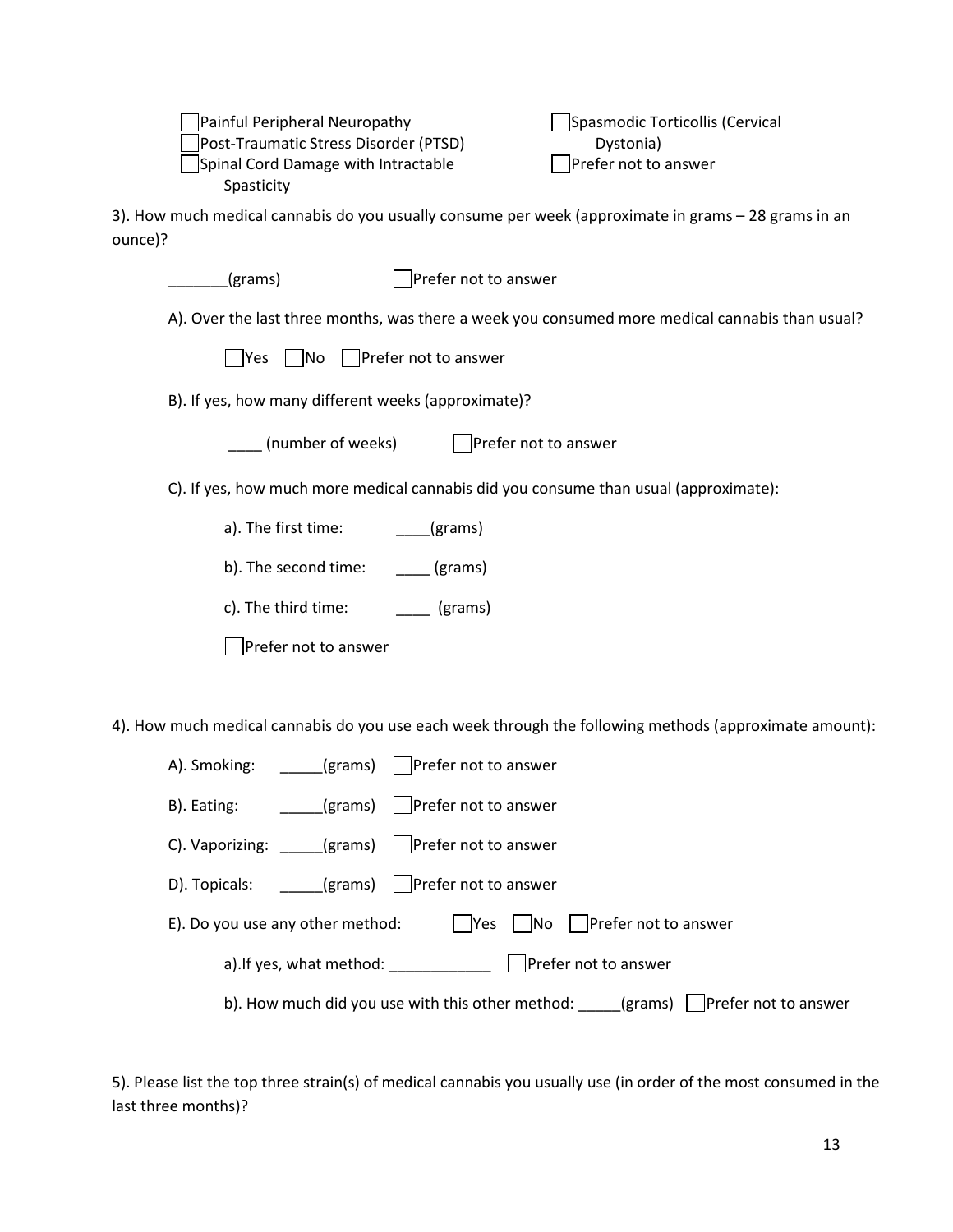| A). First strain:    |  |
|----------------------|--|
| B). Second strain:   |  |
| C). Third strain:    |  |
| Prefer not to answer |  |

6). Are there any strain(s) of medical cannabis that seem to help your eligible condition more than others, or which offer you more relief than other strains?  $\Box$ Yes  $\Box$ No  $\Box$ Prefer not to answer

A). If yes, what are the names of the strain or strains (list up to three in the order they help the most):

b). Second strain:

c). Third strain:

Prefer not to answer

a). First strain:

7). Have you purchased from one (or more) of the Licensed Non-Profit Producers in the last three months?  $\Box$ Yes  $\Box$ No  $\Box$ Prefer not to answer

A). If yes, please number the producers in order 1-3 on the list below

(1 - the producer you visited the most often,  $2 -$  the second most often, and  $3 -$  the third most often):

\_\_\_ <names Redacted> Prefer not to answer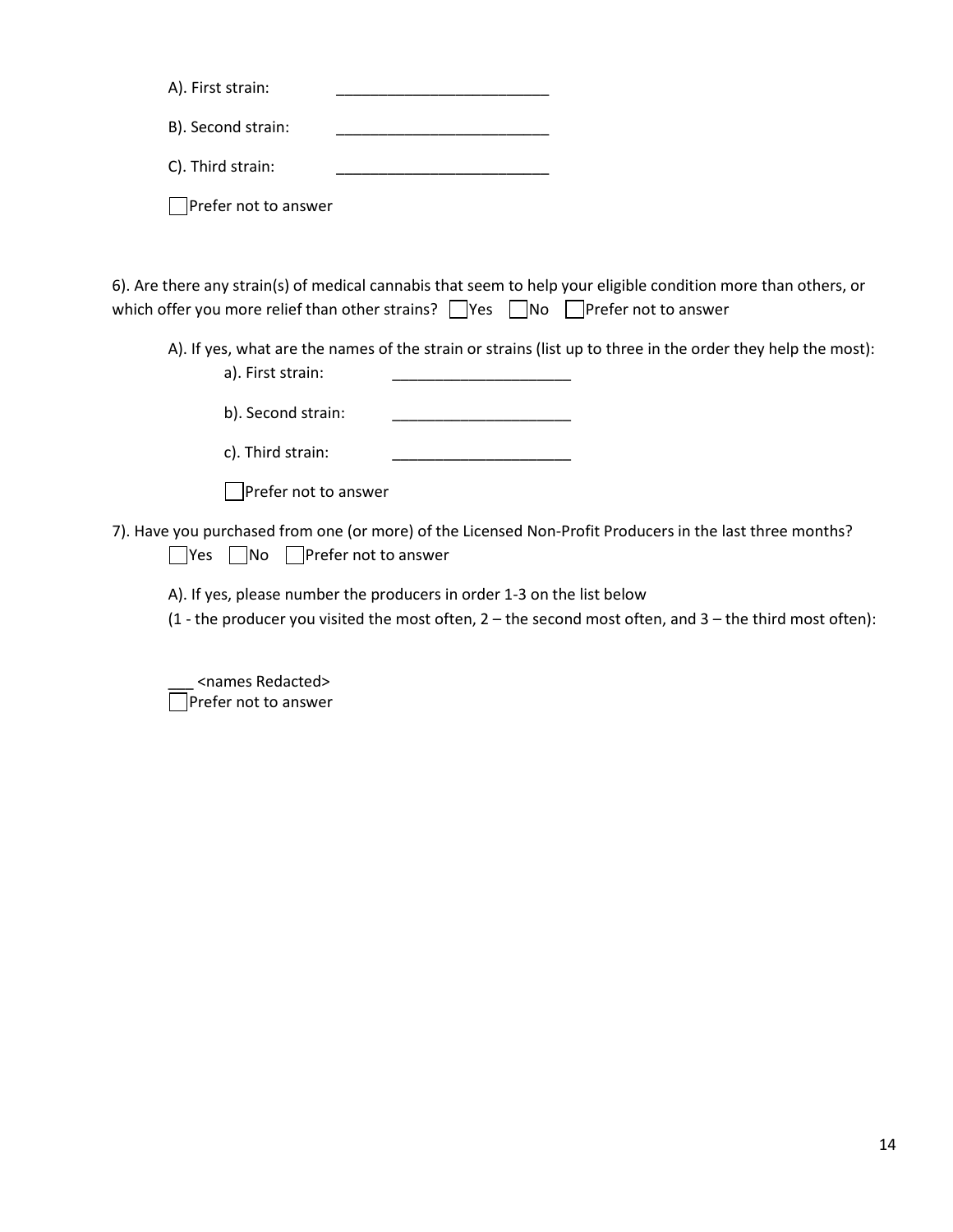B). If yes, how much medical cannabis did you purchase from the Licensed Non-Profit Producers each week on average during the last three months? (If you purchase once every few weeks, please average the amount for each week)

(grams – 28 grams in an ounce) Prefer not to answer

8). In the last three months, have you tried to obtain medical cannabis from a Licensed Non-Profit Producer and not been able too?

A). If yes, what was the reason you were unable to obtain medical cannabis?

| Travel issues                                                     |
|-------------------------------------------------------------------|
| □Licensed Non-Profit Producer was out of product                  |
| $\vert \ \vert$ I could not afford it at the time                 |
| $\vert$ $\vert$ My preferred strain was not available at the time |
| Other:                                                            |
| Prefer not to answer                                              |

B). How long of a wait did you have before you could obtain medical cannabis from the Licensed Non-Profit Producer (or another Licensed Non-Profit Producer)?

 $\exists$  1-3 Days

 $\sqrt{4-7}$  Days

1-2 Weeks

 $\Box$  3-4 Weeks

Longer than 1 month

 $\Box$  I was never able to obtain medical cannabis from a producer

**Prefer not to answer** 

9). Do you have a Personal Production License?

|  |  | □Yes □No □ I did not know they were available □ Prefer not to answer |  |
|--|--|----------------------------------------------------------------------|--|
|--|--|----------------------------------------------------------------------|--|

10). If yes, are you currently using your Personal Production License?

# **Questions 11-13 are only if you answered yes to question 10. If no, skip to Question 14 on the next page.**

11). How many total medical cannabis plants are you growing currently (please include seedlings and mature plants in this count)?

\_\_\_\_(number of plants) Prefer not to answer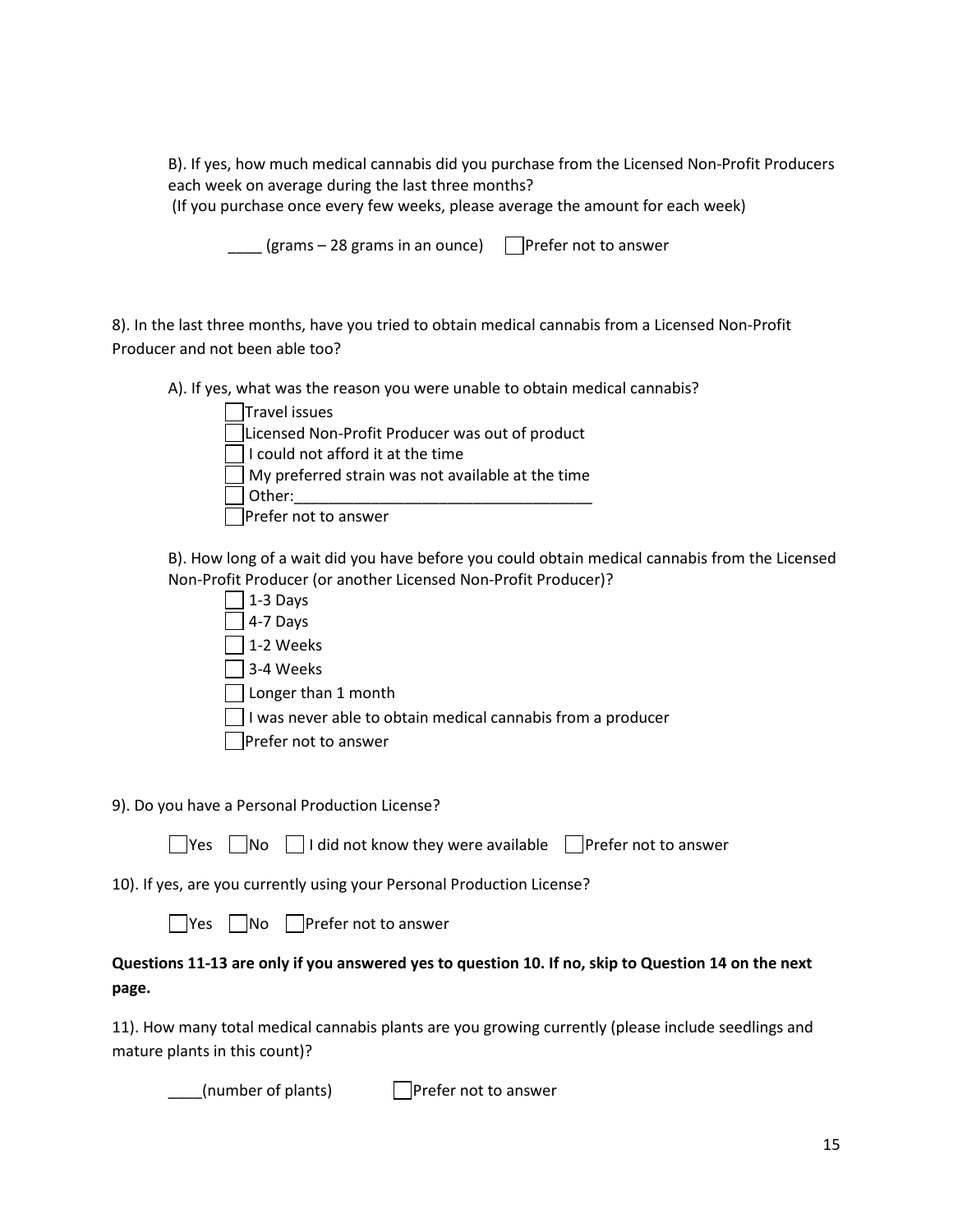12). Please list the top three strains of medical cannabis you are growing and how many plants of each strain you have currently:

| A). First strain:    |                                                                                                                                                                                              |
|----------------------|----------------------------------------------------------------------------------------------------------------------------------------------------------------------------------------------|
|                      | How many plants of this strain:                                                                                                                                                              |
| B). Second strain:   |                                                                                                                                                                                              |
|                      | How many plants of this strain: _____                                                                                                                                                        |
| C). Third strain:    |                                                                                                                                                                                              |
|                      | How many plants of this strain:                                                                                                                                                              |
| Prefer not to answer |                                                                                                                                                                                              |
|                      | 13). In the last year, how much useable medical cannabis have you harvested from your plants each<br>month (average)? _____(grams harvested each month on average)<br>  Prefer not to answer |
|                      | 14). Overall, has the program been beneficial for you?    Yes    No    Prefer not to answer                                                                                                  |
|                      |                                                                                                                                                                                              |

15). Are there any other comments you would like to include regarding your access to medical cannabis? Thank you again for participating in this survey.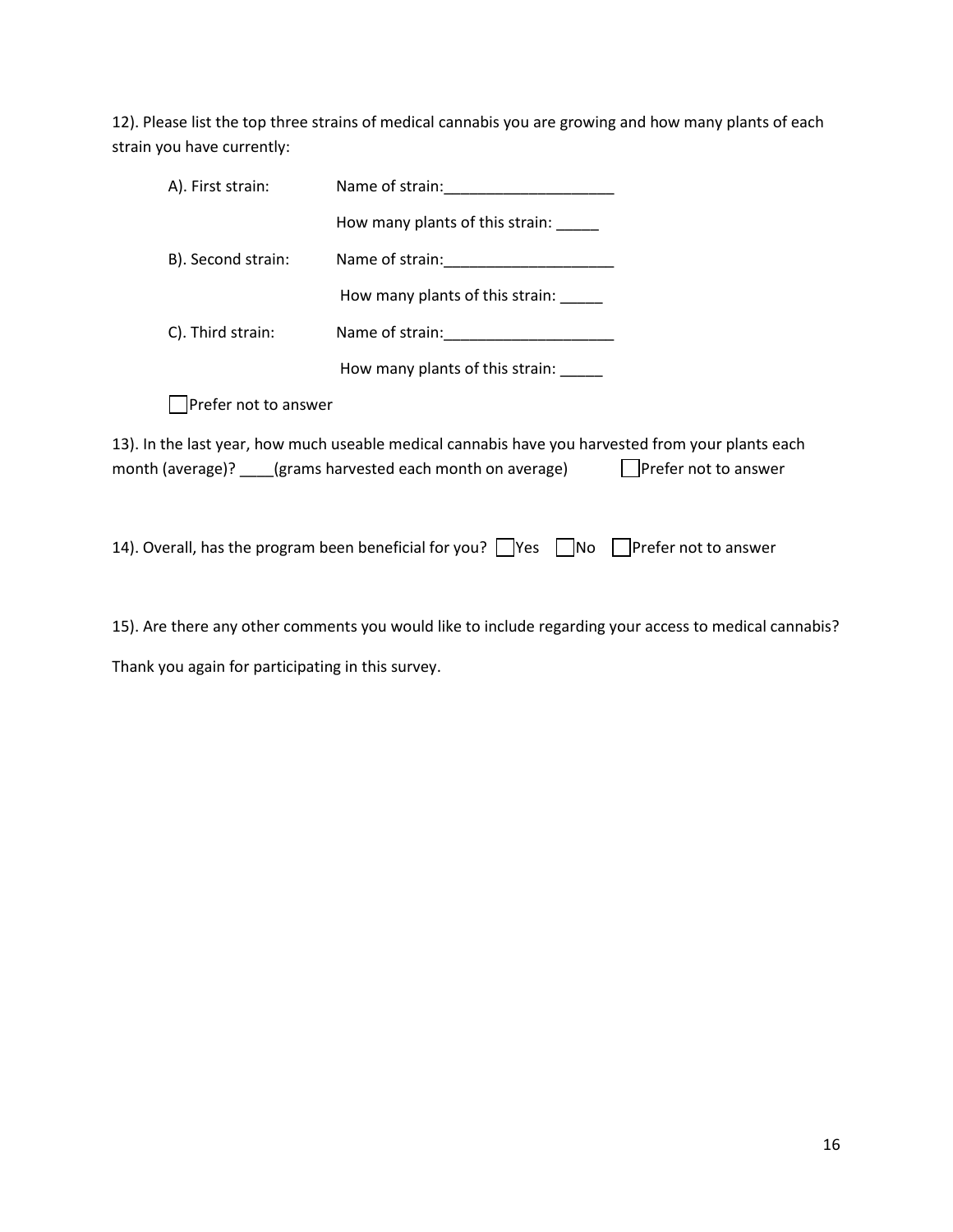#### **Protocols for MCP Mail survey**

The response target goal is 400 completed surveys.

The Mail Survey will be sent to 2,000 individuals from the Medical Cannabis Program main database. These individuals will be selected by using the Excel randomization function. The survey will be mailed to the patients with a postage-paid return envelope addressed to the Post Office Box specifically designated for this survey.

The Contractor will not see the names of the patients in the survey and the survey will be conducted anonymously. Conversely, the Department will not see which Patient ID numbers are returned to the contractor for the survey until the completion of the survey. The expected response rate is between 20- 25% for the mailed survey.

Surveys will be excluded if they are not returned with the individual's MCP ID Code. This Code will be checked to ensure the individual responding to the survey is one of the randomly selected patients. Surveys will also be excluded if they do not respond, or response "Prefer Not to Answer" to 50% or more of the questions.

The data for the mailed survey will be input into a database, with approximately 30% of the surveys double entered, and approximately another 30% randomly reviewed to ensure data accuracy.

At the end of the survey period, the data will be converted into an Excel spreadsheet for analysis.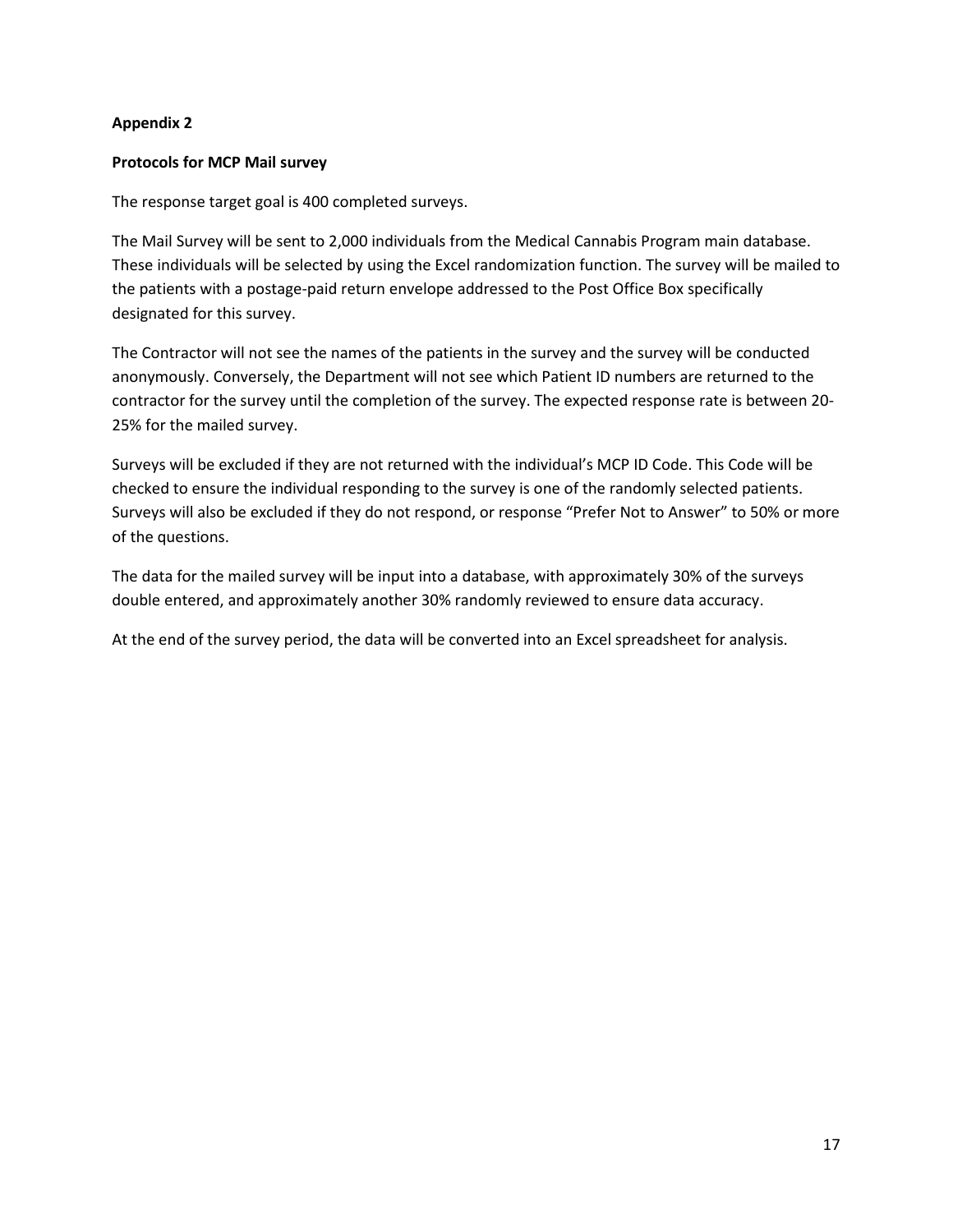# **Telephone Survey**

| <b>Fields</b> | <b>Columns</b> | <b>Column</b>   | <b>Description and Values</b>                                                      |  |  |  |
|---------------|----------------|-----------------|------------------------------------------------------------------------------------|--|--|--|
|               |                | <b>Name</b>     |                                                                                    |  |  |  |
| 1             | 6              | Respnum         | Respondent number                                                                  |  |  |  |
| $\mathbf 1$   | 10             | <b>SEQNO</b>    | Sequence number                                                                    |  |  |  |
| $\mathbf{1}$  | $\mathbf{1}$   | Lang            | Language 1=English, 2=Spanish                                                      |  |  |  |
| $\mathbf{1}$  | $\overline{2}$ | QstPath         |                                                                                    |  |  |  |
| $\mathbf{1}$  | 10             | RespDOB         | Respondent Date of Birth                                                           |  |  |  |
| $\mathbf{1}$  | 8              | <b>IDATE</b>    | <b>Interview Date</b>                                                              |  |  |  |
| $\mathbf{1}$  | $\overline{2}$ | <b>NATTMPTS</b> | Number of attempts                                                                 |  |  |  |
| $\mathbf{1}$  | 4              | <b>AAPOR</b>    | <b>AAPOR Coding disposition</b>                                                    |  |  |  |
| $\mathbf{1}$  | 5              | <b>INTVID</b>   | Interviewer Identification Number                                                  |  |  |  |
| $\mathbf{1}$  | $\mathbf{1}$   | <b>IntroQst</b> | <b>INTRODUCTION</b>                                                                |  |  |  |
|               |                |                 | Hello, my name is ___________________. I am calling from the New Mexico Department |  |  |  |
|               |                |                 | of Health.                                                                         |  |  |  |
|               |                |                 | Is this (phone number)?                                                            |  |  |  |
|               |                |                 | First I would like to make sure I am talking with the right person.                |  |  |  |
|               |                |                 | Are you (name of selected respondent)?                                             |  |  |  |
|               |                |                 | <b>INTERVIEWER:</b> If respondent, not available, press F3 to make to schedule and |  |  |  |
|               |                |                 | appointment.                                                                       |  |  |  |
|               |                |                 | INTERVIEWER, if asked why you are calling by someone other than selected           |  |  |  |
|               |                |                 | respondent: (name of selected respondent) has been chosen to participate in        |  |  |  |
|               |                |                 | a health survey. Thank you for your time.                                          |  |  |  |
|               |                |                 | Yes CONTINUE<br>$\mathbf 1$                                                        |  |  |  |
|               |                |                 |                                                                                    |  |  |  |
|               |                |                 | $\overline{2}$<br>No, Not available at this phone number: GO TO SCREEN TO ENTER    |  |  |  |
|               |                |                 | NEW PHONE NUMBER (verify phone number)                                             |  |  |  |
|               |                |                 |                                                                                    |  |  |  |
|               |                |                 | 3<br>Not known/wrong number:                                                       |  |  |  |
|               |                |                 |                                                                                    |  |  |  |
| 1             | 1              | WrongNum        | 3<br>Not known/wrong number:                                                       |  |  |  |
|               |                |                 | <b>INTERVIEWER:</b> I'm sorry but it seems that we reached you by                  |  |  |  |
|               |                |                 | mistake. Thank you for your time. (Verify phone number)                            |  |  |  |
|               |                |                 |                                                                                    |  |  |  |
| $\mathbf{1}$  | $\mathbf{1}$   | MCperson        | Yes CONTINUE<br>$\mathbf{1}$                                                       |  |  |  |
|               |                |                 |                                                                                    |  |  |  |
| 1             | $\mathbf{1}$   | <b>NOTKNWN</b>  | No, Not available at this phone number: GO TO SCREEN TO ENTER<br>$\overline{2}$    |  |  |  |
|               |                |                 | <b>NEW PHONE NUMBER</b> (verify phone number)                                      |  |  |  |
|               |                |                 |                                                                                    |  |  |  |
| $\mathbf{1}$  | $\mathbf{1}$   | NonRes          | Number confirmed to be non-residence                                               |  |  |  |
| 1             | $\mathbf{1}$   | IntroScr        | <b>Introduction to the Selected Respondent:</b>                                    |  |  |  |
|               |                |                 | Hello my name is (name of interviewer). I am calling from the New Mexico           |  |  |  |
|               |                |                 | Department of Health.                                                              |  |  |  |
|               |                |                 | The New Mexico Department of Health is surveying patients in the Medical Cannabis  |  |  |  |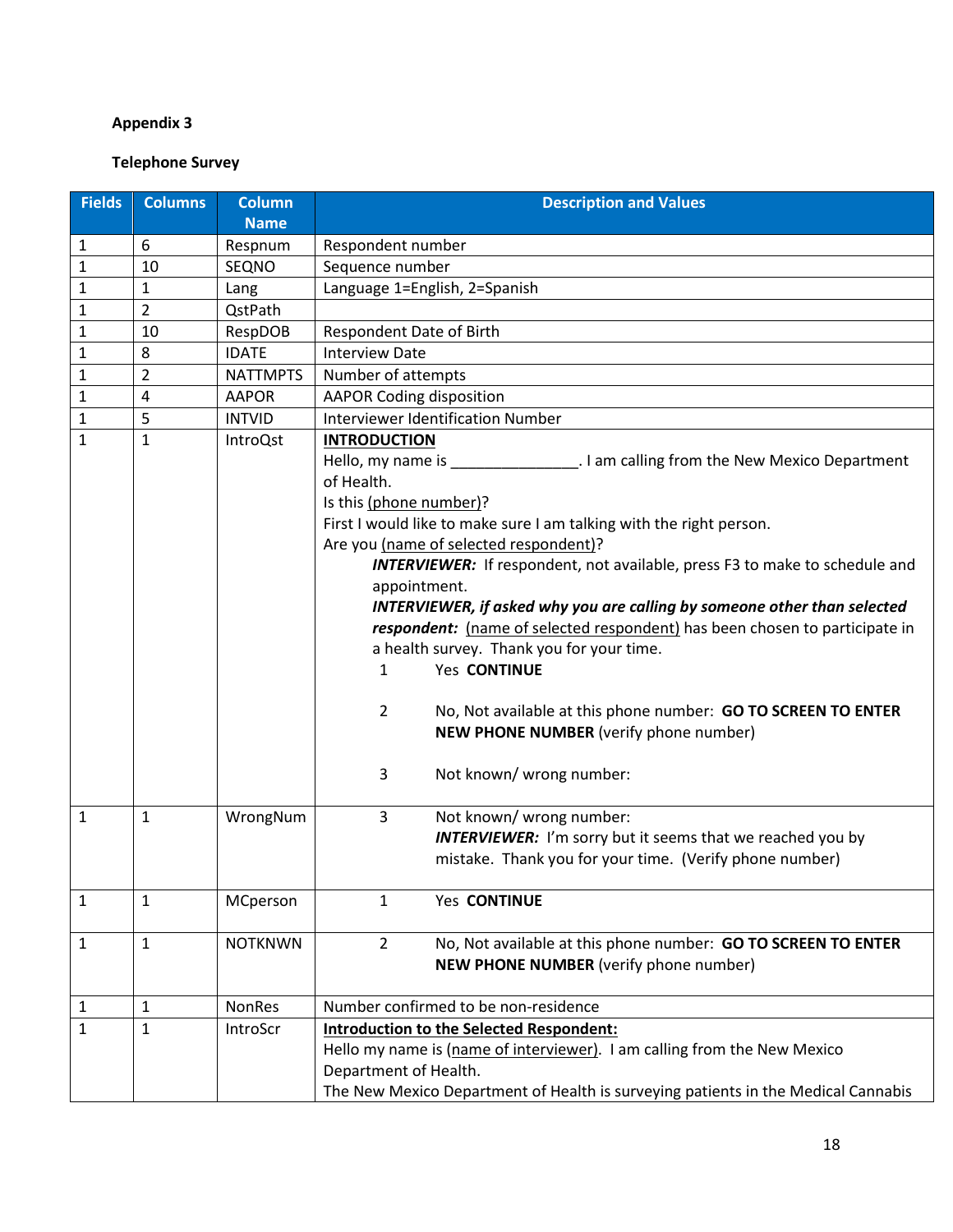|              |                |          | Program to assess supply and demand. This survey is confidential and will not be a<br>part of your application file for the New Mexico Department of Health Medical<br>Cannabis Program. All responses are kept securely and separately from any other<br>information you may have provided to the Medical Cannabis Program, and will not be<br>used in any decisions regarding eligibility or enrollment in the program. Your name<br>and phone number will be kept separately from your responses. Your name will not<br>be used in any reports and your answers will be grouped with other respondents.<br>Your help is entirely voluntary. You may refuse to answer any question, or stop the<br>survey at any time. The survey should only take about 10 to 15 minutes. |
|--------------|----------------|----------|------------------------------------------------------------------------------------------------------------------------------------------------------------------------------------------------------------------------------------------------------------------------------------------------------------------------------------------------------------------------------------------------------------------------------------------------------------------------------------------------------------------------------------------------------------------------------------------------------------------------------------------------------------------------------------------------------------------------------------------------------------------------------|
| $\mathbf{1}$ | $\mathbf{1}$   | PaperSrv | Thank you for participating in this survey.<br>Continue to Q1.A<br>1.<br>2.<br>Selected Respondent states that they completed a paper<br>survey [CODE OUT]                                                                                                                                                                                                                                                                                                                                                                                                                                                                                                                                                                                                                   |
| $\mathbf{1}$ | $\mathbf{1}$   | SrvLstYr | <b>INTERVIEWER NOTE:</b> If the Selected Respondent states that they completed or<br>participated in this survey over the phone last year, please read:<br>You may have been contacted to participate in a survey conducted last year for the<br>Medical Cannabis Program. The survey this year looks at other factors and its purpose<br>is to evaluate supply and demand. Again, your help is entirely voluntary. Your<br>participation and responses are very important and will be used to improve the<br>Medical Cannabis Program. (CONTINUE TO Q1.B)                                                                                                                                                                                                                   |
| $\mathbf{1}$ | $\mathbf{1}$   | Q01b     | 1B). Have you used Medical Cannabis in the last three months?<br>1.<br>Yes<br>(CODE OUT)<br>2.<br>No<br>Do not read:<br>Don't know/not sure<br>7.<br>Refused<br>9.                                                                                                                                                                                                                                                                                                                                                                                                                                                                                                                                                                                                           |
| 1            | 1              | NonUse   |                                                                                                                                                                                                                                                                                                                                                                                                                                                                                                                                                                                                                                                                                                                                                                              |
| $\mathbf{1}$ | $\overline{4}$ | Q01c     | 1C). In what year were you born?<br>Do not read:<br>7777. Don't know/not sure<br>Refused<br>9999.                                                                                                                                                                                                                                                                                                                                                                                                                                                                                                                                                                                                                                                                            |
| 1            | 1              | Q01d     | 1D). What is your gender?<br>Please read:<br>Male<br>1.<br>2.<br>Female<br>3.<br><b>Transgender Male to Female</b><br><b>Transgender Female to Male</b><br>4.<br>Do not read:<br>Don't know/not sure<br>7.                                                                                                                                                                                                                                                                                                                                                                                                                                                                                                                                                                   |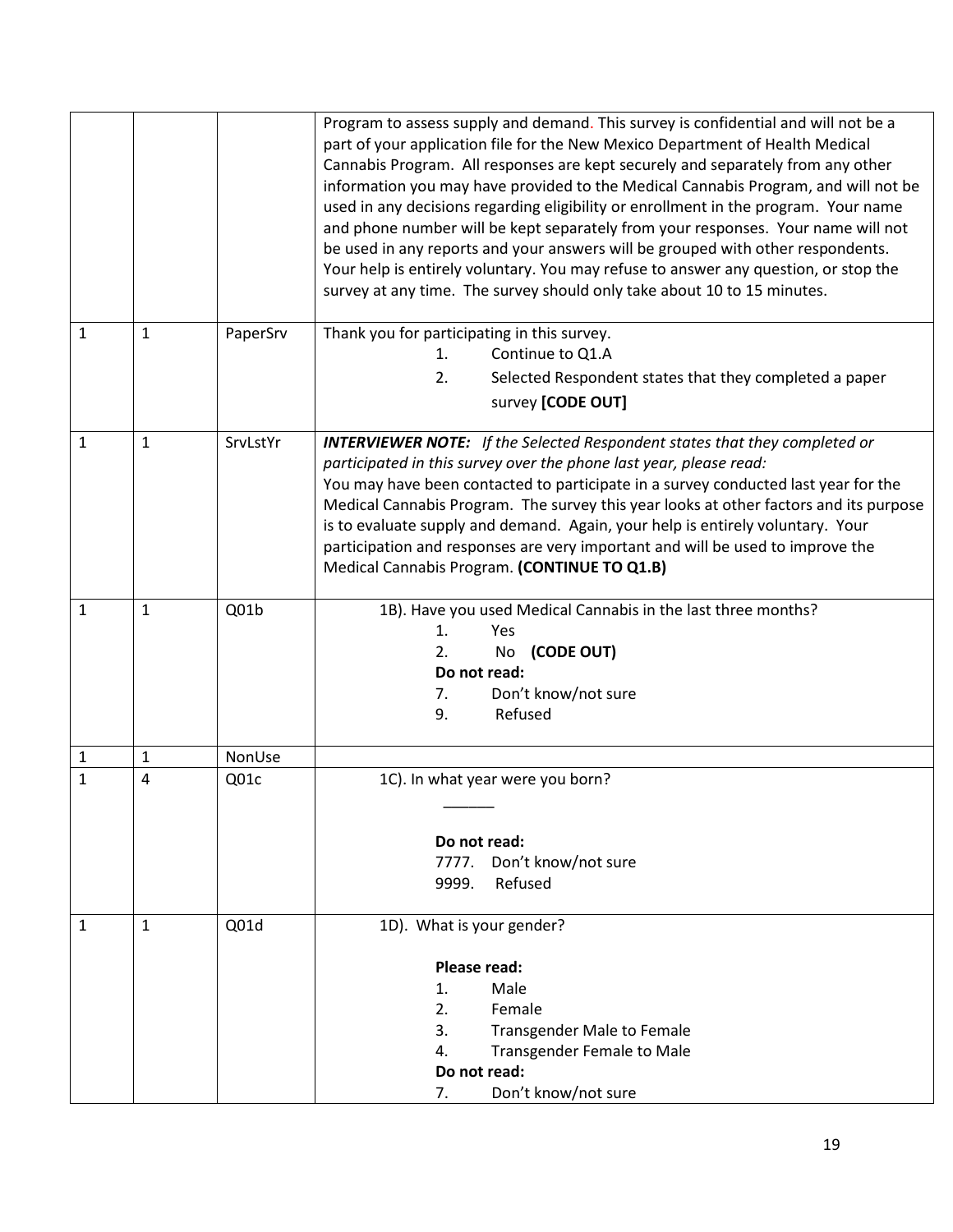|                |                |                 | Refused<br>9.                                                          |
|----------------|----------------|-----------------|------------------------------------------------------------------------|
| $\overline{7}$ | $\overline{2}$ | Q01e            | 1E). What is your race or ethnicity?                                   |
|                |                |                 |                                                                        |
|                |                |                 | <b>INTERVIEWER NOTE:</b> Select all that apply.                        |
|                |                |                 | Please read:                                                           |
|                |                |                 | 01.<br>American Indian or Alaska Native                                |
|                |                |                 | 02.<br>Asian                                                           |
|                |                |                 | 03.<br><b>Black or African American</b>                                |
|                |                |                 | 04.<br>Hispanic                                                        |
|                |                |                 | 05.<br>Native Hawaiian or other Pacific Islander                       |
|                |                |                 | 06.<br>White                                                           |
|                |                |                 | (please specify)<br>07.                                                |
|                |                |                 | Do not read:                                                           |
|                |                |                 | Don't know/not sure<br>77.                                             |
|                |                |                 | Refused<br>99.                                                         |
| $\mathbf{1}$   | $\mathbf{1}$   | Q01ea           |                                                                        |
|                |                |                 | All that apply                                                         |
| $\mathbf 1$    | 40             | Q01eot          | Open text field Other                                                  |
| $\mathbf{1}$   | 5              | Q01f            | 1F). What is your zip code?                                            |
|                |                |                 |                                                                        |
|                |                |                 |                                                                        |
|                |                |                 | Do not read:                                                           |
|                |                |                 | Don't know/not sure<br>7.                                              |
|                |                |                 | Refused<br>9.                                                          |
|                |                |                 |                                                                        |
| $\mathbf{1}$   | $\overline{2}$ | Q <sub>02</sub> | 2) What is your eligible condition for enrollment in the New Mexico    |
|                |                |                 | Department of Health Medical Cannabis Program?                         |
|                |                |                 | <b>INTERVIEWER:</b> Please select only ONE primary eligible condition: |
|                |                |                 | Do not read:                                                           |
|                |                |                 | 1.<br>Amyotrophic Lateral Sclerosis                                    |
|                |                |                 | Anorexia/Cachexia<br>2.                                                |
|                |                |                 | 3.<br>Cancer (please specify type):                                    |
|                |                |                 |                                                                        |
|                |                |                 | Chronic Pain<br>4.                                                     |
|                |                |                 | 5.<br>Crohn's Disease                                                  |
|                |                |                 | 6.<br>Epilepsy                                                         |
|                |                |                 | 7.<br>Glaucoma                                                         |
|                |                |                 | 8.<br><b>Hepatitis C</b>                                               |
|                |                |                 | HIV/AIDS<br>9.                                                         |
|                |                |                 | <b>Hospice Care</b><br>10.                                             |
|                |                |                 | 11.<br>Inflammatory autoimmune-mediated arthritis                      |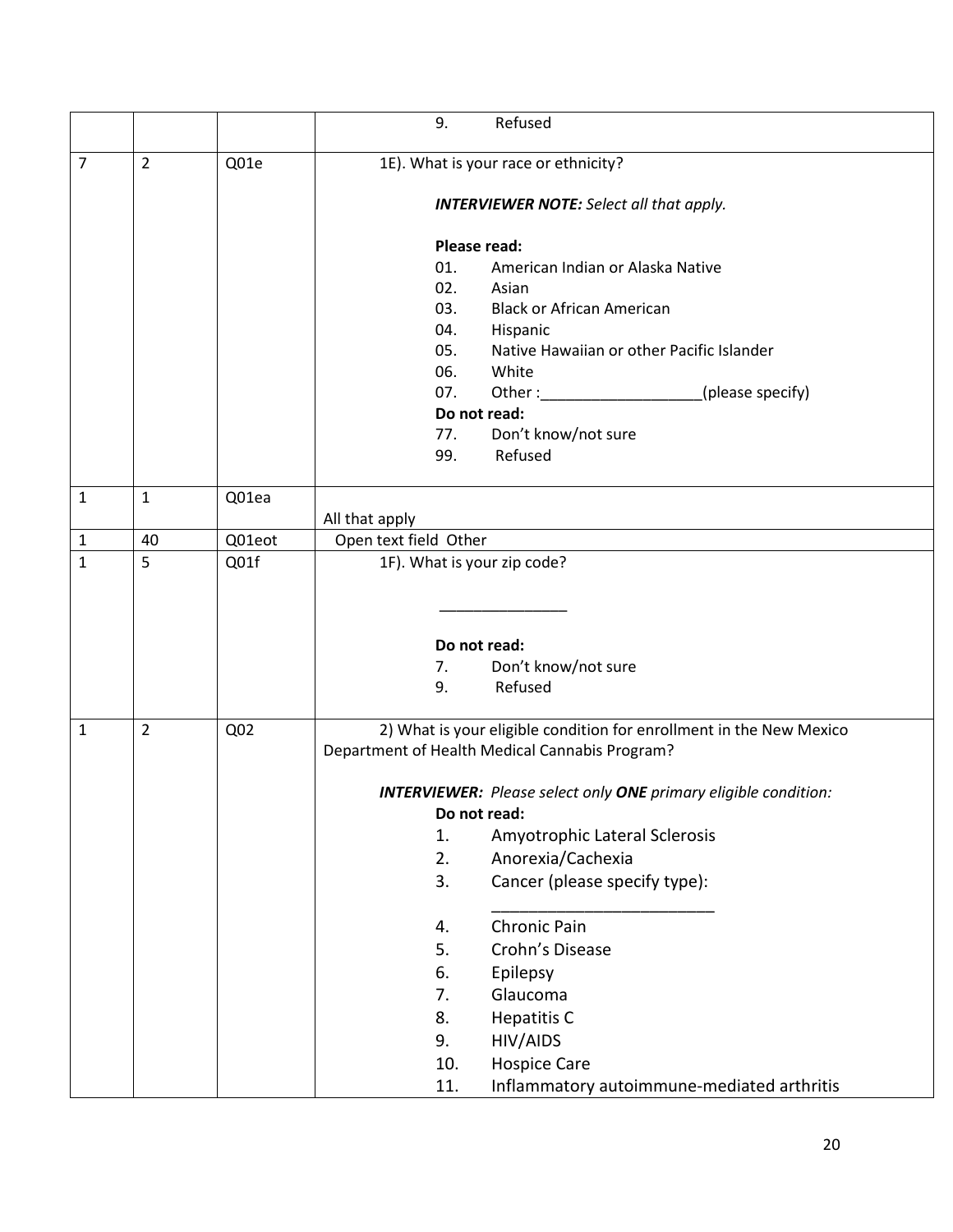|              |              |                  | 12.<br>Intractable Nausea/Vomiting                                 |
|--------------|--------------|------------------|--------------------------------------------------------------------|
|              |              |                  | <b>Multiple Sclerosis</b><br>13.                                   |
|              |              |                  | Painful Peripheral Neuropathy<br>14.                               |
|              |              |                  | Post-Traumatic Stress Disorder (PTSD)<br>15.                       |
|              |              |                  | Spinal Cord Damage with Intractable Spasticity<br>16.              |
|              |              |                  | Spasmodic Torticollis (Cervical Dystonia)<br>17.                   |
|              |              |                  | 18.<br>Other: __________________________________(please specify)   |
|              |              |                  |                                                                    |
|              |              |                  | Do not read:                                                       |
|              |              |                  | 77. Don't know/Not sure                                            |
|              |              |                  | 99. Refused                                                        |
|              |              |                  |                                                                    |
| $\mathbf{1}$ | 20           | Q02Cancr         | Open text field: cancer specify                                    |
| $\mathbf{1}$ | 30           | Q02ot            | Open text field : Other                                            |
| $\mathbf{1}$ | 50           | Q <sub>03</sub>  | 3). How much medical cannabis do you usually consume per week?     |
|              |              |                  | GRAMS: CONSTRUCTION                                                |
|              |              |                  |                                                                    |
|              |              |                  | Do not read:                                                       |
|              |              |                  | Don't know/not sure<br>D.                                          |
|              |              |                  | Refused<br>R.                                                      |
| 1            | $\mathbf{1}$ | Q <sub>03a</sub> | 3A). Over the last three months, were there occasions when you     |
|              |              |                  | consumed more medical cannabis than usual?                         |
|              |              |                  |                                                                    |
|              |              |                  | Yes (continue to Q3B)<br>1.                                        |
|              |              |                  | No (continue to Q4)<br>2.                                          |
|              |              |                  |                                                                    |
|              |              |                  | Do not read:<br>Don't know/Not Sure (continue to Q4)               |
|              |              |                  | 7.<br>Refused (continue to Q4)<br>9.                               |
|              |              |                  |                                                                    |
| 1            | 1            | Q03b             |                                                                    |
|              |              |                  | 3B). How many different occasions during the last three months did |
|              |              |                  | you consume more medical cannabis than usual (approximate)?        |
|              |              |                  |                                                                    |
|              |              |                  | number of occasions                                                |
|              |              |                  |                                                                    |
|              |              |                  | Do not read:                                                       |
|              |              |                  |                                                                    |
|              |              |                  | Don't know/Not Sure<br>777.                                        |
|              |              |                  | Refused<br>999.                                                    |
| 1            | 50           | Q03c             | 3C). On average, how much more medical cannabis did you consume t  |
|              |              |                  |                                                                    |
|              |              |                  | GRAMS: CONSTRUCTION                                                |
|              |              |                  |                                                                    |
|              |              |                  | Do not read:                                                       |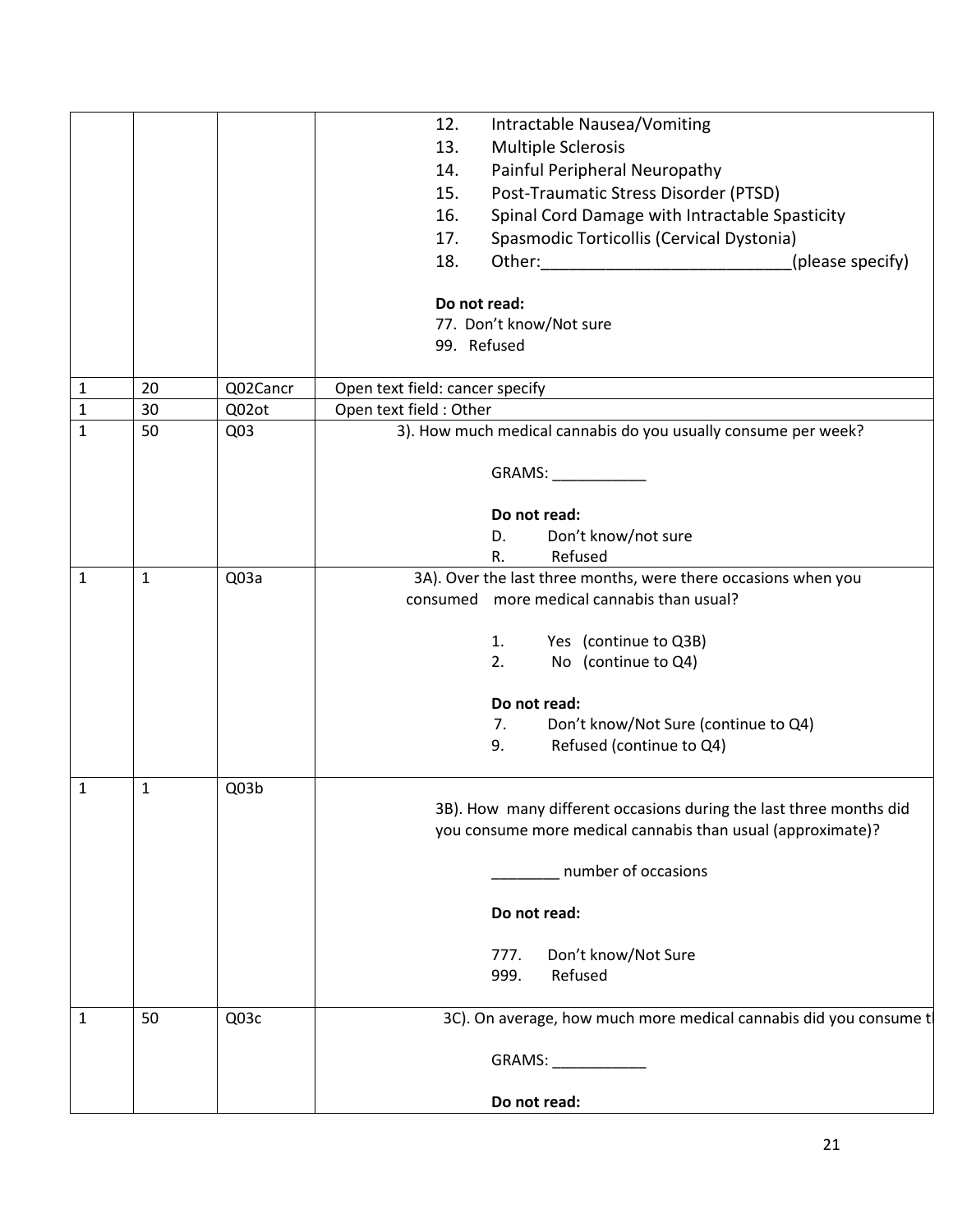|              |    |      | D.<br>Don't know/not sure                                                                                                                                                                                         |
|--------------|----|------|-------------------------------------------------------------------------------------------------------------------------------------------------------------------------------------------------------------------|
|              |    |      | Refused<br>$R$ .                                                                                                                                                                                                  |
| $\mathbf{1}$ | 50 | Q04a | 4). How much medical cannabis do you use each week through each<br>of the following methods?<br>4A). Smoking?                                                                                                     |
|              |    |      | <b>INTERVIEWER NOTE:</b> If the respondent says they use<br>cigarettes/joints, ask them to estimate how much<br>medical cannabis is in the cigarette/joint.<br>GRAMS: _____________                               |
|              |    |      | Do not read:<br>NU.<br>Did not use this method<br>D.<br>Don't know/not sure<br>Refused<br>$R_{\rm{L}}$                                                                                                            |
| 1            | 50 | Q04b | 4B). Eating?                                                                                                                                                                                                      |
|              |    |      | GRAMS: _____________                                                                                                                                                                                              |
|              |    |      | Do not read:                                                                                                                                                                                                      |
|              |    |      | NU.<br>Did not use this method<br>Don't know/not sure<br>D.                                                                                                                                                       |
|              |    |      | Refused<br>$R_{\rm A}$                                                                                                                                                                                            |
| $\mathbf{1}$ | 50 | Q04c | 4C). Vaporizing?                                                                                                                                                                                                  |
|              |    |      | GRAMS: _____________                                                                                                                                                                                              |
|              |    |      | Do not read:                                                                                                                                                                                                      |
|              |    |      | Did not use this method<br>NU.<br>Don't know/not sure<br>D.                                                                                                                                                       |
|              |    |      | Refused<br>R.                                                                                                                                                                                                     |
| $\mathbf{1}$ | 50 | Q04d | 4D). Topicals?                                                                                                                                                                                                    |
|              |    |      | <b>INTERVIEWER NOTE:</b> Some patients may not know<br>how much medical cannabis is in each topical - if so,<br>ask how many applications of the topical they use<br>each week (estimate).<br>GRAMS: ____________ |
|              |    |      | Do not read:<br>Did not use this method<br>NU.<br>Don't know/not sure<br>D.<br>Refused<br>R.                                                                                                                      |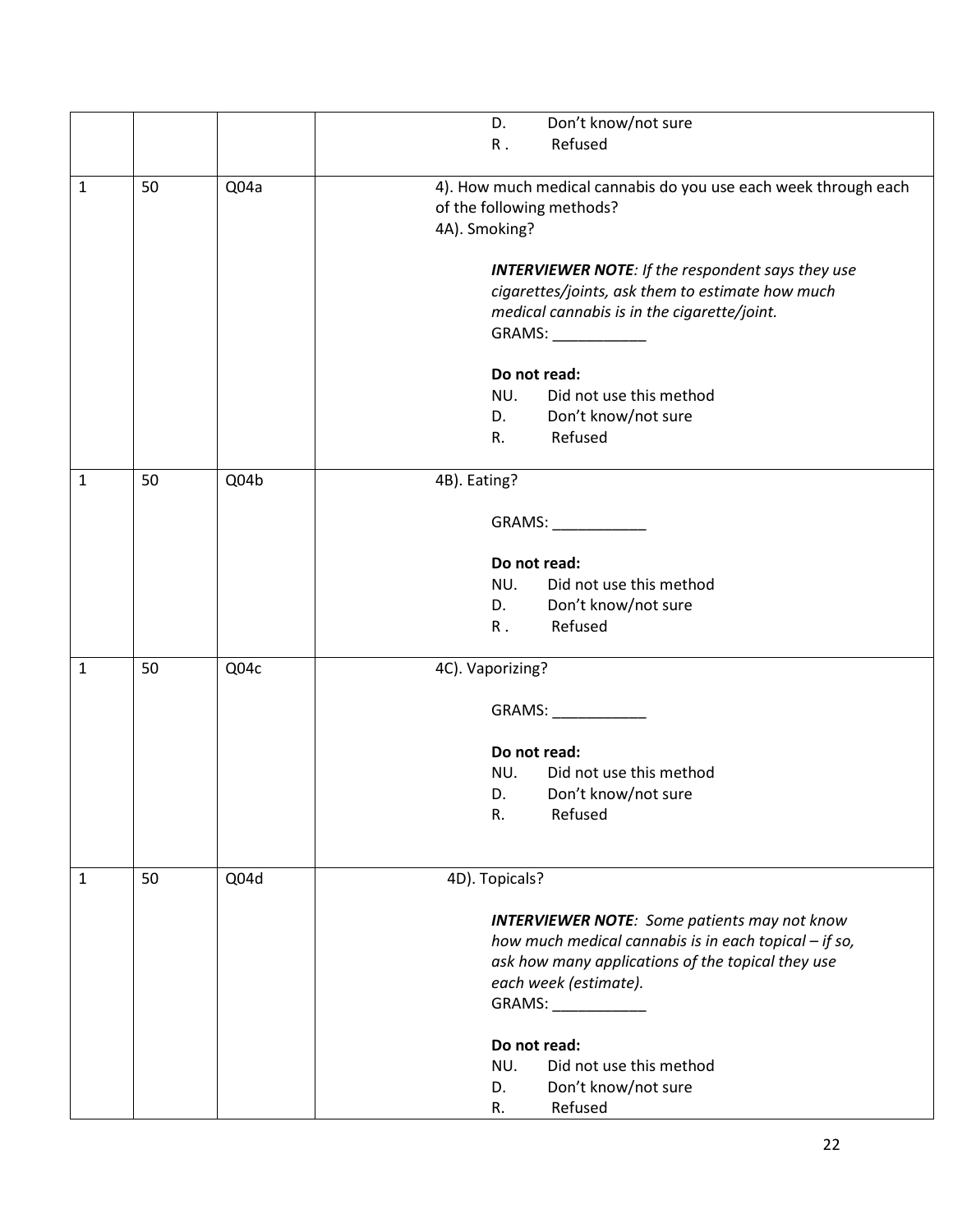| $\mathbf{1}$ | $\mathbf{1}$ | Q04e   | 4E). Do you use any other method:                                       |
|--------------|--------------|--------|-------------------------------------------------------------------------|
|              |              |        |                                                                         |
|              |              |        | (continue to Q4.E.a)<br>1.<br>Yes                                       |
|              |              |        | 2.<br>(continue to Q5)<br>No                                            |
|              |              |        | Do not read:                                                            |
|              |              |        | Don't know/Not Sure<br>7.                                               |
|              |              |        | 9.<br>Refused                                                           |
|              |              |        |                                                                         |
| 1            | 40           | Q04eat | 4Ea). What method?                                                      |
|              |              |        |                                                                         |
|              |              |        |                                                                         |
|              |              |        |                                                                         |
|              |              |        | Do not read:<br>Don't know/Not Sure<br>7.                               |
|              |              |        | Refused<br>9.                                                           |
|              |              |        |                                                                         |
| 1            | 110          | Q04ab  | 4Eb). How much did you use with this other method?                      |
|              |              |        |                                                                         |
|              |              |        | GRAMS: _____________                                                    |
|              |              |        |                                                                         |
|              |              |        | Do not read:                                                            |
|              |              |        | Did not use this method<br>NU.                                          |
|              |              |        | Don't know/not sure<br>D.<br>Refused<br>$R_{\rm *}$                     |
|              |              |        |                                                                         |
| $\mathbf{1}$ | 50           | Q05aop | 5). Please list the top three strain(s) of medical cannabis you usually |
|              |              |        | use (in order of the most consumed in the last three months)?           |
|              |              |        |                                                                         |
|              |              |        | <b>INTERVIEWER NOTE:</b> Names of strains vary. They have               |
|              |              |        | names like "Purple Kush" or "Orange Crush."                             |
|              |              |        | 5A). First strain:                                                      |
|              |              |        |                                                                         |
|              |              |        | Do not read:                                                            |
|              |              |        | Don't know/Not Sure (continue to Q6)<br>7.                              |
|              |              |        | 9.<br>Refused (continue to Q6)                                          |
|              |              |        |                                                                         |
|              |              |        |                                                                         |
|              |              |        | Enter another strain (continue to Q5B)<br>1.                            |
|              |              |        | No other strains used (continue to Q6<br>2.                             |
| 1            | $\mathbf{1}$ | Q05b   | 5B). Second strain:                                                     |
|              |              |        |                                                                         |
|              |              |        |                                                                         |
|              |              |        | Do not read:<br>Don't know/Not Sure<br>7.                               |
|              |              |        |                                                                         |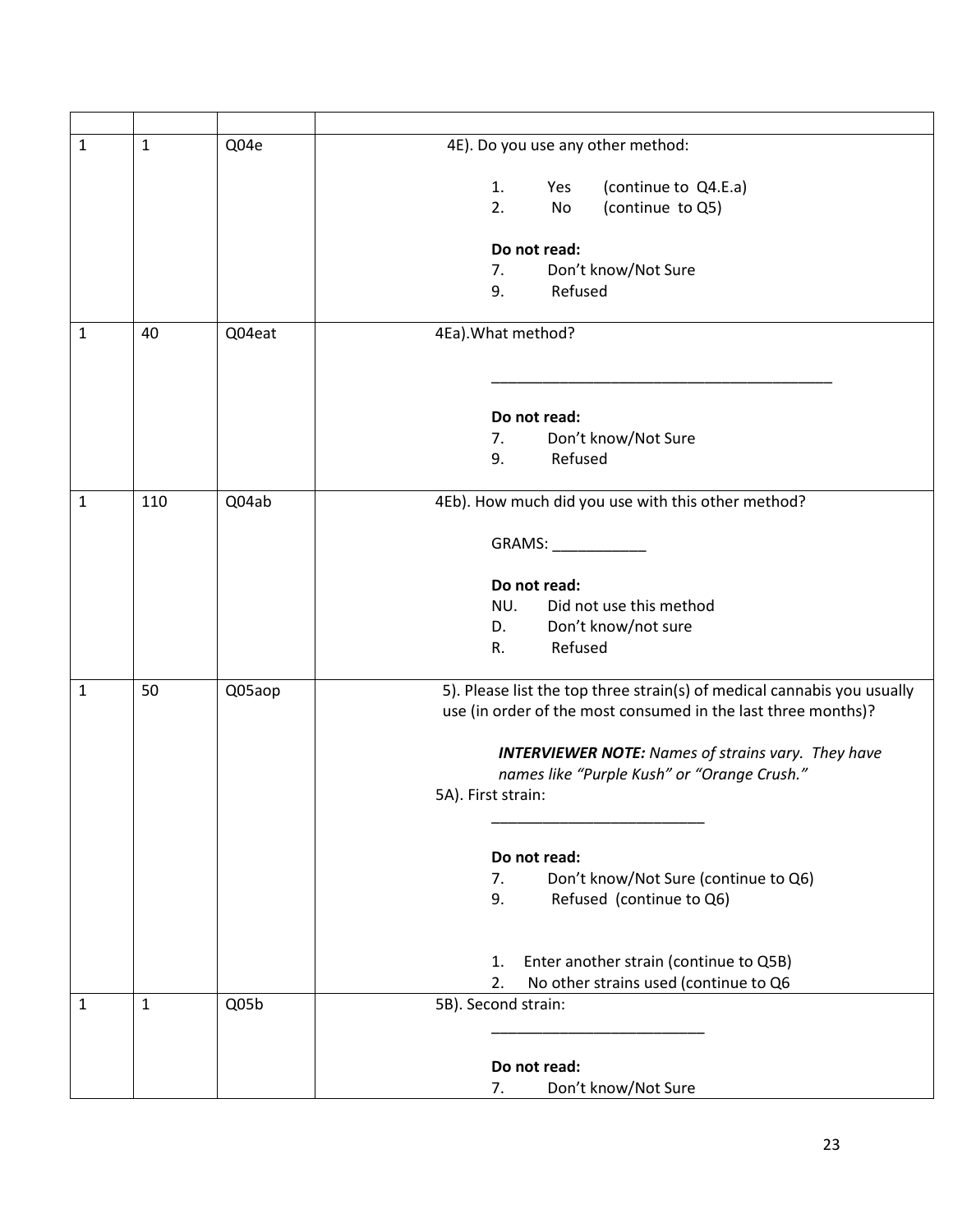|              |              |         | 9.<br>Refused                                                          |
|--------------|--------------|---------|------------------------------------------------------------------------|
|              |              |         | Enter another strain (continue to Q5C)<br>1.                           |
|              |              |         | 2.<br>No other strains used (continue to Q6)                           |
|              |              |         |                                                                        |
| $1\,$        | 50           | Q05bop  | Open text field: Strain                                                |
| $\mathbf{1}$ | $\mathbf{1}$ | Q05c    | 5C). Third strain:                                                     |
|              |              |         |                                                                        |
|              |              |         | Do not read:<br>7.<br>Don't know/Not Sure                              |
|              |              |         | Refused<br>9.                                                          |
|              |              |         |                                                                        |
| $\mathbf{1}$ | 50           | Q05cop  | Open text field: Strain                                                |
| $\mathbf{1}$ | $\mathbf{1}$ | Q06     | 6). Are there any strain(s) of medical cannabis that seem to help your |
|              |              |         | eligible condition more than others, or which offer you more relief    |
|              |              |         | than other strains?                                                    |
|              |              |         | 1.<br>Yes (continue to Q6A)<br>2.<br>No (continue to Q7)               |
|              |              |         |                                                                        |
|              |              |         | Do not read:                                                           |
|              |              |         | 7.<br>Don't know/Not Sure (continue to Q7)                             |
|              |              |         | Refused (continue to Q7)<br>9.                                         |
|              |              |         |                                                                        |
| $\mathbf{1}$ | 50           | Q06a1op | 6A1). Most often used strain:                                          |
|              |              |         |                                                                        |
|              |              |         | Do not read:                                                           |
|              |              |         | Don't know/Not Sure<br>7.                                              |
|              |              |         | 9.<br>Refused                                                          |
|              |              |         |                                                                        |
|              |              |         | 1. Enter another strain (continue to Q6.A.2)                           |
|              |              |         | 2. No other strains used (continue to Q7)                              |
| $\mathbf{1}$ | $\mathbf{1}$ | Q06a2   | 6A2). Second most often used strain:                                   |
|              |              |         |                                                                        |
|              |              |         |                                                                        |
|              |              |         | Do not read:<br>7.                                                     |
|              |              |         | Don't know/Not Sure<br>Refused<br>9.                                   |
|              |              |         |                                                                        |
|              |              |         | 1. Enter another strain (continue to Q6.A.3)                           |
|              |              |         | 2. No other strains used (continue to Q7)                              |
|              |              |         |                                                                        |
| 1            | 55           | Q06a2op | Open text fied: Strain                                                 |
| $\mathbf{1}$ | $\mathbf{1}$ | Q06a3   | 6A3). Third most often used strain:                                    |
|              |              |         | Do not read:                                                           |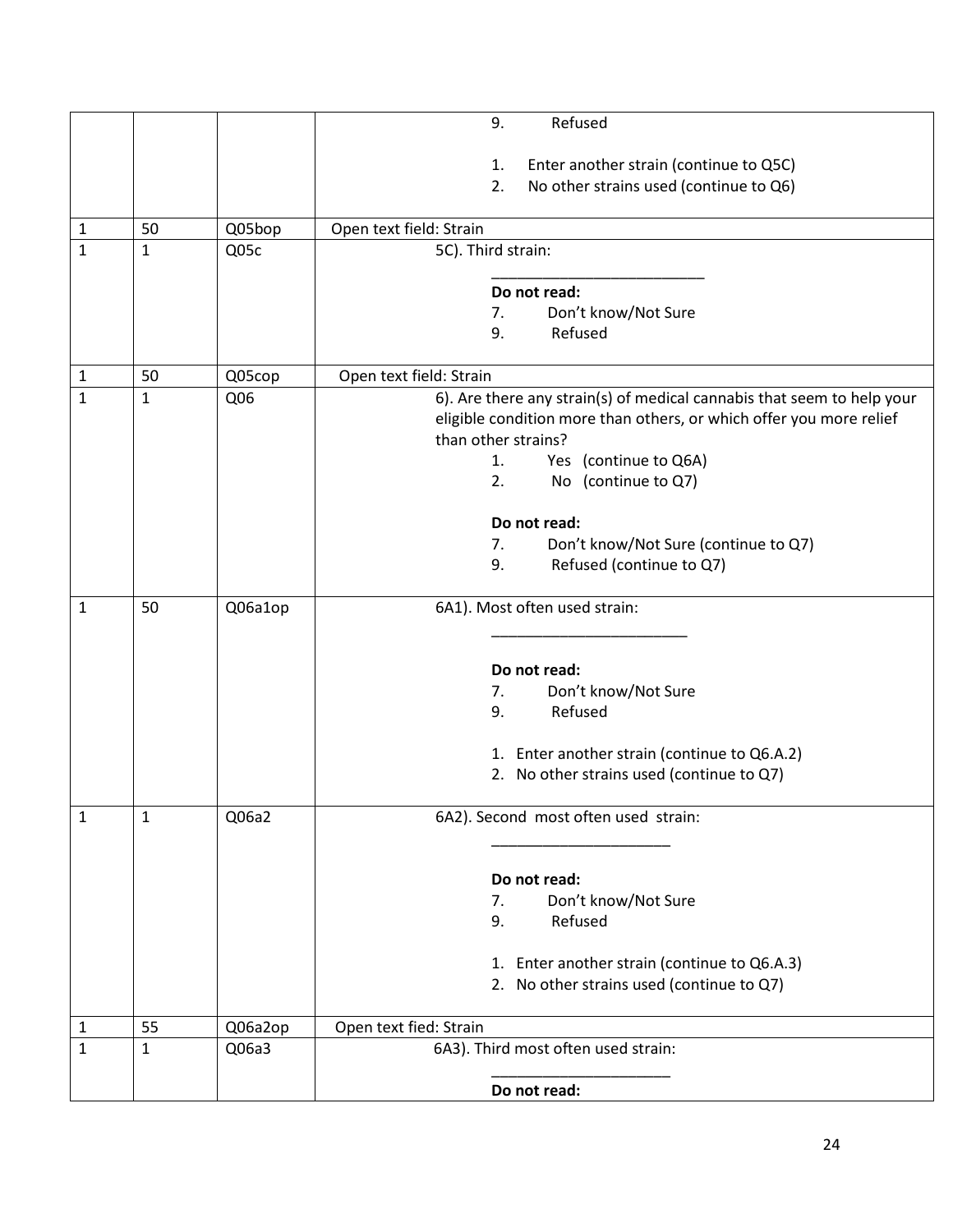|              |              |         | 7.<br>Don't know/Not Sure                                                                                                                                                                                                                                           |
|--------------|--------------|---------|---------------------------------------------------------------------------------------------------------------------------------------------------------------------------------------------------------------------------------------------------------------------|
|              |              |         | Refused<br>9.                                                                                                                                                                                                                                                       |
|              |              |         |                                                                                                                                                                                                                                                                     |
| $\mathbf{1}$ | 60           | Q06a3op | Open text fied: Strain                                                                                                                                                                                                                                              |
| $\mathbf{1}$ | $\mathbf{1}$ | Q07     | 7). Have you purchased from one (or more) of the Licensed Non-Profit<br>Producers in the last three months?                                                                                                                                                         |
|              |              |         | Yes (continue to Q7A)<br>1.<br>2.<br>No (continue to Q8)                                                                                                                                                                                                            |
|              |              |         | Do not read:                                                                                                                                                                                                                                                        |
|              |              |         | Don't know/not sure (continue to Q8)<br>7.                                                                                                                                                                                                                          |
|              |              |         | Refused (continue to Q8)<br>9.                                                                                                                                                                                                                                      |
| 3            | 2            | Q07a    | 7A). From which producers have you purchased medical cannabis?<br>Please tell me up to 3 producers, in the order you purchased from<br>them most often.                                                                                                             |
|              |              |         | <b>INTERVIEWER NOTE:</b> Enter the producer number in relation to<br>Most Often, Second Most Often, Third Most Often.<br>1. < Names Redacted><br>2. Other: (specify)<br>88. No other producer used<br>Do not read:<br>77. Don't know/Not sure<br>99. Refused        |
| 1            | 40           | Q07aot  | Open text field: Other                                                                                                                                                                                                                                              |
| $\mathbf{1}$ | 50           | Q07b    | 7B). How much medical cannabis have you purchased from the Licensed Non-<br>Profit Producers each week on average during the last three months? If you<br>purchase once every few weeks, please average the amount for each week.<br>GRAMS: <b>CONTRACT CONTROL</b> |
|              |              |         |                                                                                                                                                                                                                                                                     |
|              |              |         | Do not read:                                                                                                                                                                                                                                                        |
|              |              |         | Don't know/not sure<br>D.                                                                                                                                                                                                                                           |
|              |              |         | Refused<br>R.                                                                                                                                                                                                                                                       |
| 1            | $\mathbf{1}$ | Q08     | 8). In the last three months, have you tried to obtain medical cannabis from a<br>Licensed Non-Profit Producer and not been able too?<br>Yes (continue to Q8A)<br>1.<br>2.<br>No (continue to Q9)                                                                   |
|              |              |         | Do not read:                                                                                                                                                                                                                                                        |
|              |              |         | Don't know/Not sure (continue to Q9)<br>7.                                                                                                                                                                                                                          |
|              |              |         | 9.<br>Refused (continue to Q9)                                                                                                                                                                                                                                      |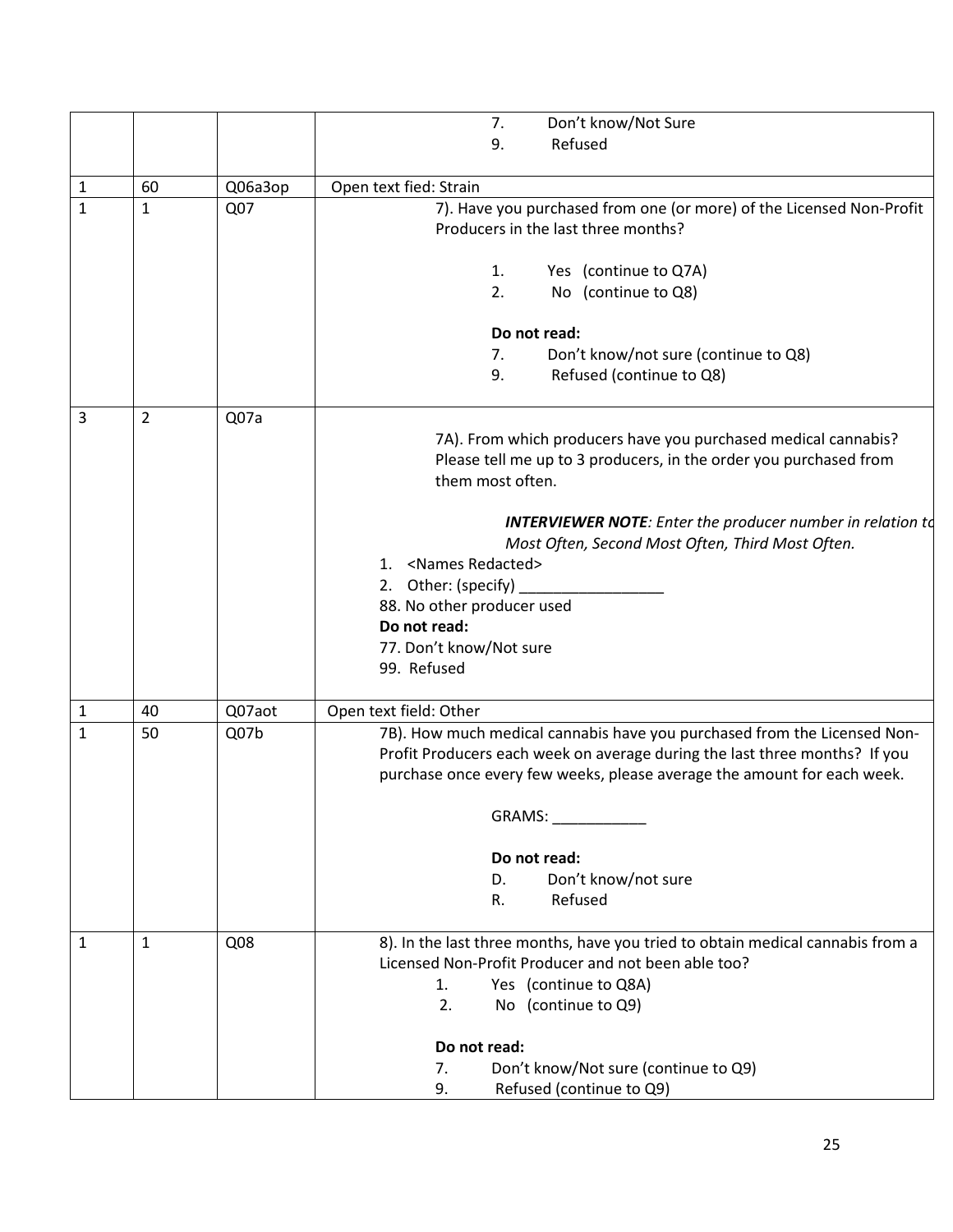| $\mathbf{1}$ | $\mathbf{1}$ | Q08a   |                                                        | 8A). What was the reason you were unable to obtain medical cannabis?                                                                                                                                                           |
|--------------|--------------|--------|--------------------------------------------------------|--------------------------------------------------------------------------------------------------------------------------------------------------------------------------------------------------------------------------------|
|              |              |        | 1.<br>2.<br>3.<br>4.<br>5.<br>Do not read:<br>7.<br>9. | Read only if necessary:<br><b>Travel issues</b><br>Licensed Non-Profit Producer was out of product<br>I could not afford it at the time<br>My preferred strain was not available at the time<br>Don't know/Not Sure<br>Refused |
|              |              |        |                                                        |                                                                                                                                                                                                                                |
| $\mathbf{1}$ | 40           | Q08aot | Open text field: Other                                 |                                                                                                                                                                                                                                |
| $\mathbf{1}$ | $\mathbf{1}$ | Q08b   | Profit Producer)?                                      | 8B). How long of a wait did you have before you could obtain medical<br>cannabis from the Licensed Non-Profit Producer (or another Licensed Non-                                                                               |
|              |              |        | Please read:                                           |                                                                                                                                                                                                                                |
|              |              |        | 1.<br>2.                                               | 1-3 Days<br>4-7 Days                                                                                                                                                                                                           |
|              |              |        | 3.                                                     | 1-2 Weeks                                                                                                                                                                                                                      |
|              |              |        | 4.                                                     | 3-4 Weeks                                                                                                                                                                                                                      |
|              |              |        | 5.                                                     | Longer than 1 month                                                                                                                                                                                                            |
|              |              |        | 6.                                                     | I was never able to obtain medical cannabis from a producer                                                                                                                                                                    |
|              |              |        | Do not read:                                           |                                                                                                                                                                                                                                |
|              |              |        |                                                        | Don't know/Not Sure<br>7.                                                                                                                                                                                                      |
|              |              |        |                                                        | 9.<br>Refused                                                                                                                                                                                                                  |
| $\mathbf{1}$ | $\mathbf{1}$ | Q09    |                                                        | 9). Do you have a Personal Production License?                                                                                                                                                                                 |
|              |              |        | 1.                                                     | Yes                                                                                                                                                                                                                            |
|              |              |        | 2.                                                     | No (continue to Q14)                                                                                                                                                                                                           |
|              |              |        | 3.                                                     | I did not know they were available                                                                                                                                                                                             |
|              |              |        | Do not read:                                           |                                                                                                                                                                                                                                |
|              |              |        | 7.                                                     | Don't know/Not Sure (continue to Q14)                                                                                                                                                                                          |
|              |              |        | 9.                                                     | Refused (continue to Q14)                                                                                                                                                                                                      |
| 1            | 1            | Q10    |                                                        | 10). If yes, are you currently using your Personal Production License?                                                                                                                                                         |
|              |              |        | 1.                                                     | Yes                                                                                                                                                                                                                            |
|              |              |        | 2.                                                     | No (continue to Q14)                                                                                                                                                                                                           |
|              |              |        | Do not read:                                           |                                                                                                                                                                                                                                |
|              |              |        | 7.                                                     | Don't know/Not Sure (continue to Q14)                                                                                                                                                                                          |
|              |              |        | 9.                                                     | Refused (continue to Q14)                                                                                                                                                                                                      |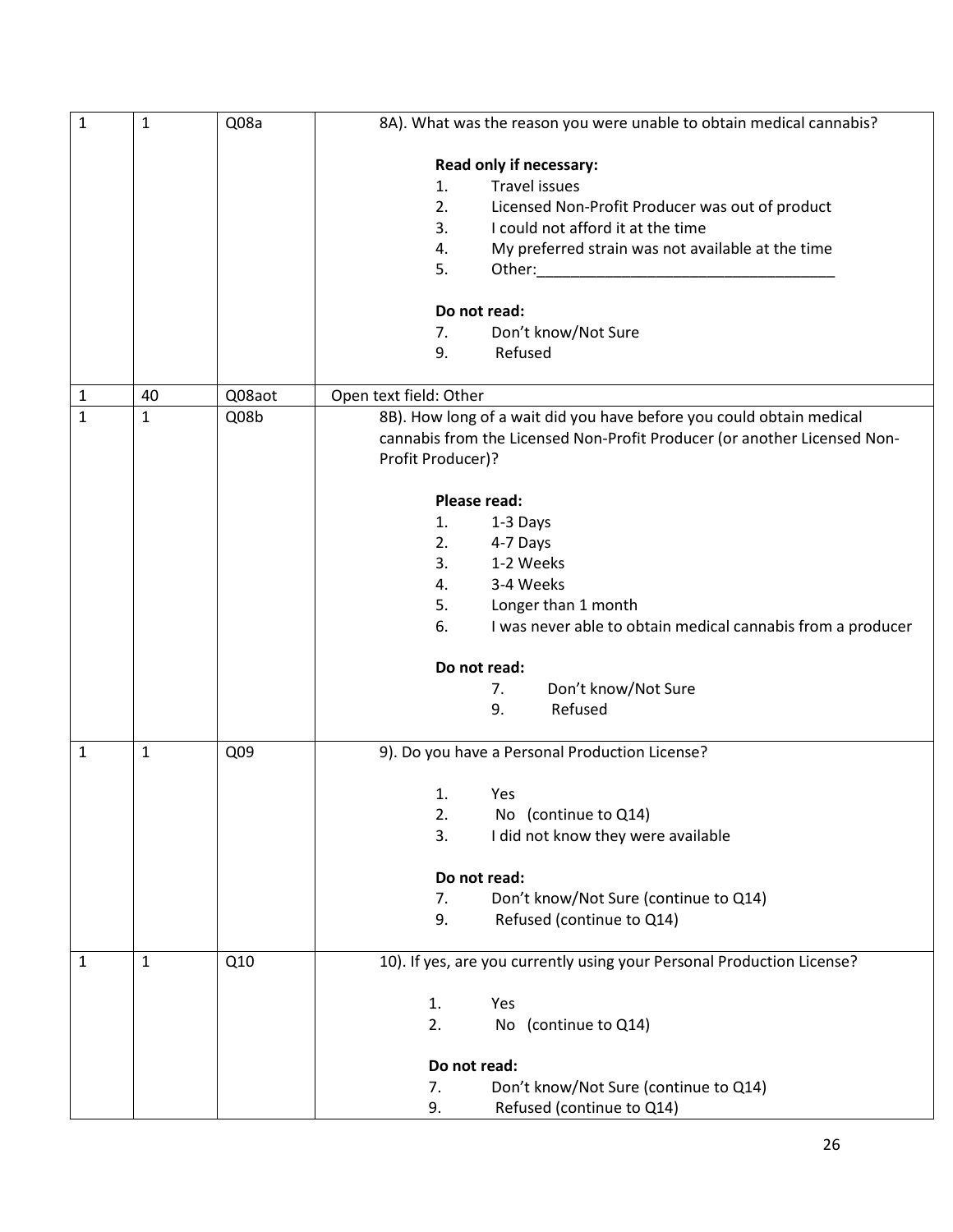| $\mathbf{1}$ | $\overline{2}$ | Q11      | 11). How many total medical cannabis plants are you growing currently.<br>Please include seedlings and mature plants in this count. |  |  |
|--------------|----------------|----------|-------------------------------------------------------------------------------------------------------------------------------------|--|--|
|              |                |          |                                                                                                                                     |  |  |
|              |                |          | plants                                                                                                                              |  |  |
|              |                |          | Do not read:                                                                                                                        |  |  |
|              |                |          | 88.<br>None                                                                                                                         |  |  |
|              |                |          | 77.<br>Don't know/Not Sure                                                                                                          |  |  |
|              |                |          | Refused<br>99.                                                                                                                      |  |  |
| 1            | 45             | Q12astrn | 12). Please list the top three strains of medical cannabis you are growing and                                                      |  |  |
|              |                |          | how many plants of each strain you have currently:                                                                                  |  |  |
|              |                |          | 12A). Strain growing the most:                                                                                                      |  |  |
|              |                |          | Name of strain:                                                                                                                     |  |  |
|              |                |          | How many plants of this strain:                                                                                                     |  |  |
|              |                |          | Do not read:                                                                                                                        |  |  |
|              |                |          | Don't know/Not Sure<br>7.                                                                                                           |  |  |
|              |                |          | Refused<br>9.                                                                                                                       |  |  |
|              |                |          | 1. Enter another strain (continue to Q12.B)                                                                                         |  |  |
|              |                |          | 2. No other strains used (continue to Q13)                                                                                          |  |  |
| 1            | 2              | Q12apInt | Number of plants A                                                                                                                  |  |  |
| 1            | $\mathbf 1$    | Q12b     | 12B). Strain growing the second most:                                                                                               |  |  |
|              |                |          | Name of strain:                                                                                                                     |  |  |
|              |                |          | How many plants of this strain:                                                                                                     |  |  |
|              |                |          | Do not read:                                                                                                                        |  |  |
|              |                |          | Don't know/Not Sure<br>7.                                                                                                           |  |  |
|              |                |          | 9.<br>Refused                                                                                                                       |  |  |
|              |                |          | 1. Enter another strain (continue to Q12.C)                                                                                         |  |  |
|              |                |          | 2. No other strains used (continue to Q13)                                                                                          |  |  |
|              |                |          |                                                                                                                                     |  |  |
| $\mathbf{1}$ | 45             | Q12bstrn | Name of strain B                                                                                                                    |  |  |
| $\mathbf{1}$ | $\overline{2}$ | Q12bplnt | Number of plants B                                                                                                                  |  |  |
| 1            | $\mathbf{1}$   | Q12c     | 12C). Strain growing the third most:                                                                                                |  |  |
|              |                |          | Name of strain:                                                                                                                     |  |  |
|              |                |          | How many plants of this strain:                                                                                                     |  |  |
|              |                |          | Do not read:                                                                                                                        |  |  |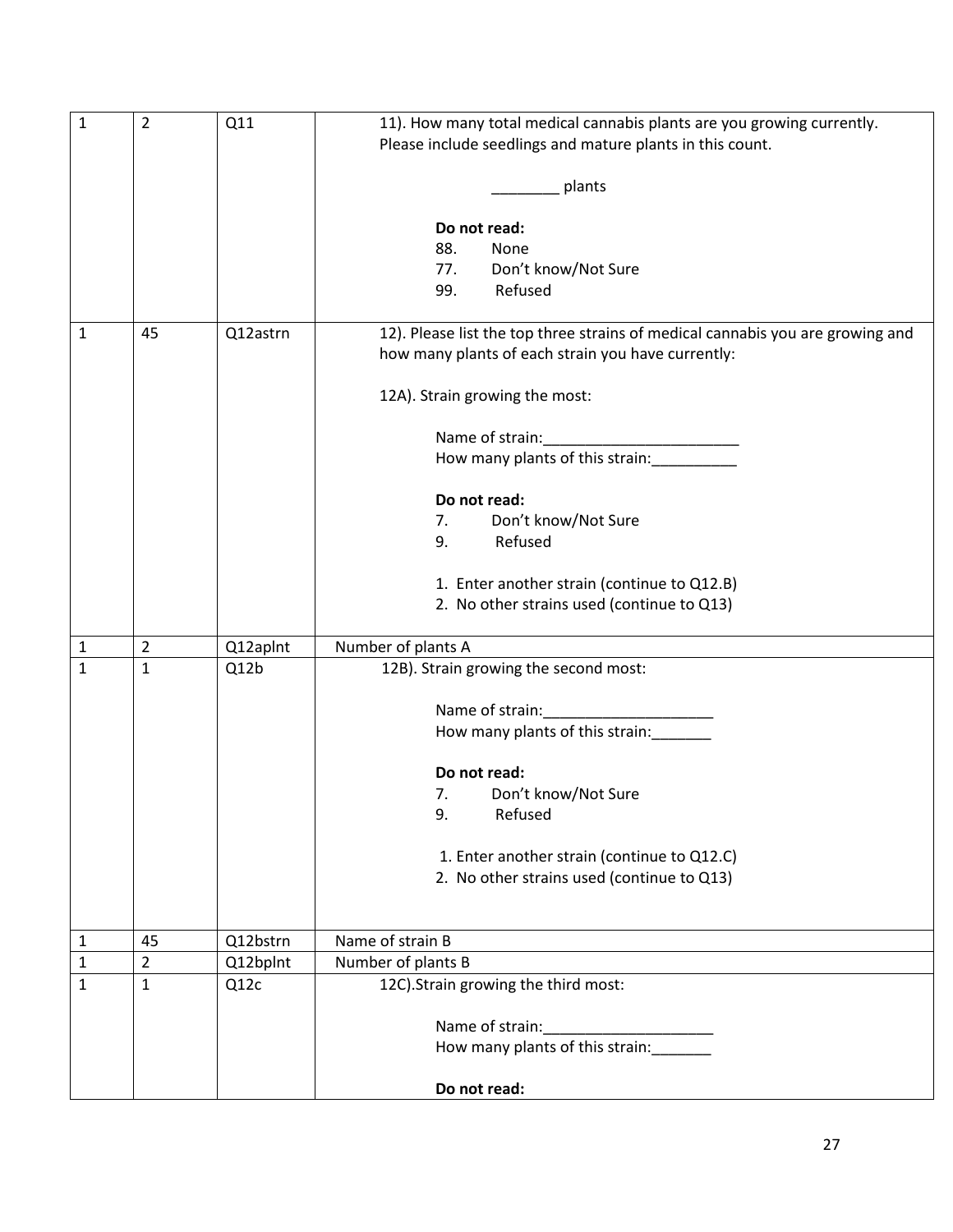|              |                |                  | 7.<br>Don't know/Not Sure                                                                                             |
|--------------|----------------|------------------|-----------------------------------------------------------------------------------------------------------------------|
|              |                |                  | Refused<br>9.                                                                                                         |
|              |                |                  |                                                                                                                       |
| $\mathbf{1}$ | 45             | Q12cstn          | Name of strain C                                                                                                      |
| $\mathbf{1}$ | $\overline{2}$ | Q12cplnt         | Number of plants C                                                                                                    |
| $\mathbf{1}$ | 50             | Q13              | 13). In the last year, how much useable medical cannabis have you harvested<br>from your plants each month (average)? |
|              |                |                  | GRAMS: CONSTRUCTION                                                                                                   |
|              |                |                  | Do not read:                                                                                                          |
|              |                |                  | Don't know/not sure<br>D.                                                                                             |
|              |                |                  | Refused<br>R.                                                                                                         |
| $\mathbf{1}$ | $\mathbf{1}$   | Q14              | 14). Overall, has the medical cannabis program been beneficial for you?                                               |
|              |                |                  | 1.<br>Yes                                                                                                             |
|              |                |                  | 2.<br>No                                                                                                              |
|              |                |                  |                                                                                                                       |
|              |                |                  | Do not read:                                                                                                          |
|              |                |                  | Don't know/Not Sure<br>7.<br>Refused                                                                                  |
|              |                |                  | 9.                                                                                                                    |
| $\mathbf{1}$ | 27             | Q <sub>1</sub> a | 1A). What is your Medical Cannabis Program ID #?                                                                      |
|              |                |                  |                                                                                                                       |
|              |                |                  | Do not read:                                                                                                          |
|              |                |                  | Don't know/Not sure<br>7.                                                                                             |
|              |                |                  | Refused<br>9.                                                                                                         |
|              |                |                  | INTERVIEWER, if questioned why the MCP ID# is required:                                                               |
|              |                |                  | "The Medical Cannabis Program ID # is required in order to ensure the survey                                          |
|              |                |                  | is not duplicating participant responses. It will be kept confidential, and once                                      |
|              |                |                  | all the surveys are collected, the data will be analyzed without the ID being                                         |
|              |                |                  | associated with the rest of the data."                                                                                |
| 1            | $\mathbf{1}$   | Q15              | 15). Are there any other comments you would like to include regarding your                                            |
|              |                |                  | access to medical cannabis?                                                                                           |
|              |                |                  |                                                                                                                       |
|              |                |                  | Do not read:                                                                                                          |
|              |                |                  | 8.<br>No comments<br>Don't know/Not Sure<br>7.                                                                        |
|              |                |                  | Refused<br>9.                                                                                                         |
|              |                |                  |                                                                                                                       |
| $\mathbf{1}$ | 160            | $Q15$ _ot        | Open text field: comments                                                                                             |
| $\mathbf{1}$ | $\mathbf{1}$   | Closing          | <b>CLOSING</b>                                                                                                        |
|              |                |                  | Thank you again for participating in this survey. If you have any questions regarding                                 |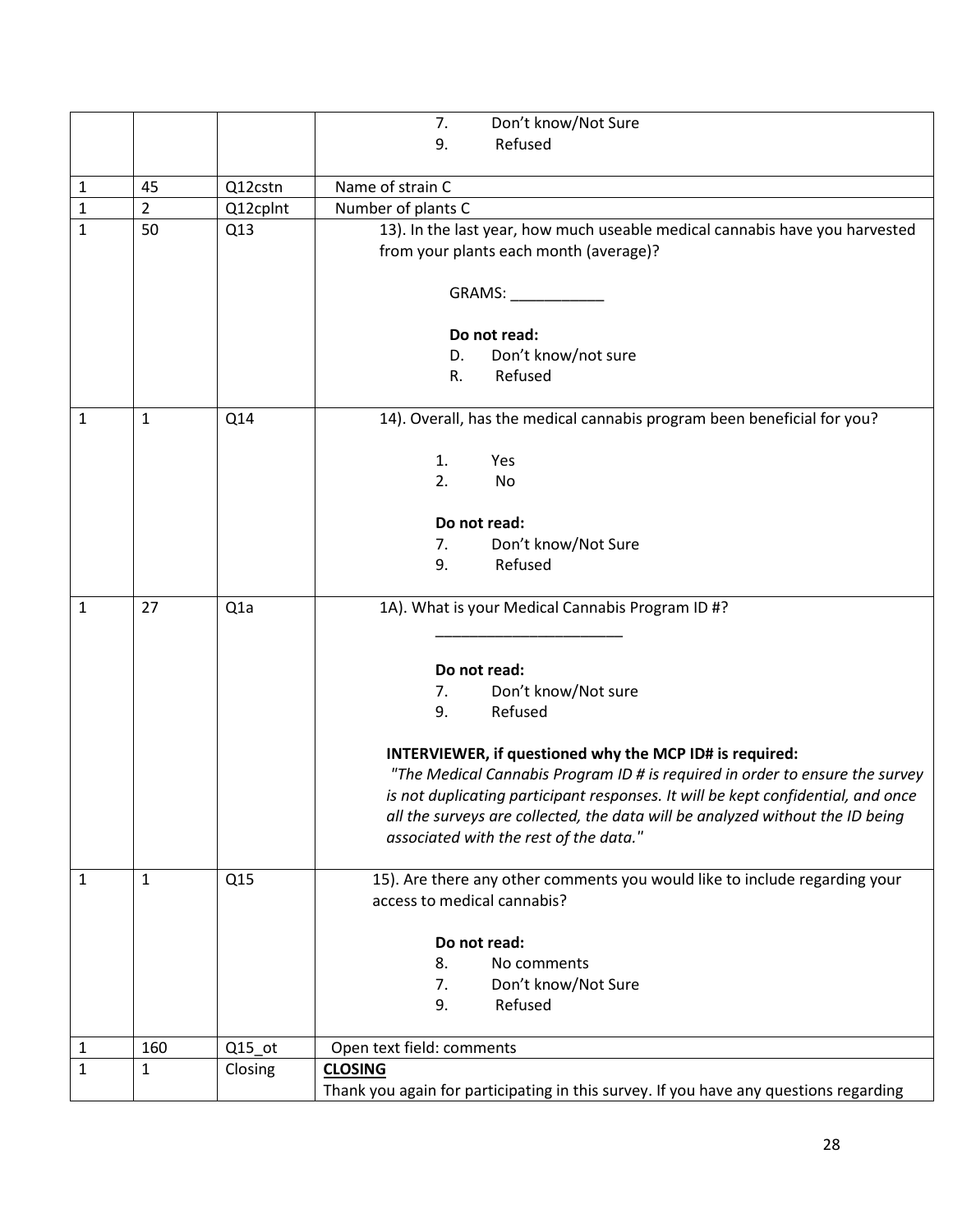|  | <sup>1</sup> this survey, please call the New Mexico Department of Health Medical Cannabis |
|--|--------------------------------------------------------------------------------------------|
|  | Program at 505-827-2321.                                                                   |
|  |                                                                                            |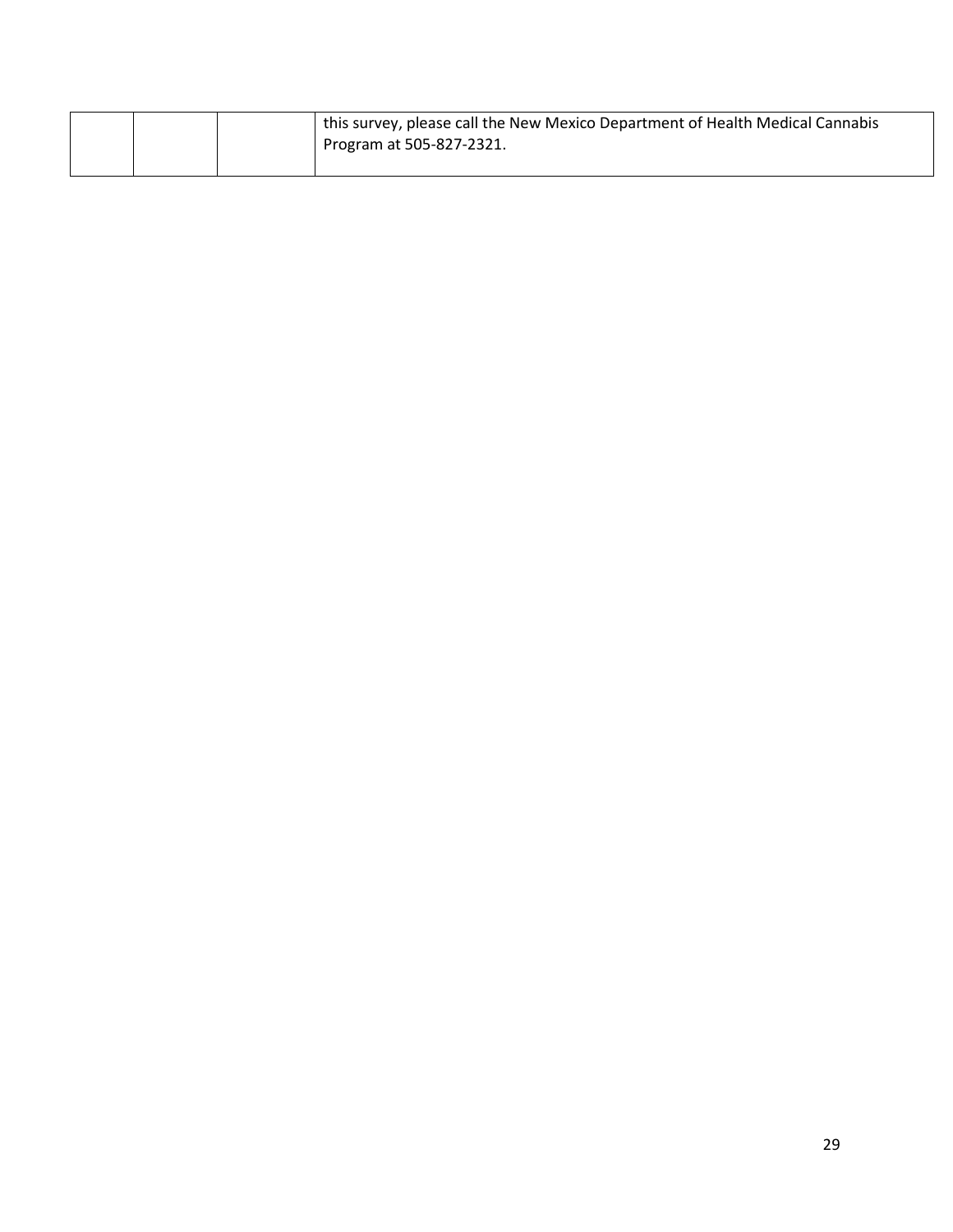Protocols for MCP telephone survey

The response target goal is 400 completed surveys.

The Medical Cannabis program will provide the subset of the main database, including all patients in the program minus those who have been sent the mailed survey. From this database (approximately 8,000 individuals), approximately 755 patients will be randomly selected and contacted per protocol (9 attempts over the course of 3 days, 3 nights and 3 weekends). This number is based on an expected response rate of 55 percent.

If there is a technological or telecommunications barrier for three consecutive attempts for a number, then that number will be coded as unavailable. If there is no answer, voice mail, answering machine, or busy signals, then the number should be called a minimum of 9 attempts over the course of 3 days, 3 nights and 3 weekends.

Each survey should take approximately 10-15 minutes.

Each surveyor will conduct themselves in a professional manner, always being polite and courteous to the individuals on telephone. They will read the provided script word for word and identify themselves as being employees of the New Mexico Department of Health and assure the respondent that all information is confidential and will not be used for program eligibility purposes. The surveyor will ask if the respondent is willing to participate in a survey for the Medical Cannabis Program. The surveyor will verify the respondents' phone number and verify they have reached the correct telephone number.

If an individual does not wish to answer the survey, their telephone number will be removed from the survey pool. In these cases, they will be coded as not wishing to participate in the survey.

Each question will be fully read, and all responses will be read to the respondent except as indicated as "do not read". If at any time, the respondent does not wish to respond to a question, the "refused" answer should entered.

If the respondent wishes to end to survey at any time, they may do so

A survey will be deemed incomplete if the respondent has refused to complete the survey during the initial request, or if they stop and refuse to answer any further questions prior to question 8B. A survey where the respondent is asked all questions will be considered a completed survey, regardless of how many questions have "refused" for the response. If a respondent answers up to and including question 8B or further, but not to the end of the survey, it will be included in the data set aggregate as a "partial" interview, and will be included toward the target goal of 400 completed surveys. If the respondent ends the survey prior to question 8B, it will be counted as an incomplete survey and will not be included in the aggregation, but will be noted as an incomplete attempt.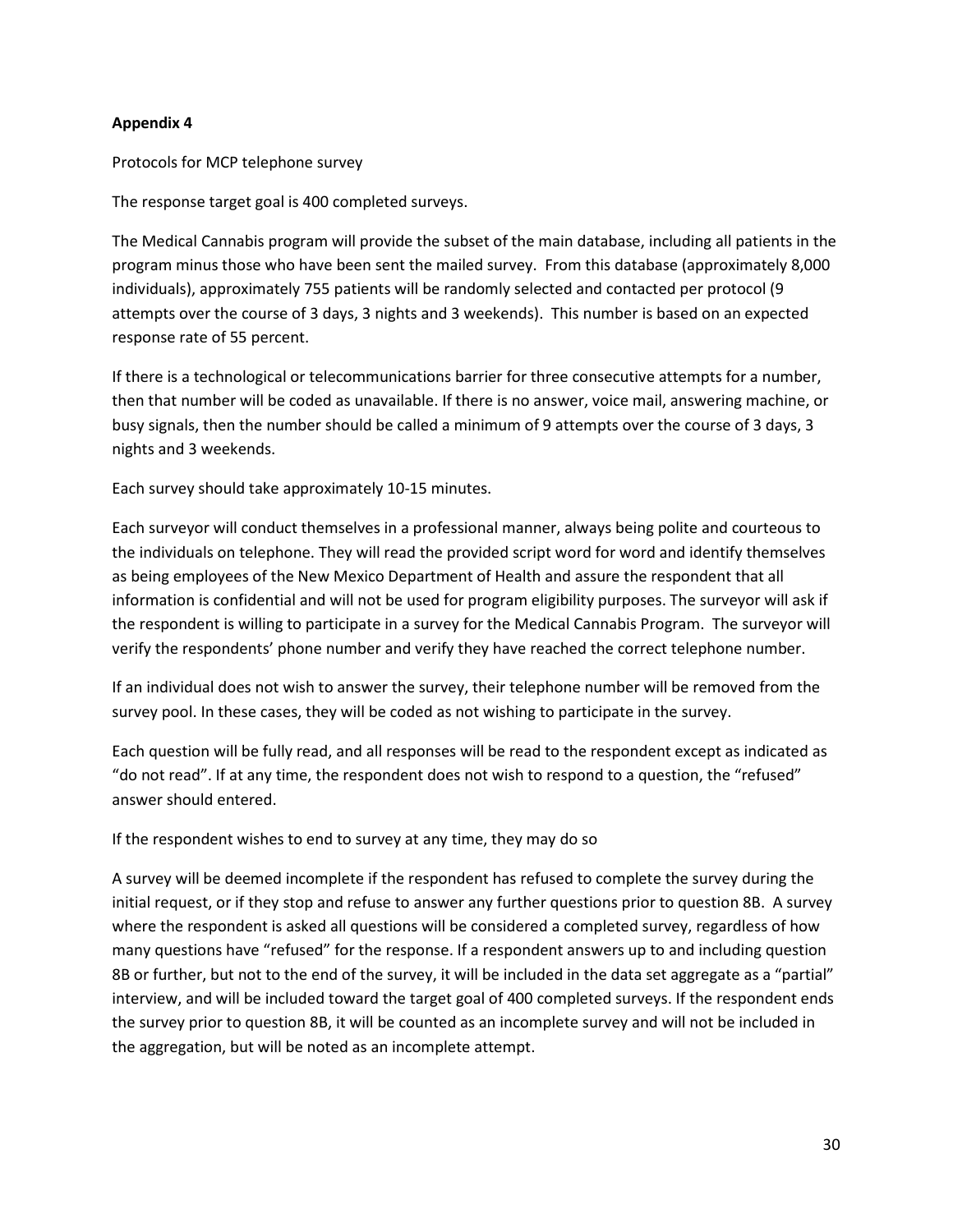# **Zip Codes and distribution of Patients currently active in the Medical Cannabis Program**

┑

| <b>Home Zip Code</b> | <b>Active</b> |
|----------------------|---------------|
| 8703                 |               |
| 87001                |               |
| 87002                |               |
| 87002                |               |
| 87004                |               |
| 87005                |               |
| 87006                |               |
| 87007                |               |
| 87008                |               |
| 87010                |               |
| 87012                |               |
| 87013                |               |
| 87014                |               |
| 87015                |               |
| 87016                |               |
| 87017                |               |
| 87019                |               |
| 87020                |               |
| 87020                |               |
| 87021                |               |
| 87022                |               |
| 87023                |               |
| 87024                |               |
| 87025                |               |
| 87026                |               |
| 87027                |               |
| 87028                |               |
| 87031                |               |
| 87032                |               |
| 87034                |               |
| 87035                |               |
| 87036                |               |
| 87037                |               |
| 87041                |               |
| 87042                |               |
| 87043                |               |
| 87044                |               |

| 87045 |  |
|-------|--|
| 87047 |  |
| 87048 |  |
| 87051 |  |
| 87052 |  |
| 87053 |  |
| 87056 |  |
| 87059 |  |
| 87060 |  |
| 87061 |  |
| 87062 |  |
| 87063 |  |
| 87068 |  |
| 87072 |  |
| 87083 |  |
| 87085 |  |
| 87101 |  |
| 87102 |  |
| 87103 |  |
| 87104 |  |
| 87105 |  |
| 87106 |  |
| 87107 |  |
| 87108 |  |
| 87109 |  |
| 87110 |  |
| 87111 |  |
| 87112 |  |
| 87113 |  |
| 87114 |  |
| 87116 |  |
| 87119 |  |
| 87120 |  |
| 87121 |  |
| 87122 |  |
| 87123 |  |
| 87124 |  |
| 87125 |  |
|       |  |

| 87127 |  |
|-------|--|
| 87131 |  |
| 87134 |  |
| 87135 |  |
| 87144 |  |
| 87149 |  |
| 87153 |  |
| 87154 |  |
| 87162 |  |
| 87173 |  |
| 87174 |  |
| 87176 |  |
| 87181 |  |
| 87184 |  |
| 87190 |  |
| 87191 |  |
| 87193 |  |
| 87194 |  |
| 87195 |  |
| 87196 |  |
| 87197 |  |
| 87198 |  |
| 87199 |  |
| 87205 |  |
| 87228 |  |
| 87301 |  |
| 87305 |  |
| 87310 |  |
| 87312 |  |
| 87313 |  |
| 87315 |  |
| 87317 |  |
| 87319 |  |
| 87321 |  |
| 87323 |  |
| 87326 |  |
| 87345 |  |
| 87347 |  |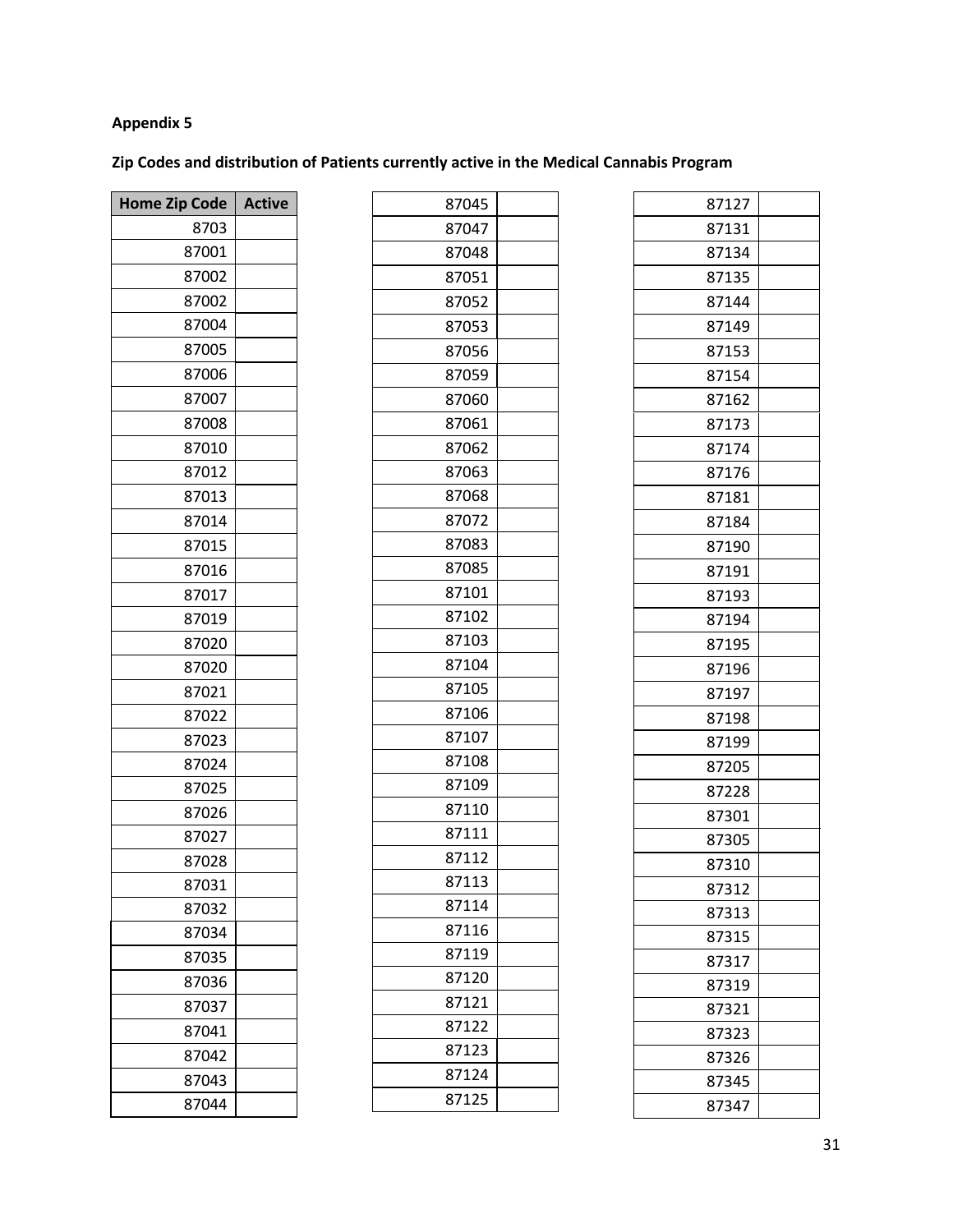| 87352 |  |
|-------|--|
| 87357 |  |
| 87375 |  |
| 87401 |  |
| 87402 |  |
| 87408 |  |
| 87410 |  |
| 87412 |  |
| 87413 |  |
| 87415 |  |
| 87416 |  |
| 87417 |  |
| 87418 |  |
| 87419 |  |
| 87420 |  |
| 87499 |  |
| 87501 |  |
| 87502 |  |
| 87503 |  |
| 87504 |  |
| 87505 |  |
| 87506 |  |
| 87507 |  |
| 87508 |  |
| 87509 |  |
| 87510 |  |
| 87511 |  |
| 87513 |  |
| 87514 |  |
| 87515 |  |
| 87517 |  |
| 87519 |  |
| 87520 |  |
| 87521 |  |
| 87522 |  |
| 87523 |  |
| 87524 |  |
| 87525 |  |
| 87527 |  |
| 87528 |  |
| 87529 |  |

| 87530 |  |
|-------|--|
| 87531 |  |
| 87532 |  |
| 87533 |  |
| 87535 |  |
| 87537 |  |
| 87538 |  |
| 87539 |  |
| 87540 |  |
| 87544 |  |
| 87547 |  |
| 87548 |  |
| 87549 |  |
| 87551 |  |
| 87552 |  |
| 87553 |  |
| 87556 |  |
| 87557 |  |
| 87558 |  |
| 87560 |  |
| 87561 |  |
| 87562 |  |
| 87564 |  |
| 87565 |  |
| 87566 |  |
| 87567 |  |
| 87569 |  |
| 87571 |  |
| 87574 |  |
| 87575 |  |
| 87577 |  |
| 87578 |  |
| 87579 |  |
| 87580 |  |
| 87581 |  |
| 87582 |  |
| 87583 |  |
| 87592 |  |
| 87594 |  |
| 87701 |  |
| 87710 |  |
|       |  |

| 87711 |  |
|-------|--|
| 87712 |  |
| 87713 |  |
| 87714 |  |
| 87715 |  |
| 87718 |  |
| 87722 |  |
| 87723 |  |
| 87724 |  |
| 87725 |  |
| 87728 |  |
| 87729 |  |
| 87731 |  |
| 87732 |  |
| 87733 |  |
| 87734 |  |
| 87735 |  |
| 87736 |  |
| 87740 |  |
| 87742 |  |
| 87743 |  |
| 87745 |  |
| 87747 |  |
| 87752 |  |
| 87753 |  |
| 87757 |  |
| 87801 |  |
| 87803 |  |
| 87820 |  |
| 87821 |  |
| 87823 |  |
| 87825 |  |
| 87827 |  |
| 87828 |  |
| 87829 |  |
| 87830 |  |
| 87831 |  |
| 87832 |  |
| 87850 |  |
| 87901 |  |
| 87930 |  |
|       |  |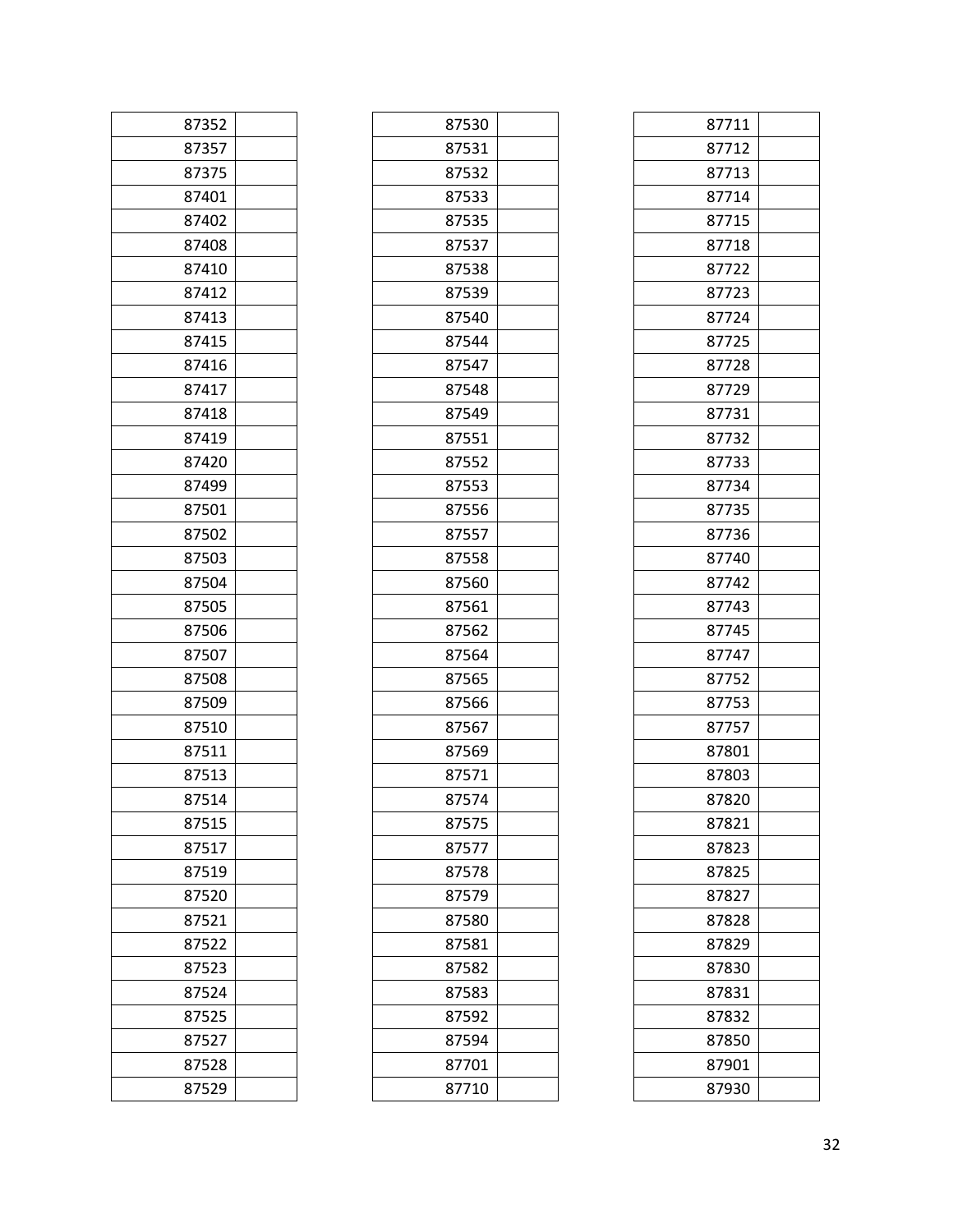| 87931 |  |
|-------|--|
| 87935 |  |
| 87936 |  |
| 87937 |  |
| 87939 |  |
| 87942 |  |
| 88001 |  |
| 88002 |  |
| 88004 |  |
| 88005 |  |
| 88006 |  |
| 88007 |  |
| 88008 |  |
| 88010 |  |
| 88011 |  |
| 88012 |  |
| 88013 |  |
| 88020 |  |
| 88021 |  |
| 88022 |  |
| 88023 |  |
| 88026 |  |
| 88027 |  |
| 88030 |  |
| 88031 |  |
| 88032 |  |
| 88033 |  |
| 88034 |  |
| 88038 |  |
| 88041 |  |
| 88042 |  |
| 88043 |  |
| 88044 |  |
| 88045 |  |
| 88046 |  |
| 88047 |  |
| 88048 |  |
| 88049 |  |

| 88052 |  |
|-------|--|
| 88053 |  |
| 88054 |  |
| 88056 |  |
| 88061 |  |
| 88062 |  |
| 88063 |  |
| 88065 |  |
| 88072 |  |
| 88081 |  |
| 88101 |  |
| 88116 |  |
| 88118 |  |
| 88119 |  |
| 88124 |  |
| 88130 |  |
| 88132 |  |
| 88134 |  |
| 88135 |  |
| 88201 |  |
| 88202 |  |
| 88203 |  |
| 88210 |  |
| 88211 |  |
| 88220 |  |
| 88221 |  |
| 88230 |  |
| 88231 |  |
| 88232 |  |
| 88240 |  |
| 88241 |  |
| 88242 |  |
| 88255 |  |
| 88256 |  |
| 88260 |  |
| 88263 |  |
| 88264 |  |
| 88265 |  |
|       |  |

| 88267   |  |
|---------|--|
| 88301   |  |
| 88310   |  |
| 88312   |  |
| 88314   |  |
| 88316   |  |
| 88317   |  |
| 88318   |  |
| 88324   |  |
| 88325   |  |
| 88336   |  |
| 88337   |  |
| 88339   |  |
| 88340   |  |
| 88341   |  |
| 88342   |  |
| 88345   |  |
| 88346   |  |
| 88347   |  |
| 88350   |  |
| 88351   |  |
| 88352   |  |
| 88353   |  |
| 88354   |  |
| 88355   |  |
| 88401   |  |
| 88415   |  |
| 88416   |  |
| 88418   |  |
| 88424   |  |
| 88426   |  |
| 88434   |  |
| 88435   |  |
| 88439   |  |
| 88532   |  |
| 88538   |  |
| Unknown |  |
|         |  |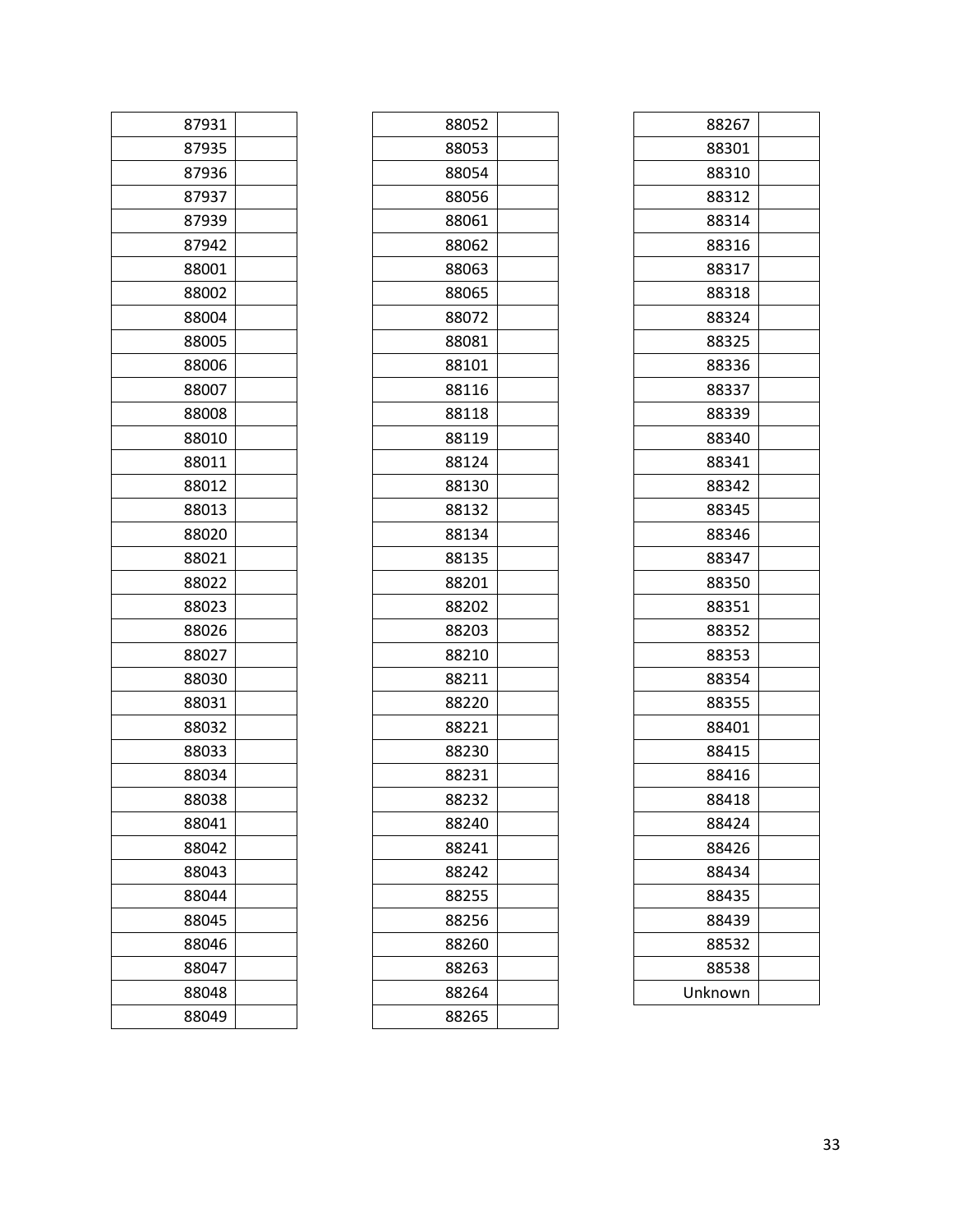| Zip Code - | Completed |
|------------|-----------|
| Mailed     | Responses |
| 87002      |           |
| 87004      |           |
| 87005      |           |
| 87010      |           |
| 87015      |           |
| 87016      |           |
| 87020      |           |
| 87021      |           |
| 87025      |           |
| 87031      |           |
| 87035      |           |
| 87043      |           |
| 87044      |           |
| 87047      |           |
| 87048      |           |
| 87053      |           |
| 87059      |           |
| 87102      |           |
| 87104      |           |
| 87105      |           |
| 87106      |           |
| 87107      |           |
| 87108      |           |
| 87109      |           |
| 87110      |           |
| 87111      |           |
| 87112      |           |
| 87114      |           |
| 87120      |           |
| 87121      |           |
| 87122      |           |
| 87123      |           |
| 87124      |           |
| 87144      |           |
| 87301      |           |
| 87305      |           |
| 87312      |           |
| 87315      |           |
| 87326      |           |
| 87347      |           |
|            |           |

| 87401<br>87410<br>87417<br>87419<br>87501<br>87502<br>87504<br>87505<br>87506<br>87507<br>87508<br>87514<br>87520<br>87529<br>87532<br>87544<br>87549<br>87556<br>87558<br>87566<br>87567<br>87571<br>87582<br>87592<br>87701<br>87712<br>87713<br>87714<br>87723<br>87740<br>87801<br>87825<br>87901<br>87935<br>88001<br>88005<br>88007<br>88011<br>88012<br>88021 |  |
|----------------------------------------------------------------------------------------------------------------------------------------------------------------------------------------------------------------------------------------------------------------------------------------------------------------------------------------------------------------------|--|
|                                                                                                                                                                                                                                                                                                                                                                      |  |
|                                                                                                                                                                                                                                                                                                                                                                      |  |
|                                                                                                                                                                                                                                                                                                                                                                      |  |
|                                                                                                                                                                                                                                                                                                                                                                      |  |
|                                                                                                                                                                                                                                                                                                                                                                      |  |
|                                                                                                                                                                                                                                                                                                                                                                      |  |
|                                                                                                                                                                                                                                                                                                                                                                      |  |
|                                                                                                                                                                                                                                                                                                                                                                      |  |
|                                                                                                                                                                                                                                                                                                                                                                      |  |
|                                                                                                                                                                                                                                                                                                                                                                      |  |
|                                                                                                                                                                                                                                                                                                                                                                      |  |
|                                                                                                                                                                                                                                                                                                                                                                      |  |
|                                                                                                                                                                                                                                                                                                                                                                      |  |
|                                                                                                                                                                                                                                                                                                                                                                      |  |
|                                                                                                                                                                                                                                                                                                                                                                      |  |
|                                                                                                                                                                                                                                                                                                                                                                      |  |
|                                                                                                                                                                                                                                                                                                                                                                      |  |
|                                                                                                                                                                                                                                                                                                                                                                      |  |
|                                                                                                                                                                                                                                                                                                                                                                      |  |
|                                                                                                                                                                                                                                                                                                                                                                      |  |
|                                                                                                                                                                                                                                                                                                                                                                      |  |
|                                                                                                                                                                                                                                                                                                                                                                      |  |
|                                                                                                                                                                                                                                                                                                                                                                      |  |
|                                                                                                                                                                                                                                                                                                                                                                      |  |
|                                                                                                                                                                                                                                                                                                                                                                      |  |
|                                                                                                                                                                                                                                                                                                                                                                      |  |
|                                                                                                                                                                                                                                                                                                                                                                      |  |
|                                                                                                                                                                                                                                                                                                                                                                      |  |
|                                                                                                                                                                                                                                                                                                                                                                      |  |
|                                                                                                                                                                                                                                                                                                                                                                      |  |
|                                                                                                                                                                                                                                                                                                                                                                      |  |
|                                                                                                                                                                                                                                                                                                                                                                      |  |
|                                                                                                                                                                                                                                                                                                                                                                      |  |
|                                                                                                                                                                                                                                                                                                                                                                      |  |
|                                                                                                                                                                                                                                                                                                                                                                      |  |
|                                                                                                                                                                                                                                                                                                                                                                      |  |
|                                                                                                                                                                                                                                                                                                                                                                      |  |
|                                                                                                                                                                                                                                                                                                                                                                      |  |
|                                                                                                                                                                                                                                                                                                                                                                      |  |
|                                                                                                                                                                                                                                                                                                                                                                      |  |
| 88022                                                                                                                                                                                                                                                                                                                                                                |  |

| 88026      |  |
|------------|--|
| 88030      |  |
| 88031      |  |
| 88042      |  |
| 88053      |  |
| 88054      |  |
| 88061      |  |
| 88081      |  |
| 88101      |  |
| 88201      |  |
| 88203      |  |
| 88220      |  |
| 88231      |  |
| 88240      |  |
| 88260      |  |
| 88310      |  |
| 88314      |  |
| 88317      |  |
| 88337      |  |
| 88345      |  |
| 88346      |  |
| 88401      |  |
| 88415      |  |
| 88426      |  |
| 89701      |  |
| Prefer not |  |
| to answer  |  |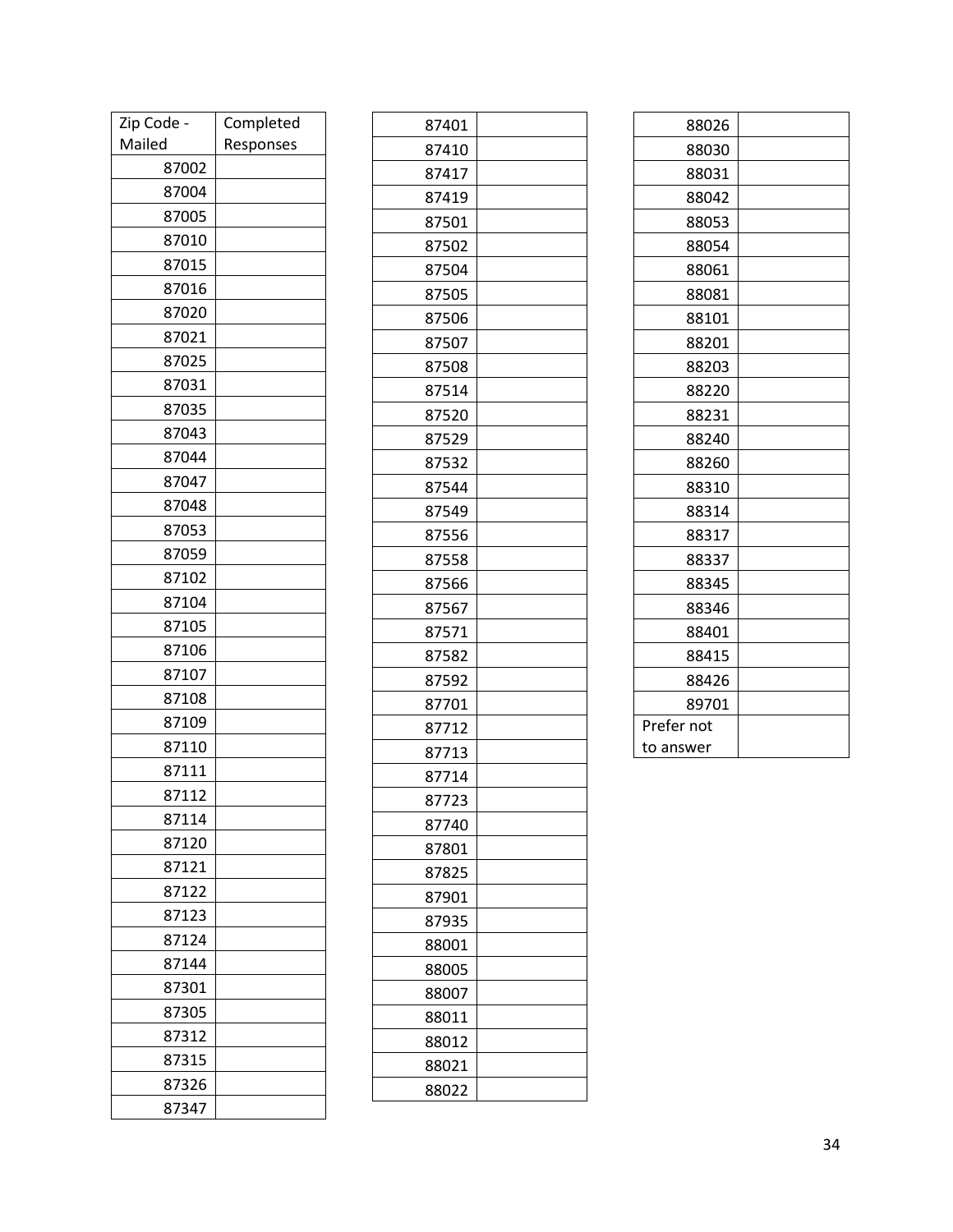| Zip Code  | Completed |
|-----------|-----------|
| Telephone | Responses |
| 80113     |           |
| 87002     |           |
| 87004     |           |
| 87008     |           |
| 87010     |           |
| 87015     |           |
| 87020     |           |
| 87021     |           |
| 87031     |           |
| 87035     |           |
| 87047     |           |
| 87048     |           |
| 87059     |           |
| 87102     |           |
| 87104     |           |
| 87105     |           |
| 87106     |           |
| 87107     |           |
| 87108     |           |
| 87109     |           |
| 87110     |           |
| 87111     |           |
| 87112     |           |
| 87114     |           |
| 87120     |           |
| 87121     |           |
| 87122     |           |
| 87123     |           |
| 87124     |           |
| 87144     |           |
| 87154     |           |
| 87301     |           |
| 87357     |           |

| 87401 |  |
|-------|--|
| 87402 |  |
| 87410 |  |
| 87412 |  |
| 87418 |  |
| 87501 |  |
| 87502 |  |
| 87505 |  |
| 87506 |  |
| 87507 |  |
| 87508 |  |
| 87510 |  |
| 87511 |  |
| 87527 |  |
| 87529 |  |
| 87530 |  |
| 87532 |  |
| 87535 |  |
| 87544 |  |
| 87548 |  |
| 87552 |  |
| 87555 |  |
| 87557 |  |
| 87564 |  |
| 87567 |  |
| 87571 |  |
| 87578 |  |
| 87701 |  |
| 87728 |  |
| 87732 |  |
| 87745 |  |
| 87801 |  |
| 87901 |  |
| 87942 |  |
| 88001 |  |

| 88004      |  |
|------------|--|
| 88005      |  |
| 88007      |  |
| 88008      |  |
| 88011      |  |
| 88012      |  |
| 88030      |  |
| 88033      |  |
| 88043      |  |
| 88049      |  |
| 88061      |  |
| 88062      |  |
| 88063      |  |
| 88101      |  |
| 88119      |  |
| 88130      |  |
| 88201      |  |
| 88203      |  |
| 88220      |  |
| 88236      |  |
| 88301      |  |
| 88310      |  |
| 88316      |  |
| 88317      |  |
| 88336      |  |
| 88345      |  |
| 88347      |  |
| 88352      |  |
| 88401      |  |
| Don't Know |  |
| Prefer not |  |
| to Answer  |  |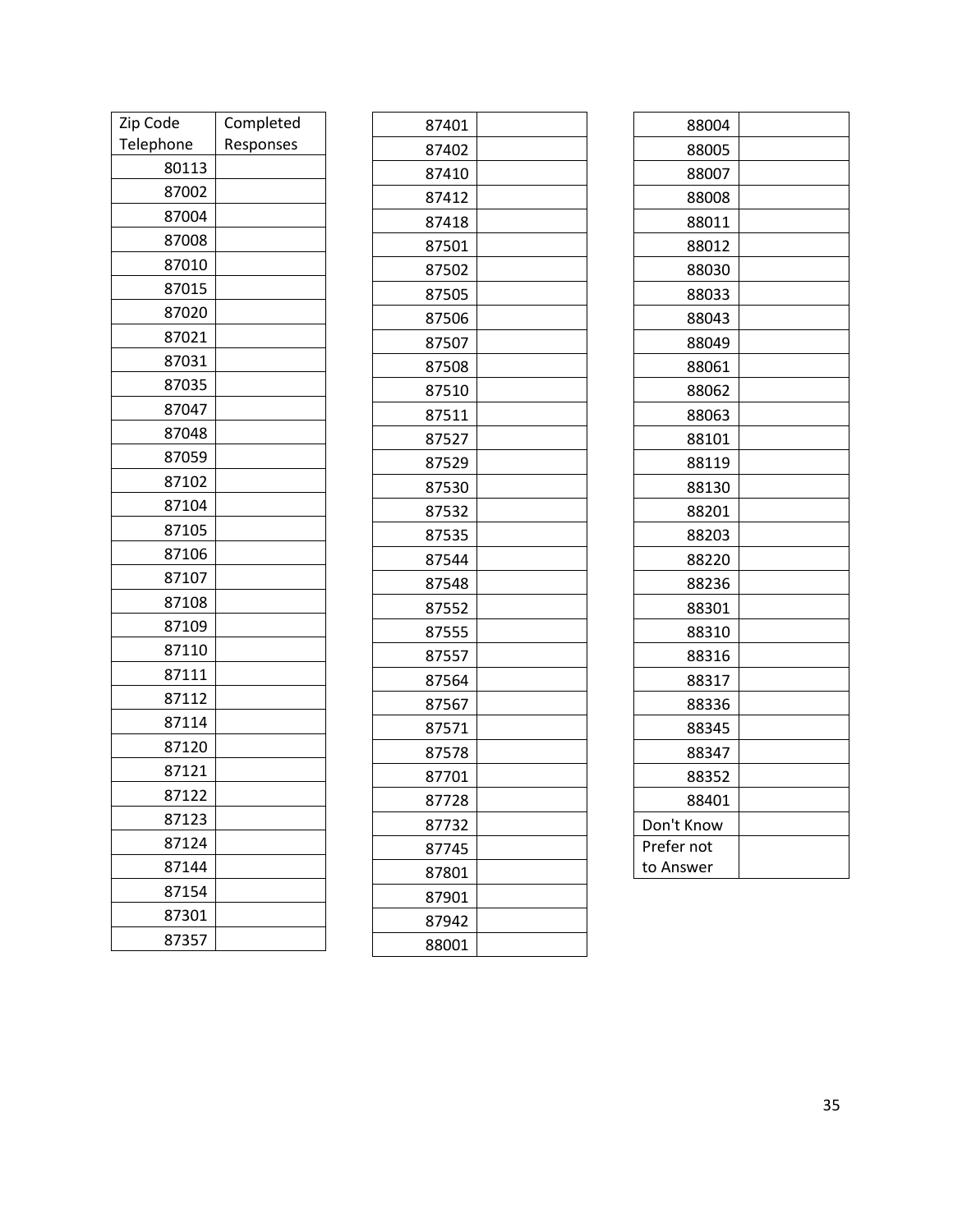#### **Strains of Medical Cannabis listed in the surveys (Please note: due to spelling difference, some strains may be listed more than once):**

50/50 blends 8/8 Headband Afghan Kush Agent Orange AK-47 All All Kushes Amnesia Lemon AMS any of the Kush strain anything in vaporizor "salad" Barry White BHO Wax Big Bang Big Bud Black Dahlia Purple Blend Blending 2 or more is better Blue Cheese Blue Diesel Blue Dream Blue Grapefruit Blue Grapefruit- in tincture form Blue Hell Blue Moon Blue Sky Blue Widow Blueberry Blueberry Dream Blueberry Kush Bob's OG Bubba Cush Bubba Kush Bubba Kush - Indica Bubblegum C99 C-99 Cabbage

CannaTonic Capsules Cataract Kush Caviar (Indica Cannabis & Hash CB26 CBD 27 CBD Critical Mass CBD Yummy CBD27 CBZ7 Cheese Chem Dawg Chem4/White Fire Cherry Widdow Chocolope Cinderella Corleon Kush Critical Jack Critical Mass Cry Baby Cush Da Purps Dark Star Diesel Don't know Dream Weaver Drops Ear Wax ESD Flav Flo Fruit Spirit G13 G-13 Haze G-13-Haze GC x SD GCSD God Bud Golden Goat

Granddaddy Purple Grape Ape Grape Crush Grape God Green Crack Green Crackle Green Kush Hash Hash Skunk Hawaiian Headband High CBD Counts High THC 18 per High THC potency strains Hindu Kush Hindu Skunk Home Grown Hula Booda Hybrid Hybrids I assume Indica Indica Big Bud Indica Dirt Grown Indica Dominiant Indica Sativa Mix Indica/Sativa Indigo ISS Jack Herer Jack Herrier Jacked Up Jet Fuel Jilly Bean Kali Mist King Kong Kosher Kush Kryptonite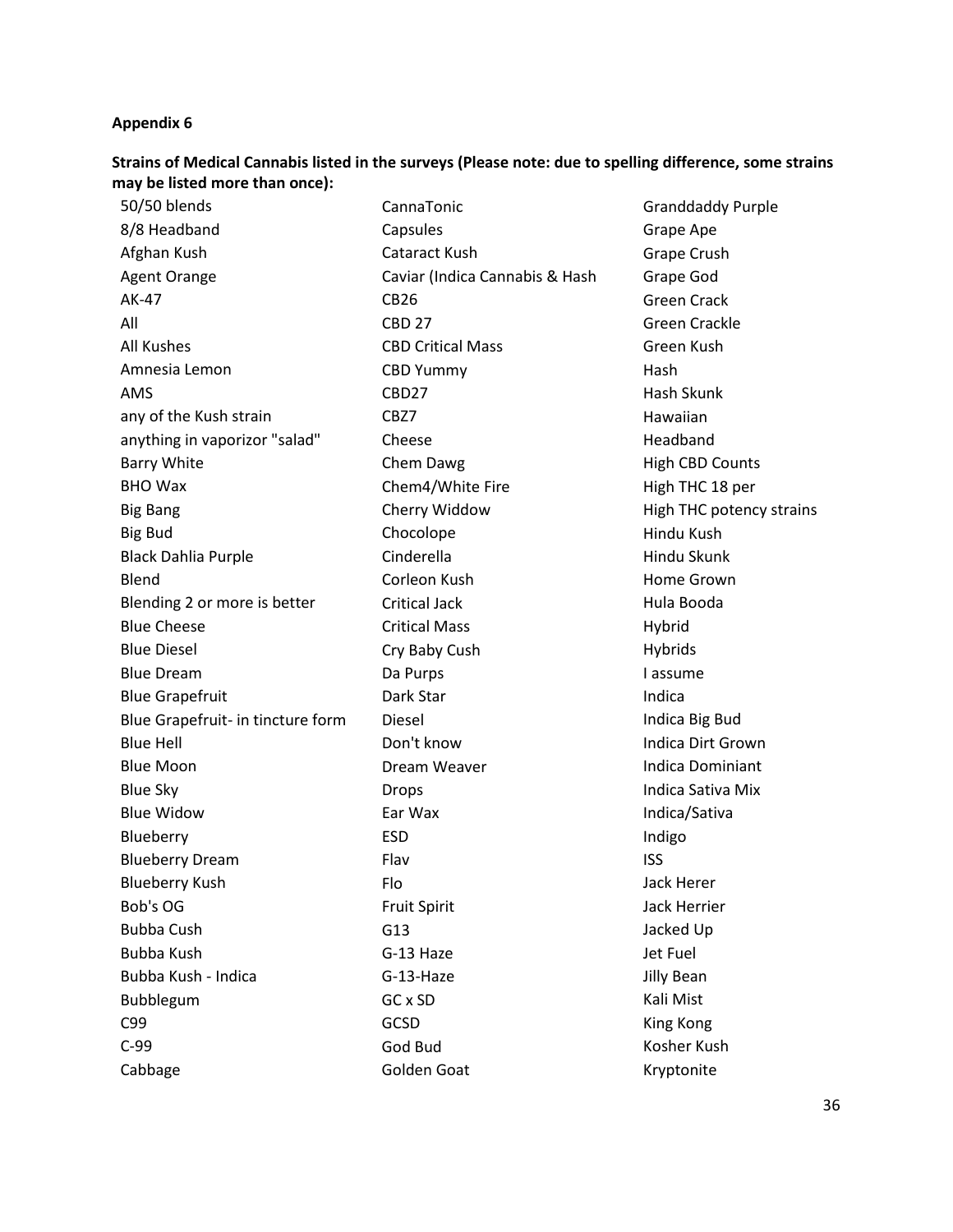Kuchs Kush Kush (any) Kush strains Kyrptonite L.C. Pepper Boy LA Confidential Lambs Breath Larry OG/Sour Diesel Lavander Kush lemon bar (edibles) Lemon Cush Lemon Diesel Lemon Grass Lemon Haze Lemon Skunk Lemon Sour Lemon Sour Diesel Lemon Tree LSD Mango Manirva/Mazar Master Kush Master-Kush Matanoska Valley Maui Wowie Mazar Mendo Purp Mixed MK Ultra Moonshine Haze!! Sour Cream!! Most Most High Grade NL #5 NL #7

Northern Lights NYC Diesel OG - Kush OG 18 OG Kush OG Kush - 18 OG Kush or Purpe Kush OG Kush-18 Old School Skunk (Northern Lights) Opium Orange Kush Pakistan Valley Pandora's Box Pineapple Express Pineapple Tai Pineapple Thai Platinum Kush Prefer not to answer Purple Haze Purple Kush Purple Mr. Nice Purple OG Kush Purps Rare Darkness Raspberry Kush Rasperry Kush Red Diesel Red Queen Regular Cannabis RX Same Sativa Sativa Dominant Sativa/Indica cross Sativa/Indica dominant

Shark Shock Shikaberry Shishka Berry Shishkaberry Shit Shushka berry Skunk Skunk One Sour Diesel Sour Tsunami Strawberry Cough Super Lemon Haze Super Silver Haze Sweet Tooth Tangerine Dream The same ones Tie Strike Tincture (mixture) Train Weak Train Wreck **Trainwreck** Tricome UK Cheese Urkle Varieties w/ high THC&CBD Vortex White Bubba White Fire White Rhino White Widow Who's Your Daddy WOW Zero Gravity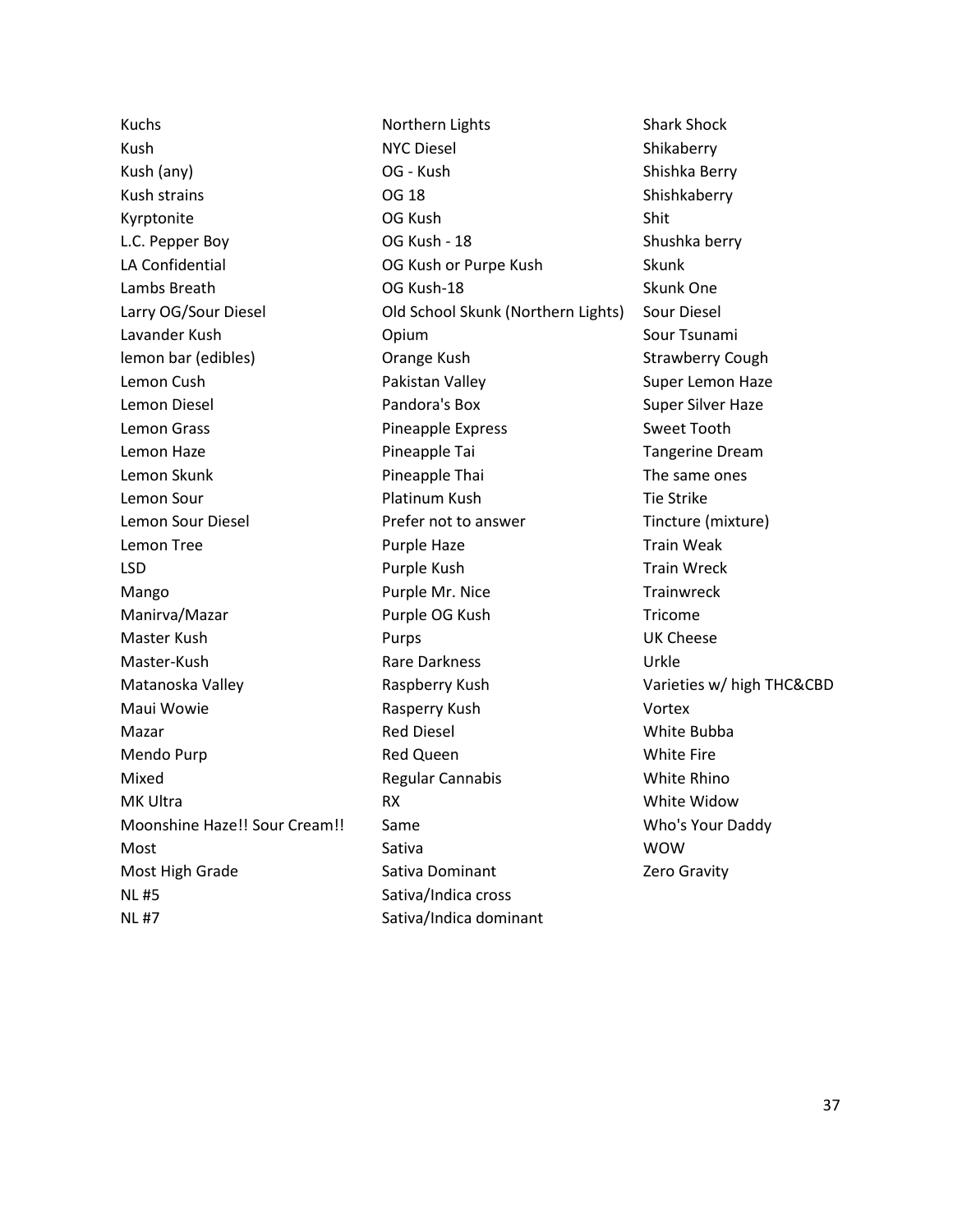# Licensed Non-Profit Producer Production

The Licensed Non-Profit Producers produced 33,419.5 ounces of cannabis in the year starting July 1, 2012 and ending on June 30, 2013. This translates to 935,744.89 grams (NMDOH MCP Quarterly Reports).

|                     | Q3 July-         | Q4 Oct-    | Q1 Jan-      | Q2 April-   |                |
|---------------------|------------------|------------|--------------|-------------|----------------|
|                     | <b>Sept</b>      | <b>Dec</b> | <b>March</b> | June        | <b>Totals:</b> |
| $\mathbf{1}$        | 9459.8           | 12379      | 9795.36      | 1677.7      | 33311.86       |
| $\overline{2}$      | 0                | 0          | 8637.5       | 7502        | 16139.5        |
| 3                   | 29625            | 30075.5    | 25441        | 26848       | 111989.5       |
| 4                   | 0                | 0          | 0            | 0           | 0              |
| 5                   | 8523             | 11110      | 23265        | 24068       | 66966          |
| 6                   | 0                | 0          | 0            | 2337.5      | 2337.5         |
| $\overline{7}$      | 12027.8          | 11790      | 7409         | 7103.6      | 38330.4        |
| 8                   | 14135.5          | 0          | 34477        | 32795.25    | 81407.75       |
| 9                   | 4142.7           | 8188       | 6344         | 1403        | 20077.7        |
| 10                  | 6795.44          | 685        | 3161         | 3961        | 14602.44       |
| 11                  | n/a              | 7243.75    | 0            | 6701.03     | 13944.78       |
| 12                  | 3240.44          | 5747.67    | 4689.8       | 18102       | 31779.91       |
| 13                  | 6691             | 6970       | 7739         | 10778       | 32178          |
| 14                  | 1785             | 3686       | 4304         | 6899.5      | 16674.5        |
| 15                  | 0                | 0          | 0            | 5388        | 5388           |
| 16                  | $\boldsymbol{0}$ | 0          | 21455        | $\mathbf 0$ | 21455          |
| 17                  | 8050.7           | 9768.6     | 11942        | 8506        | 38267.3        |
| 18                  | 10809.15         | 12113.35   | 7143         | 7873.1      | 37938.6        |
| 19                  | 17804.3          | 14932      | 15952.4      | 14481       | 63169.7        |
| 20                  | 3870.9           | 5082       | 12514        | 9178        | 30644.9        |
| 21                  | 35894.8          | 30570      | 38916        | 30755.2     | 136136         |
| 22                  | 6477             | 10921.5    | 14126        | 23588       | 55112.5        |
| 23                  | 8748.78          | 16850.02   | 20885.5      | 21408.75    | 67893.05       |
| Totals<br>(grams):  | 188081.31        | 198112.39  | 278196.56    | 271354.63   | 935744.89      |
| Totals<br>(ounces): | 6717.19          | 7075.44    | 9935.59      | 9691.24     | 33419.46       |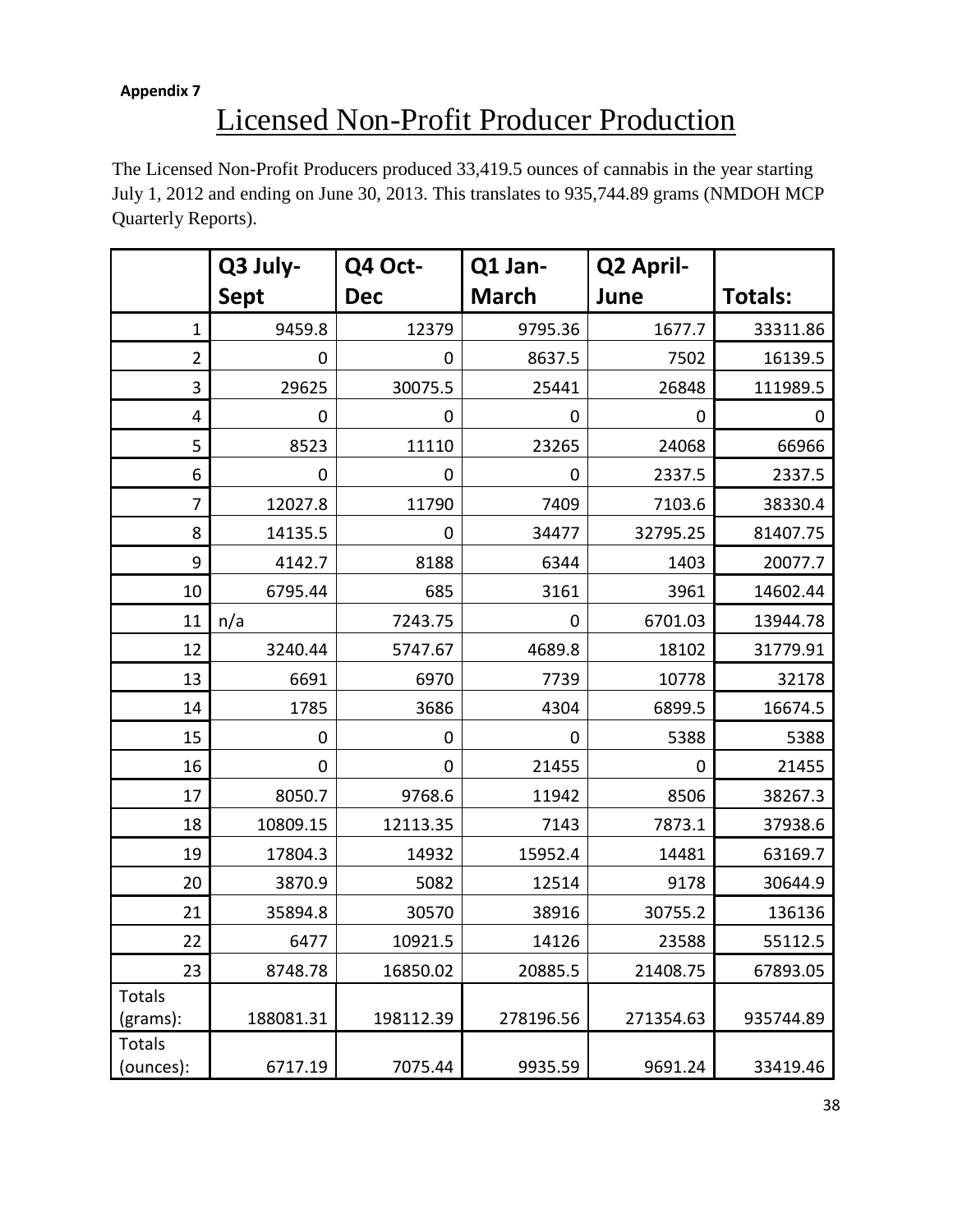

Quarterly yields for each Licensed Non-Profit Producer as self-reported to the NMDOH by Licensed Non-Profit Producers for July 1, 2012 to June 30, 2013.



Total yield for each Licensed Non-Profit Producer as self-reported to the NMDOH by the Licensed Non-Profit Producer for July 1, 2012 to June 30, 2013.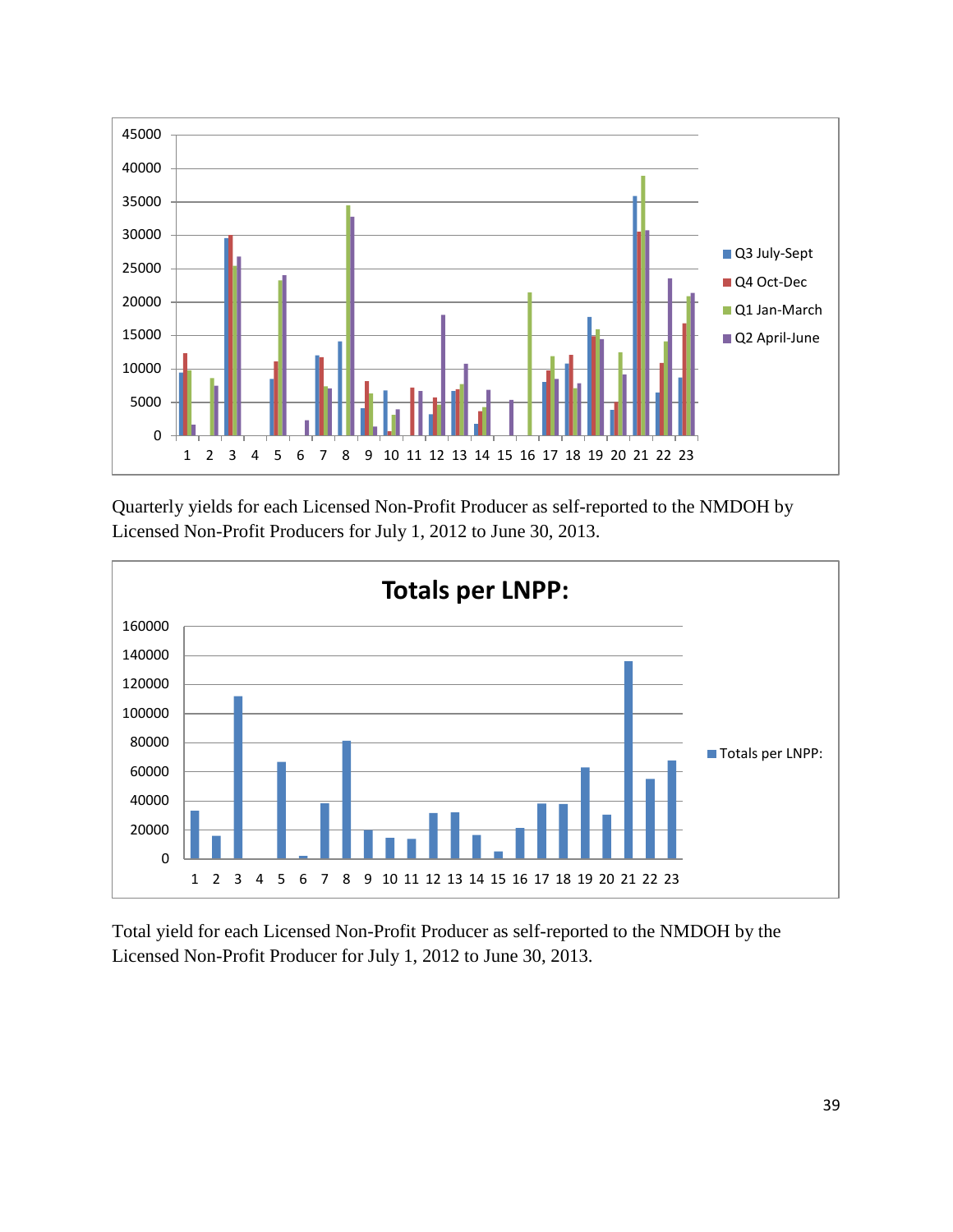

Total yield in grams for all Licensed Non-Profit Producers as self-reported to the NMDOH by the Licensed Non-Profit Producer for July 1, 2012 to June 30, 2013.



Total yield in ounces for all Licensed Non-Profit Producers as self-reported to the NMDOH by the Licensed Non-Profit Producer for July 1, 2012 to June 30, 2013.

In addition, the LNPPs were asked two main questions, with two sub-questions each for a total of six questions. They are as follows:

1. Have there been any unscheduled periods of time in the last three months when you have been out of product?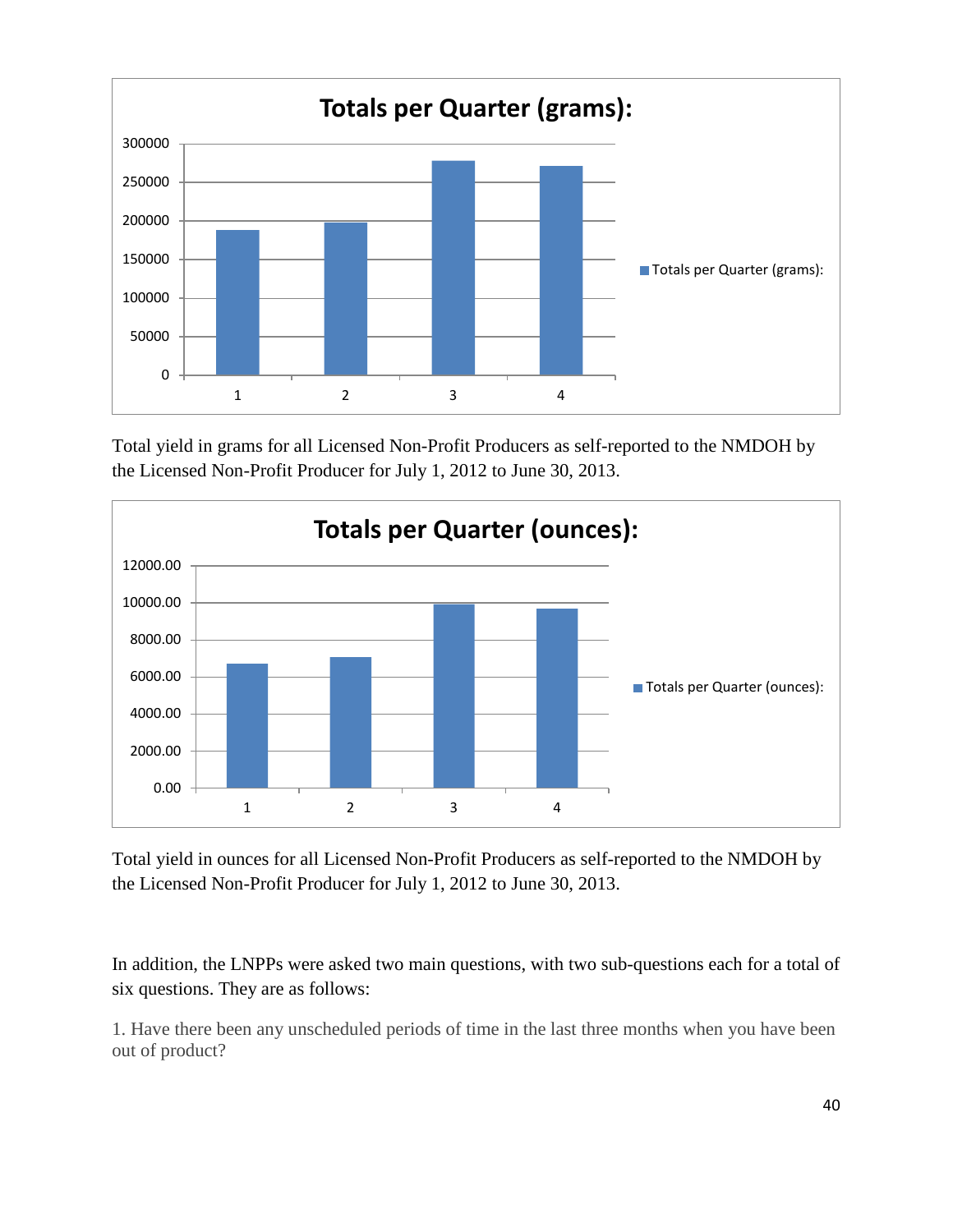A. If yes, how many days total were you out of product in the last three months? (Estimate if you do not know exactly)

 B .If yes, please estimate how many patients you were not able to serve due to lack of product in the last three months:

4. Have you had to "ration" product to patients in the last three months due to unscheduled times when you have been out of product?

A. If yes, please describe the system you use to ration?

B. If yes, please estimate how many patients you had to ration.

Twenty of the twenty-three current LNPPs responded to these questions and their responses are as follows:

1. Have there been any unscheduled periods of time in the last three months when you have been out of product?

Yes: 13  $No<sub>7</sub>$ 

 A. If yes, how many days total were you out of product in the last three months? (Estimate if you do not know exactly)

Total days closed: 342 LNPP which answered "Yes", but provided no estimate: 1

 B .If yes, please estimate how many patients you were not able to serve due to lack of product in the last three months:

Patients turned away: 6643 LNPPs which answered "yes to Question 1, but provided no estimate: 2 LNPPs which answered unknown: 1 LNPP with non-standardized estimate of hundreds: 1

4. Have you had to "ration" product to patients in the last three months due to unscheduled times when you have been out of product?

Yes: 9 No: 11

 A. If yes, please describe the system you use to ration? 3.5 grams: 1 7-8 grams: 4 14 grams: 1 Pre-packaged portions: 1 Limited: 1 Unanswered: 1

 B. If yes, please estimate how many patients you had to ration. Total: 6,020 LNPP with non-standardized estimate of hundreds: 1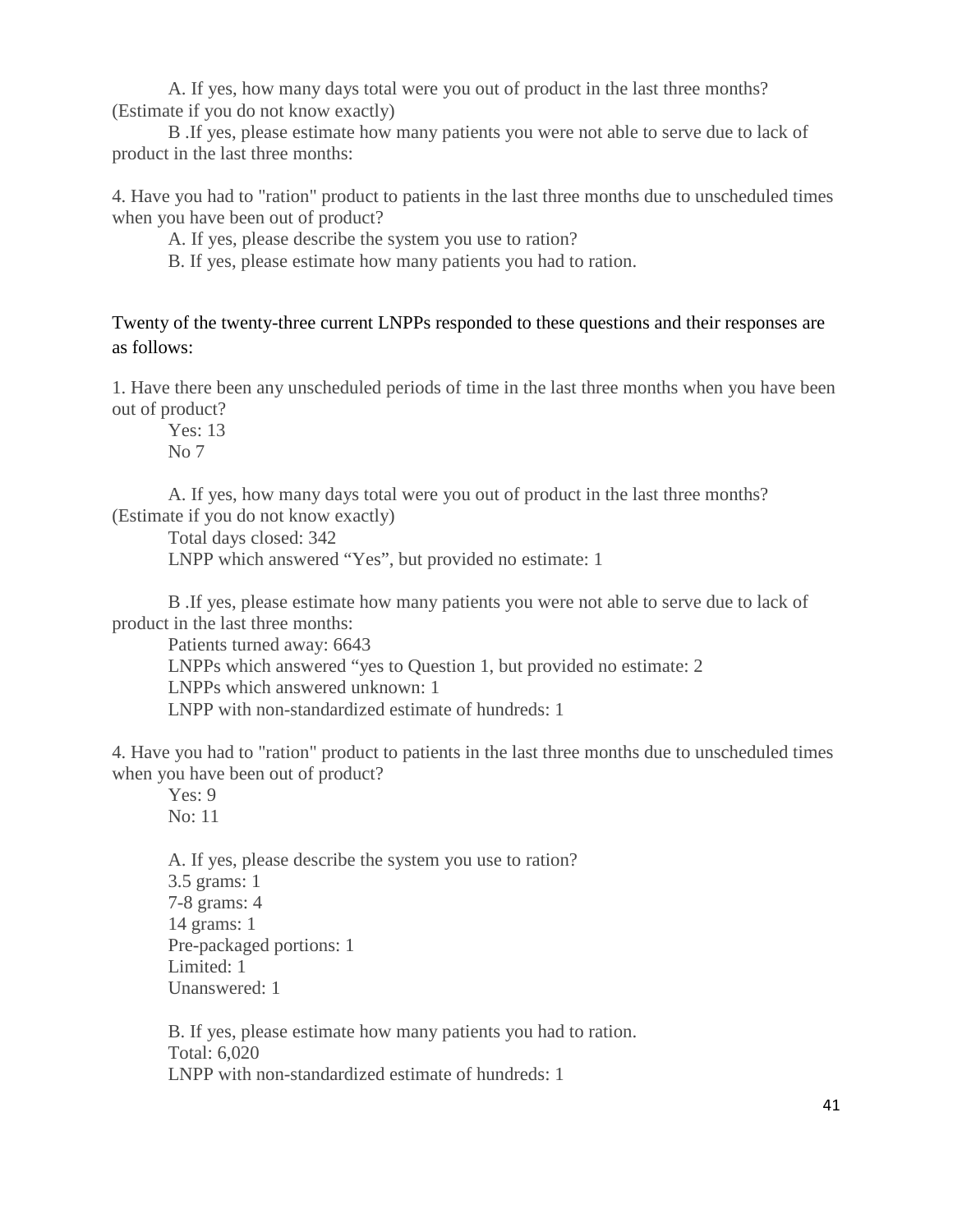One consideration with regard to the Question 1B responses is that many of the patients in the Patient Survey reported having wait times, however, they were able to obtain product at a later date. So, while 6,020 patients were turned away on the estimated closed days, many of them would have been served at a later time, however there is no way to determine this without having the LNPPs track each patient they have turned away and then track if they returned at a later date.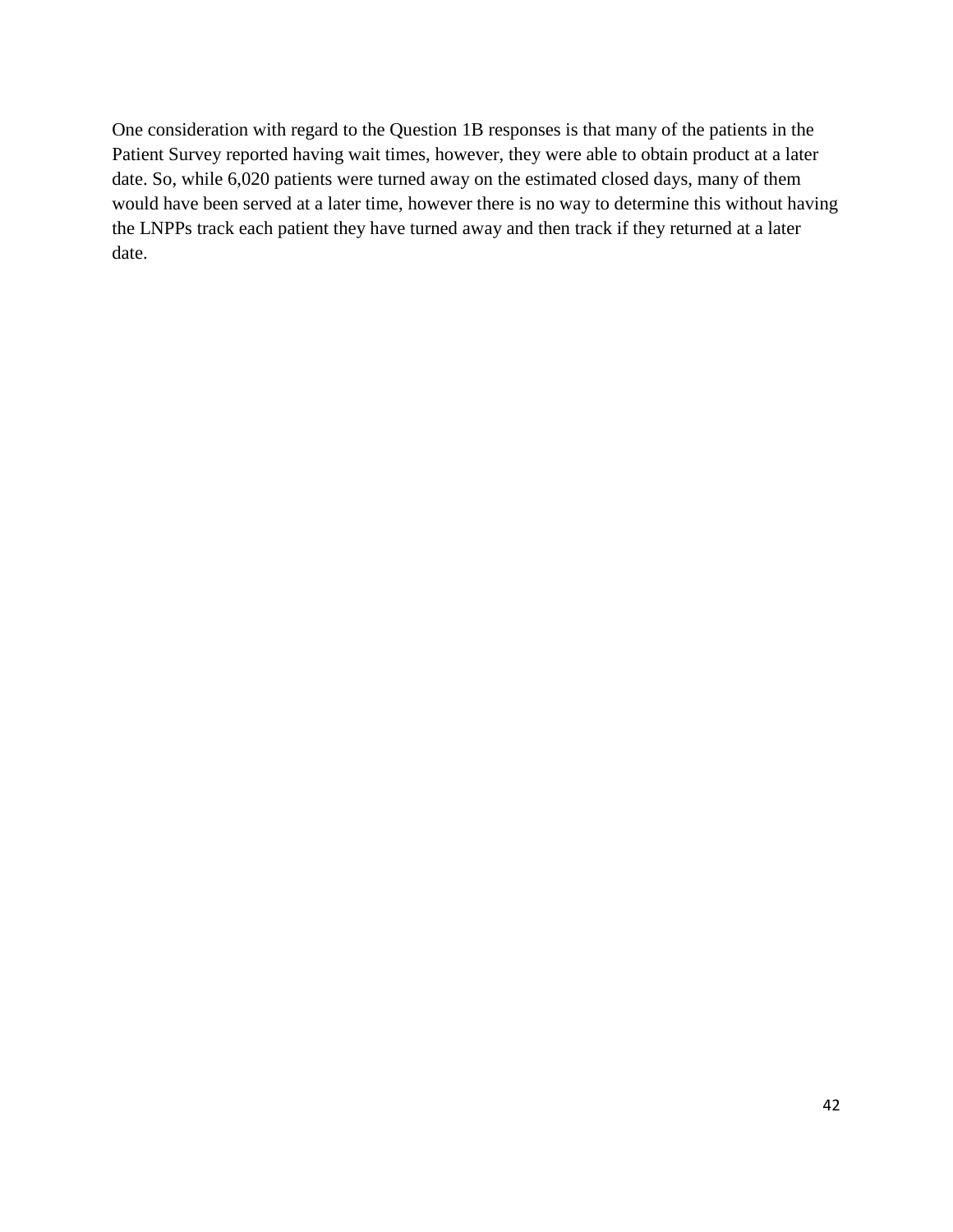# **Preferred LNPPS based on Patient responses:**

| Preferred LNPPs as       |                |                |                  |                        |
|--------------------------|----------------|----------------|------------------|------------------------|
| reported by patients     |                |                |                  |                        |
| (Mailed Survey) - Sorted |                |                |                  |                        |
| by the Totals            |                |                |                  |                        |
|                          | Preferred      | Second         | Third            | Total (Top 3 Preferred |
| <b>LNPP</b>              | <b>LNPP</b>    | Preference     | Preference       | LNPPs)                 |
| $\mathbf 1$              | 35             | 23             | 10               | 68                     |
| $\overline{2}$           | 32             | 19             | 13               | 64                     |
| 3                        | 35             | 13             | $\overline{7}$   | 55                     |
| 4                        | 24             | 17             | $\overline{7}$   | 48                     |
| 5                        | 16             | 11             | $\boldsymbol{9}$ | 36                     |
| 6                        | 20             | 10             | 5                | 35                     |
| 7                        | 8              | 14             | 8                | 30                     |
| 8                        | 16             | 11             | $\overline{2}$   | 29                     |
| 9                        | $\overline{7}$ | 11             | 6                | 24                     |
| 10                       | 8              | 11             | $\overline{4}$   | 23                     |
| 11                       | 21             | $\overline{2}$ | $\pmb{0}$        | 23                     |
| 12                       | 13             | $\overline{2}$ | 7                | 22                     |
| 13                       | 15             | 3              | 1                | 19                     |
| 14                       | 14             | $\overline{2}$ | $\overline{2}$   | 18                     |
| 15                       | 11             | 3              | $\mathbf 0$      | 14                     |
| 16                       | 5              | 5              | 3                | 13                     |
| 17                       | $\mathbf{1}$   | 6              | 5                | 12                     |
| 18                       | 9              | 3              | $\boldsymbol{0}$ | 12                     |
| 19                       | 6              | 5              | $\mathbf 0$      | 11                     |
| 20                       | 6              | $\mathbf{1}$   | $\overline{2}$   | $\boldsymbol{9}$       |
| 21                       | $\overline{7}$ | 0              | $\mathbf 0$      | $\overline{7}$         |
| 22                       | $\mathbf{1}$   | $\mathbf 1$    | 1                | $\overline{3}$         |
| 23                       | $\pmb{0}$      | $\mathbf{1}$   | $\mathbf{1}$     | $\overline{2}$         |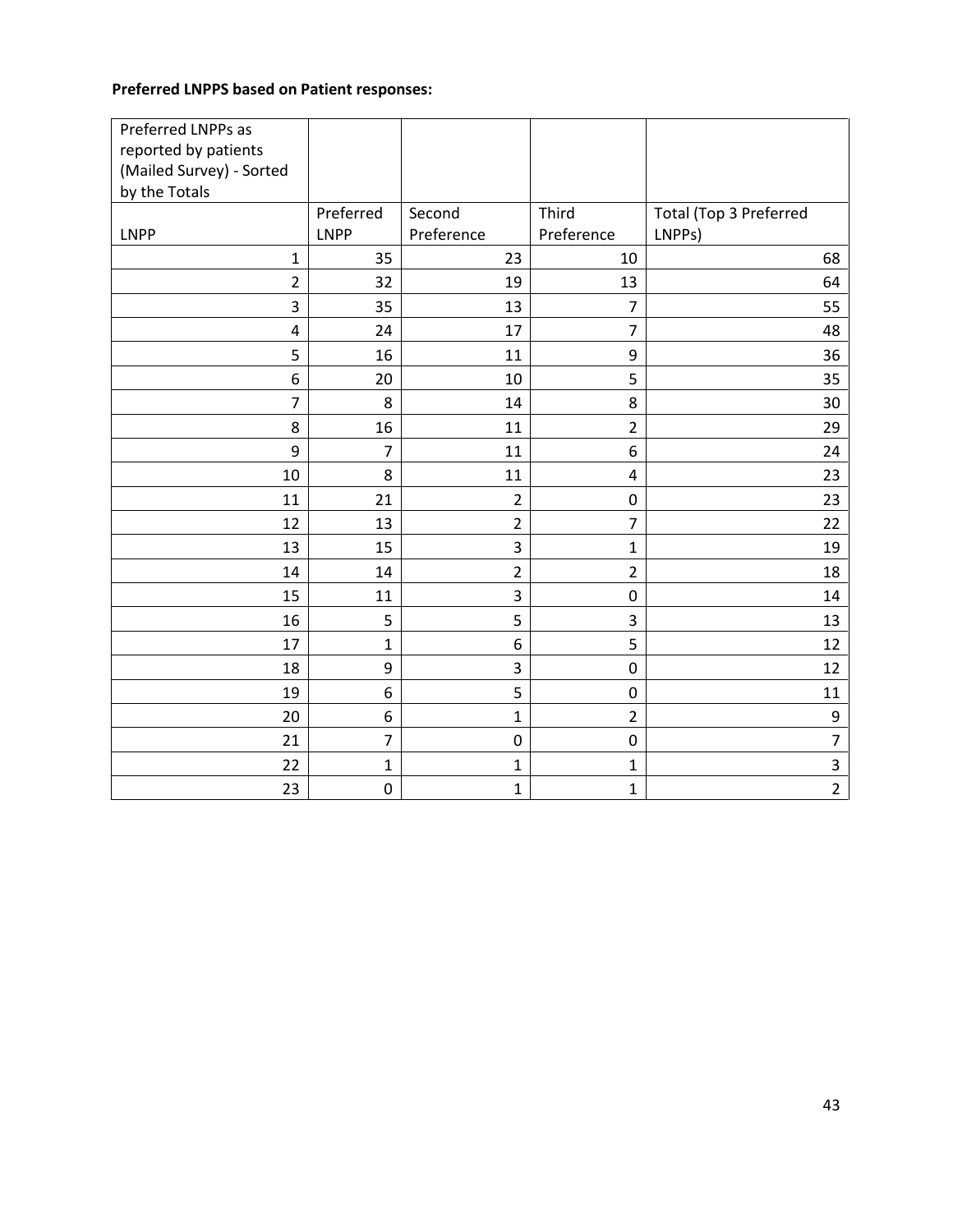| Preferred LNPPs as   |                  |                  |                         |                         |
|----------------------|------------------|------------------|-------------------------|-------------------------|
| reported by patients |                  |                  |                         |                         |
| (Telephone Survey) - |                  |                  |                         |                         |
| Sorted by the Totals |                  |                  |                         |                         |
|                      | Preferred        | Second           | Third                   | Total (Top 3 Preferred  |
| <b>LNPP</b>          | <b>LNPP</b>      | Preference       | Preference              | LNPPs)                  |
| $\overline{2}$       | 23               | 17               | 3                       | 43                      |
| $\mathbf{1}$         | 16               | 11               | 8                       | 35                      |
| 3                    | 17               | 9                | 6                       | 32                      |
| 22                   | 10               | 16               | 5                       | 31                      |
| 9                    | 21               | 6                | $\pmb{4}$               | 31                      |
| 8                    | 18               | 4                | 4                       | 26                      |
| 5                    | 13               | $\boldsymbol{9}$ | $\mathsf 3$             | 25                      |
| $\overline{7}$       | 11               | 6                | 8                       | 25                      |
| 12                   | 11               | 8                | $\overline{\mathbf{3}}$ | 22                      |
| 13                   | 20               | $\mathbf{1}$     | $\mathbf 0$             | 21                      |
| 11                   | 9                | 3                | 6                       | 18                      |
| 6                    | 9                | 5                | $\mathbf 0$             | 14                      |
| 16                   | 9                | 3                | $\mathbf{1}$            | 13                      |
| 19                   | 9                | $\overline{2}$   | $\mathbf{1}$            | 12                      |
| 18                   | 3                | 5                | $\mathbf{1}$            | 9                       |
| 14                   | $\overline{2}$   | $\overline{2}$   | $\mathbf{1}$            | 5                       |
| 10                   | $\pmb{4}$        | $\mathbf 1$      | $\boldsymbol{0}$        | 5                       |
| 17                   | 5                | $\pmb{0}$        | $\boldsymbol{0}$        | 5                       |
| 15                   | $\mathbf{1}$     | $\overline{2}$   | $\mathbf{1}$            | $\overline{\mathbf{4}}$ |
| 4                    | $\overline{2}$   | $\pmb{0}$        | $\overline{2}$          | $\pmb{4}$               |
| 21                   | $\overline{2}$   | $\pmb{0}$        | $\pmb{0}$               | $\overline{2}$          |
| 20                   | $\pmb{0}$        | $\mathbf 1$      | $\boldsymbol{0}$        | $\mathbf{1}$            |
| 23                   | $\boldsymbol{0}$ | $\mathbf 0$      | $\mathbf 0$             | $\boldsymbol{0}$        |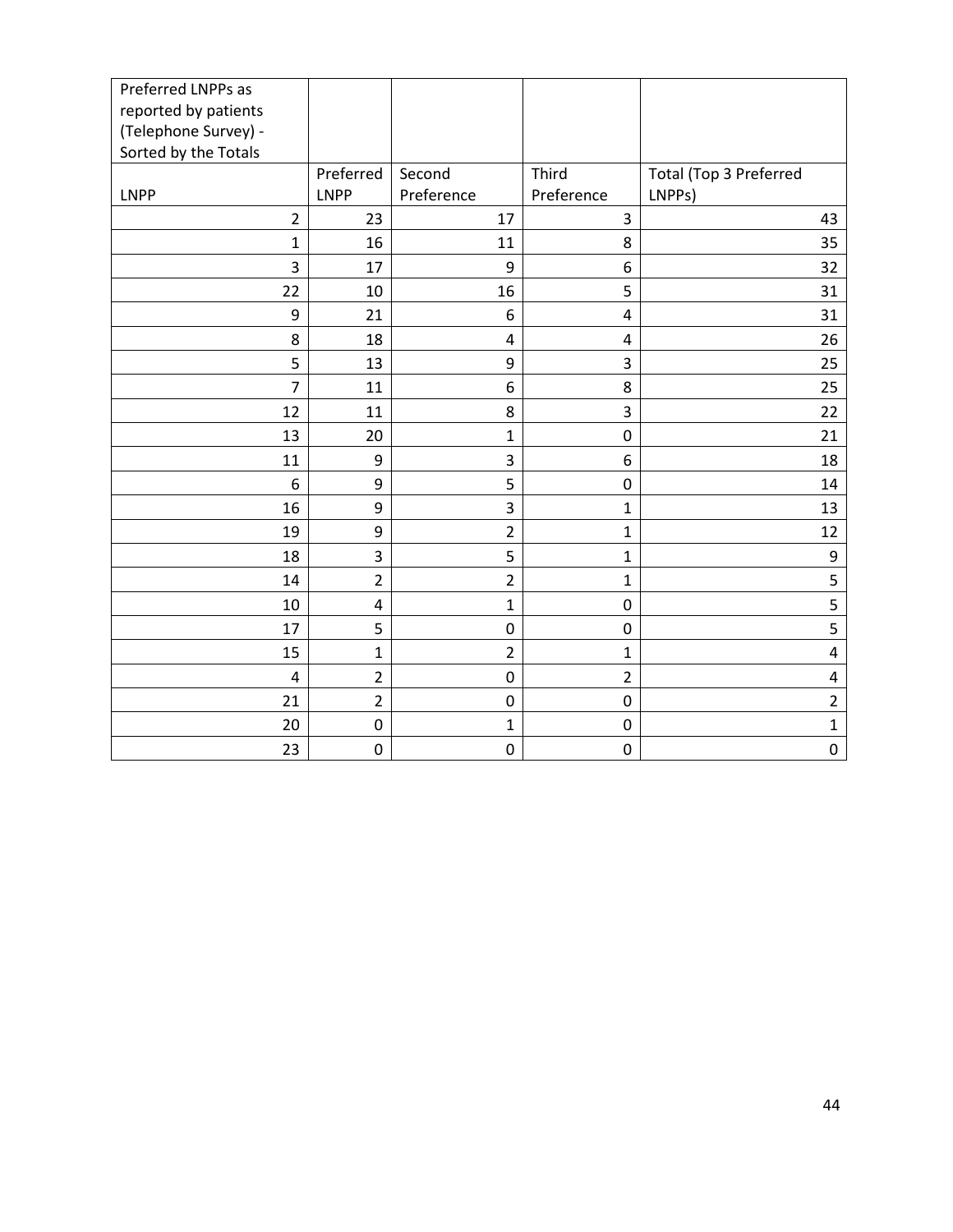| Preferred LNPPs as      |             |                |                  |                        |
|-------------------------|-------------|----------------|------------------|------------------------|
| reported by patients    |             |                |                  |                        |
| (Telephone and Mailed   |             |                |                  |                        |
| Survey Combined) -      |             |                |                  |                        |
| Sorted by the Totals    |             |                |                  |                        |
|                         | Preferred   | Second         | <b>Third</b>     | Total (Top 3 Preferred |
| <b>LNPP</b>             | <b>LNPP</b> | Preference     | Preference       | LNPPs)                 |
| $\overline{2}$          | 55          | 36             | 16               | 107                    |
| $\mathbf{1}$            | 51          | 34             | 18               | 103                    |
| 3                       | 52          | 22             | 13               | 87                     |
| 5                       | 29          | 20             | 12               | 61                     |
| 9                       | 28          | 17             | 10               | 55                     |
| 8                       | 34          | 15             | 6                | 55                     |
| $\overline{7}$          | 19          | 20             | 16               | 55                     |
| $\overline{\mathbf{4}}$ | 26          | 17             | 9                | 52                     |
| 6                       | 29          | 15             | 5                | 49                     |
| 12                      | 24          | 10             | 10               | 44                     |
| 11                      | 30          | 5              | 6                | 41                     |
| 13                      | 35          | 4              | $\mathbf{1}$     | 40                     |
| 22                      | 11          | 17             | 6                | 34                     |
| 10                      | 12          | 12             | $\pmb{4}$        | 28                     |
| 16                      | 14          | 8              | 4                | 26                     |
| 19                      | 15          | $\overline{7}$ | $\mathbf{1}$     | 23                     |
| 14                      | 16          | 4              | 3                | 23                     |
| 18                      | 12          | 8              | $\mathbf{1}$     | 21                     |
| 15                      | 12          | 5              | $\mathbf 1$      | 18                     |
| 17                      | 6           | 6              | 5                | 17                     |
| 20                      | 6           | $\overline{2}$ | $\overline{2}$   | 10                     |
| 21                      | 9           | $\pmb{0}$      | $\boldsymbol{0}$ | 9                      |
| 23                      | $\mathbf 0$ | $\overline{1}$ | $\mathbf{1}$     | $\overline{2}$         |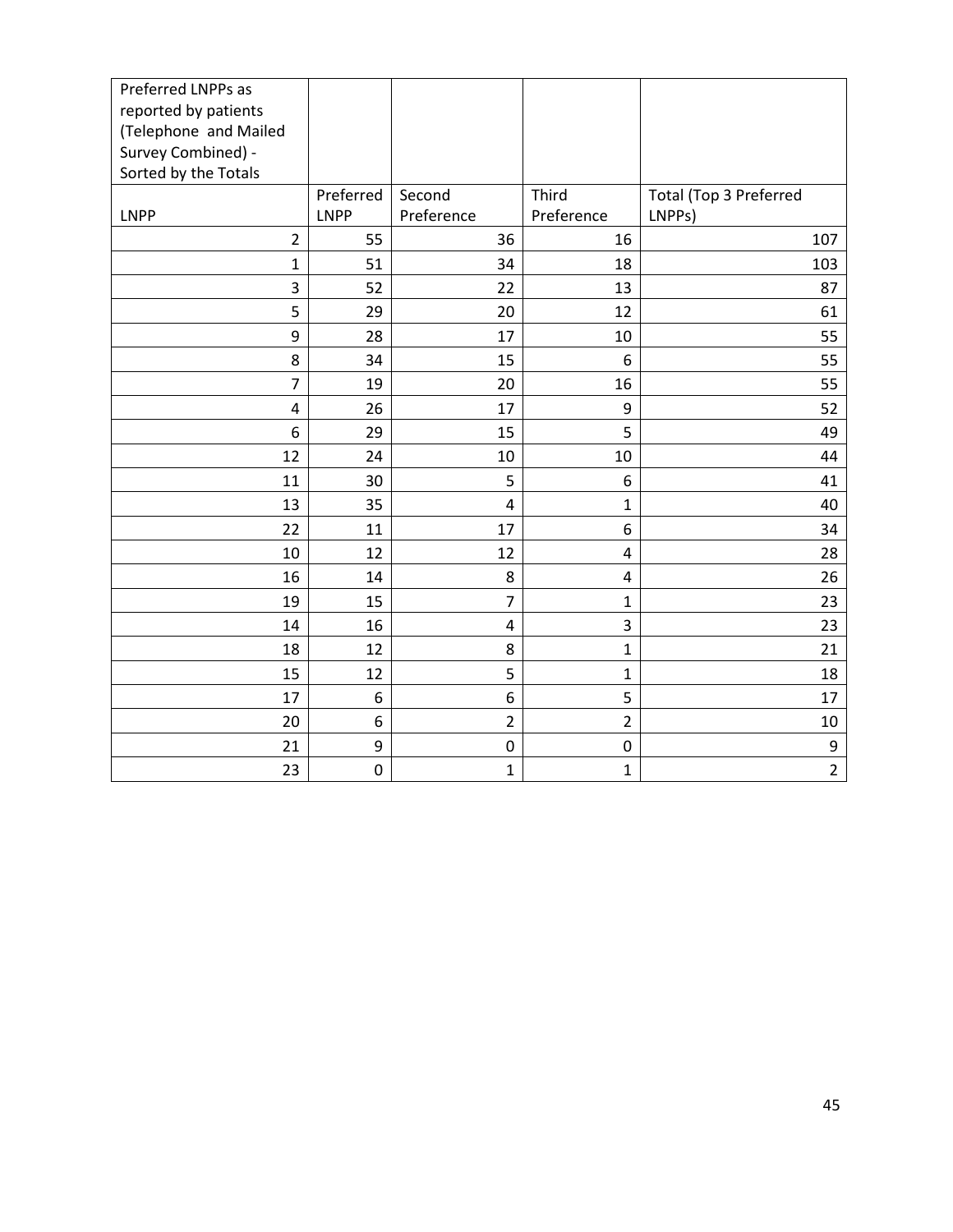| Qualifying Conditions Count - Currently Active in the MCP |                                                |                                                                              |  |  |
|-----------------------------------------------------------|------------------------------------------------|------------------------------------------------------------------------------|--|--|
| <b>Qualifying Condition</b>                               | <b>Count Of Qualifying</b><br><b>Condition</b> | Percentage of<br><b>Qualifying</b><br><b>Condition</b><br>(Current patients) |  |  |
| PTSD                                                      | 4133                                           | 42.52%                                                                       |  |  |
| Chronic Pain                                              | 2807                                           | 28.88%                                                                       |  |  |
| Cancer                                                    | 732                                            | 7.53%                                                                        |  |  |
| Painful Peripheral Neuropathy                             | 457                                            | 4.70%                                                                        |  |  |
| Intractable Nausea/Vomiting                               | 315                                            | 3.24%                                                                        |  |  |
| <b>HIV/AIDS</b>                                           | 249                                            | 2.56%                                                                        |  |  |
| Epilepsy                                                  | 207                                            | 2.13%                                                                        |  |  |
| Multiple Sclerosis                                        | 203                                            | 2.09%                                                                        |  |  |
| Spinal Cord Damage with Intractable Spasticity            | 133                                            | 1.37%                                                                        |  |  |
| Inflammatory autoimmune-mediated Arthritis                | 130                                            | 1.34%                                                                        |  |  |
| Glaucoma                                                  | 120                                            | 1.23%                                                                        |  |  |
| Severe Anorexia/Cachexia                                  | 119                                            | 1.22%                                                                        |  |  |
| Crohn's Disease                                           | 79                                             | 0.81%                                                                        |  |  |
| Hep C Under Treatment                                     | 47                                             | 0.48%                                                                        |  |  |
| <b>Hospice Care</b>                                       | 16                                             | 0.16%                                                                        |  |  |
| ALS (Amyotrophic Lateral Sclerosis)                       | 8                                              | 0.08%                                                                        |  |  |
| Spasmodic Torticollis (Cervical Dystonia)                 | 4                                              | 42.52%                                                                       |  |  |
| Inclusion Body Myoctis                                    | $\mathbf{1}$                                   | 28.88%                                                                       |  |  |
| Total                                                     | 9760                                           | 9760                                                                         |  |  |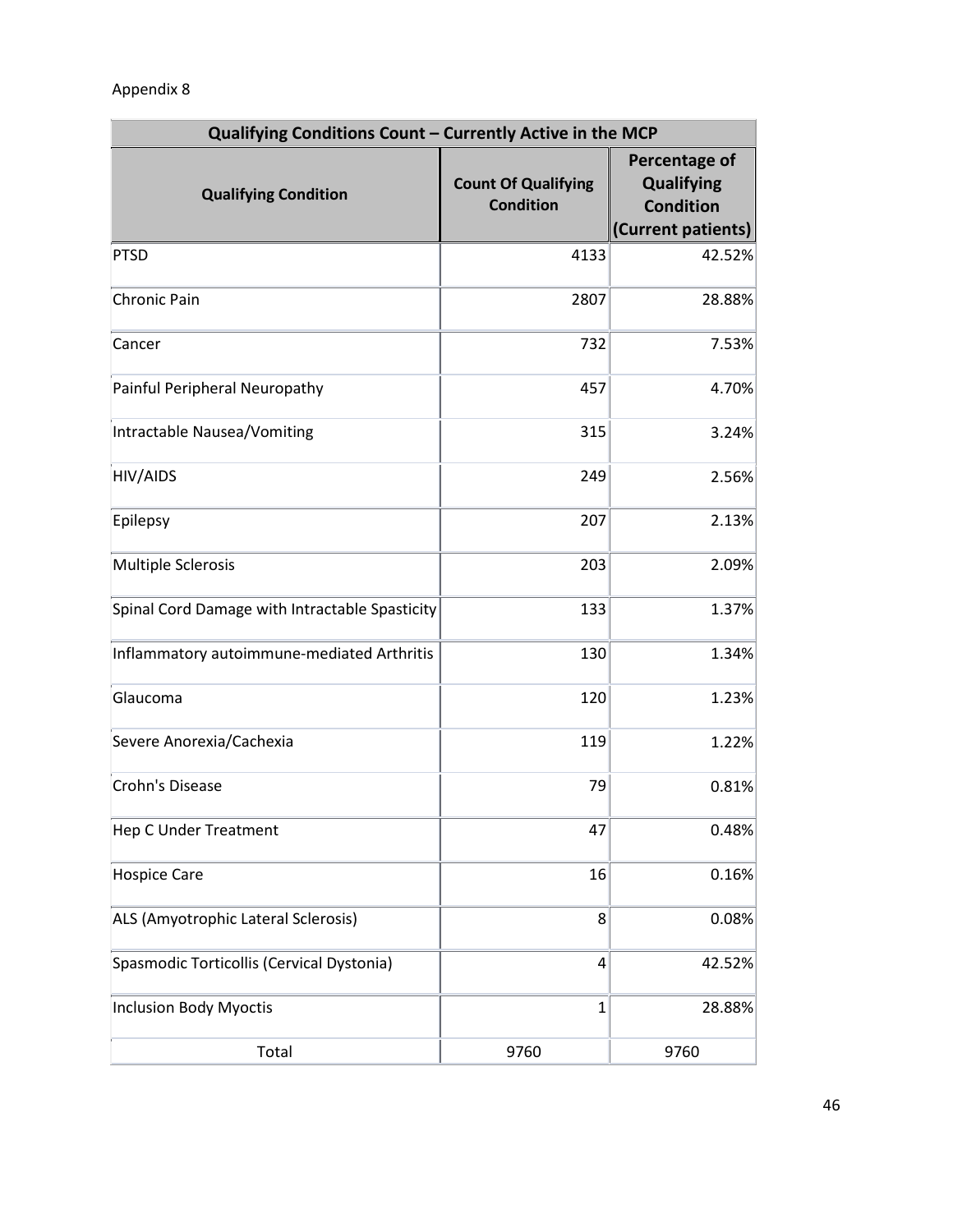| Qualifying Conditions - Count For Completed Responses - Mailed Survey |                                      |                                                                                  |  |
|-----------------------------------------------------------------------|--------------------------------------|----------------------------------------------------------------------------------|--|
|                                                                       | <b>Count of</b><br><b>Qualifying</b> | Percentage of<br><b>Qualifying</b><br><b>Condition(for those</b><br>submitting a |  |
| <b>Qualifying Conditions</b>                                          | <b>Condition</b>                     | completed survey)                                                                |  |
| <b>Chronic Pain</b>                                                   | 135                                  | 36.68%                                                                           |  |
| Post-Traumatic Stress Disorder (PTSD)                                 | 121                                  | 32.88%                                                                           |  |
| Cancer                                                                | 23                                   | 6.25%                                                                            |  |
| Painful Peripheral Neuropathy                                         | 18                                   | 4.89%                                                                            |  |
| Intractable Nausea/Vomiting                                           | 14                                   | 3.80%                                                                            |  |
| Epilepsy                                                              | 10                                   | 2.72%                                                                            |  |
| Crohn's Disease                                                       | 9                                    | 2.45%                                                                            |  |
| Inflammatory autoimmune-mediated                                      |                                      |                                                                                  |  |
| arthritis                                                             | 9                                    | 2.45%                                                                            |  |
| HIV/AIDS                                                              | $\overline{7}$                       | 1.90%                                                                            |  |
| Multiple Sclerosis                                                    | 6                                    | 1.63%                                                                            |  |
| Glaucoma                                                              | 5                                    | 1.36%                                                                            |  |
| Prefer Not to Answer                                                  | 4                                    | 1.09%                                                                            |  |
| Severe Anorexia/Cachexia                                              | 3                                    | 0.82%                                                                            |  |
| Spinal Cord Damage with Intractable                                   | 3                                    | 0.82%                                                                            |  |
| <b>Hepatitis C</b>                                                    | $\mathbf{1}$                         | 0.27%                                                                            |  |
| Total                                                                 | 368                                  |                                                                                  |  |

Fourteen of the Sixteen of the current qualifying conditions are represented among the patients who submitted completed mailed surveys.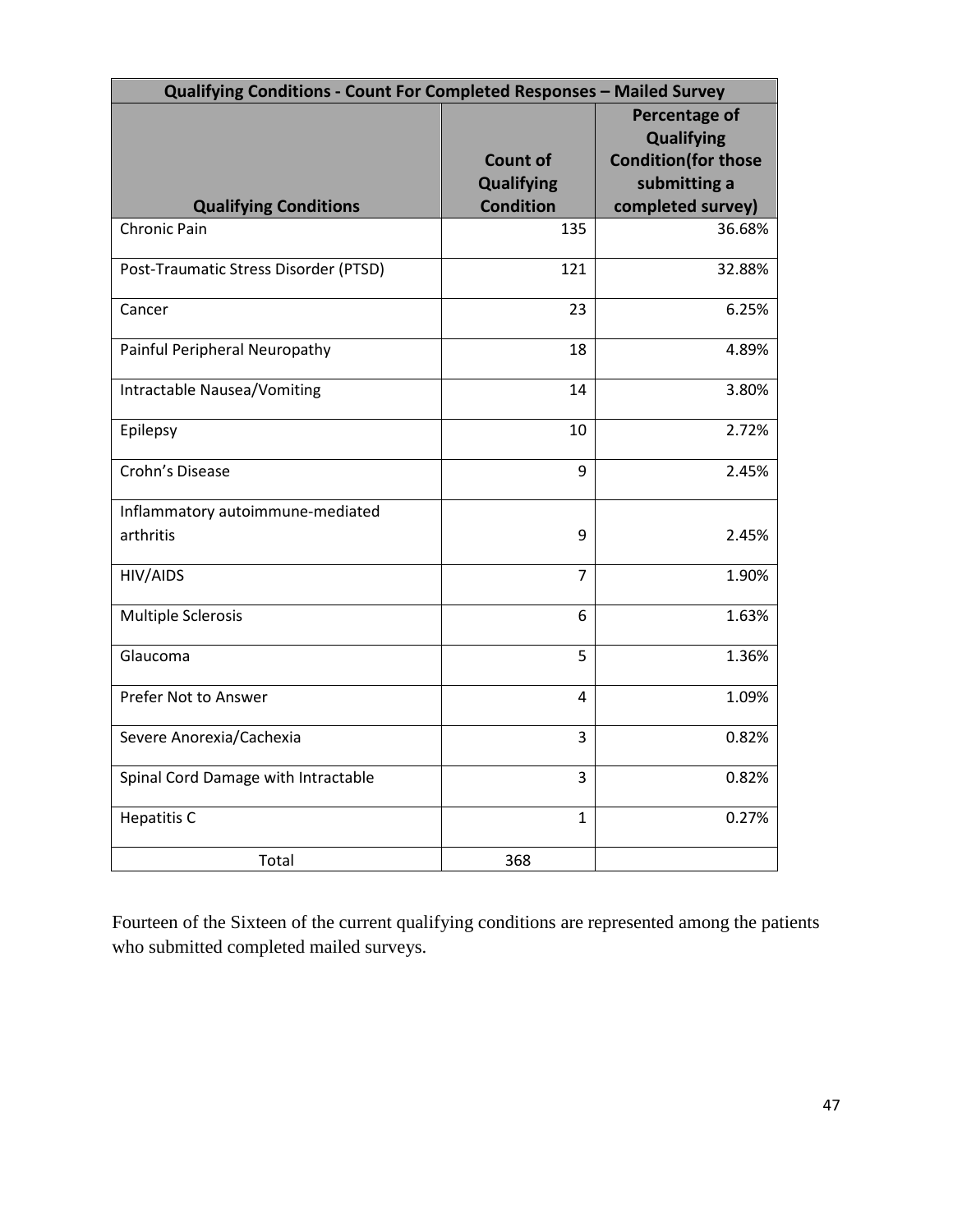| Qualifying Conditions - Count For Completed Responses - Telephone Survey |                   |                            |  |
|--------------------------------------------------------------------------|-------------------|----------------------------|--|
|                                                                          |                   | <b>Percentage of</b>       |  |
|                                                                          |                   | <b>Qualifying</b>          |  |
|                                                                          | <b>Count of</b>   | <b>Condition(for those</b> |  |
|                                                                          | <b>Qualifying</b> | submitting a               |  |
| <b>Qualifying Conditions</b>                                             | <b>Condition</b>  | completed survey)          |  |
| <b>PTSD</b>                                                              | 123               | 37.27%                     |  |
| Chronic Pain                                                             | 85                | 25.76%                     |  |
| Other                                                                    | 40                | 12.12%                     |  |
| Cancer                                                                   | 14                | 4.24%                      |  |
| Painful Peripheral Neuropathy                                            | 11                | 3.33%                      |  |
| Inflammatory autoimmune mediated                                         |                   |                            |  |
| Arthritis                                                                | 8                 | 2.42%                      |  |
| HIV/AIDS                                                                 | $\overline{7}$    | 2.12%                      |  |
| <b>Multiple Sclerosis</b>                                                | $\overline{7}$    | 2.12%                      |  |
| Severe Anorexia/Cachexia                                                 | 6                 | 1.82%                      |  |
| Epilepsy                                                                 | 5                 | 1.52%                      |  |
| Do Not Know                                                              | 5                 | 1.52%                      |  |
| Crohn's Disease                                                          | 4                 | 1.21%                      |  |
| Intractable Nausea/Vomiting                                              | 4                 | 1.21%                      |  |
| Prefer Not to Answer                                                     | 4                 | 1.21%                      |  |
| Glaucoma                                                                 | 3                 | 0.91%                      |  |
| Spinal Cord Damage with Intractable                                      |                   |                            |  |
| Spasticity                                                               | $\overline{2}$    | 0.61%                      |  |
| <b>Hepatitis C Under Treatment</b>                                       | $\mathbf{1}$      | 0.30%                      |  |
| <b>Hospice Care</b>                                                      | $\mathbf{1}$      | 0.30%                      |  |
| Total                                                                    | 330               |                            |  |

Fifteen of the sixteen eligible conditions are represented among the patients who completed the telephone survey.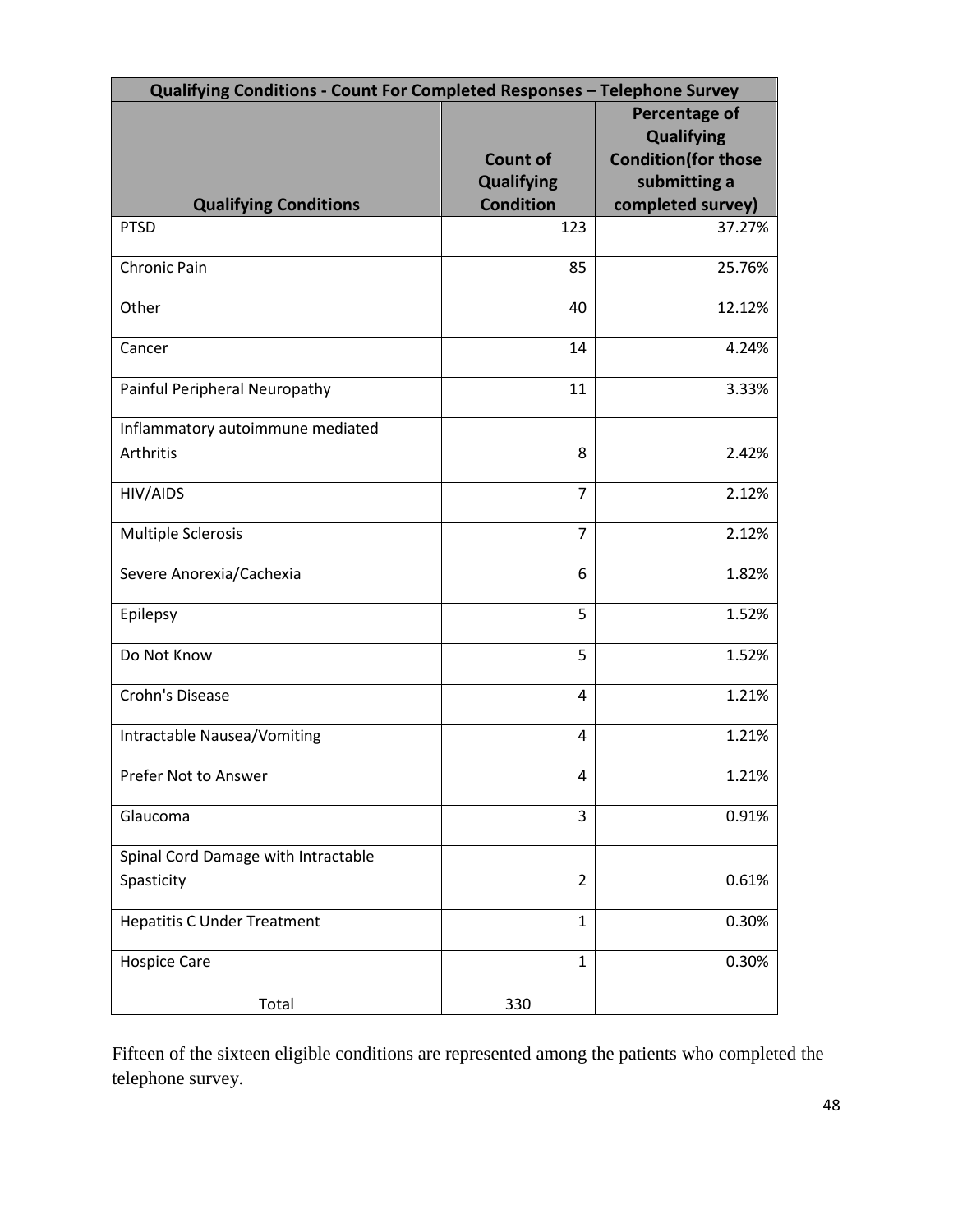| Qualifying Conditions - Count For Completed Responses - Telephone and Mailed<br><b>Surveys Combined</b> |                                      |                                                                                  |  |
|---------------------------------------------------------------------------------------------------------|--------------------------------------|----------------------------------------------------------------------------------|--|
|                                                                                                         | <b>Count of</b><br><b>Qualifying</b> | Percentage of<br><b>Qualifying</b><br><b>Condition(for those</b><br>submitting a |  |
| <b>Qualifying Conditions</b>                                                                            | <b>Condition</b>                     | completed survey)                                                                |  |
| Post-Traumatic Stress Disorder (PTSD)                                                                   | 244                                  | 34.96%                                                                           |  |
| <b>Chronic Pain</b>                                                                                     | 220                                  | 31.52%                                                                           |  |
| Other                                                                                                   | 40                                   | 5.73%                                                                            |  |
| Cancer                                                                                                  | 37                                   | 5.30%                                                                            |  |
| Painful Peripheral Neuropathy                                                                           | 29                                   | 4.15%                                                                            |  |
| Intractable Nausea/Vomiting                                                                             | 18                                   | 2.58%                                                                            |  |
| Inflammatory autoimmune mediated                                                                        |                                      |                                                                                  |  |
| Arthritis                                                                                               | 17                                   | 2.44%                                                                            |  |
| Epilepsy                                                                                                | 15                                   | 2.15%                                                                            |  |
| HIV/AIDS                                                                                                | 14                                   | 2.01%                                                                            |  |
| Crohn's Disease                                                                                         | 13                                   | 1.86%                                                                            |  |
| Multiple Sclerosis                                                                                      | 13                                   | 1.86%                                                                            |  |
| Severe Anorexia/Cachexia                                                                                | 9                                    | 1.29%                                                                            |  |
| Glaucoma                                                                                                | 8                                    | 1.15%                                                                            |  |
| Prefer Not to Answer                                                                                    | 8                                    | 1.15%                                                                            |  |
| Do Not Know                                                                                             | 5                                    | 0.72%                                                                            |  |
| Spinal Cord Damage with Intractable                                                                     |                                      |                                                                                  |  |
| Spasticity                                                                                              | 5                                    | 0.72%                                                                            |  |
| <b>Hepatitis C Under Treatment</b>                                                                      | $\overline{2}$                       | 0.29%                                                                            |  |
| <b>Hospice Care</b>                                                                                     | $\mathbf{1}$                         | 0.14%                                                                            |  |
| Total                                                                                                   | 698                                  |                                                                                  |  |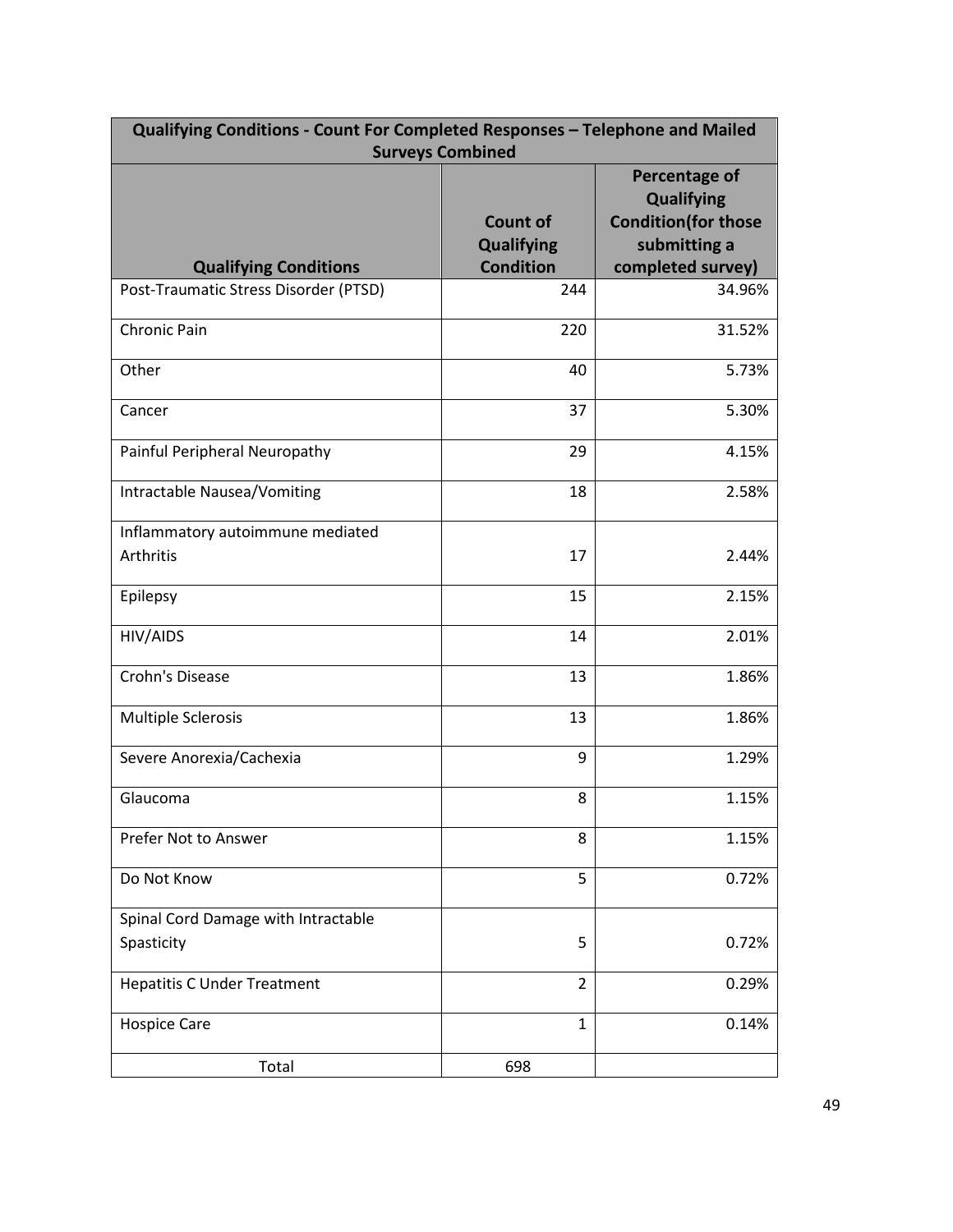Other Comments: These comments are not edited or filtered except for names.

[13.] I only plant outside in summer. I'll get 6oz for the year.

[program being beneficial] Not yet they haven't budded yet and I lost a lot of plants because of inexperience. Thank you this service as a veteran it helps with sleep and relaxation.

[scrtched out section] Sorry not what you were asking. I would like to see the cost go down and the availability of medicine go up.

[smiley face] I quit taking my pain meds, and tried this, and I do feel much better. Just wish it didn't cost so much. Or I could get help to buy more products. Thank you for caring!!

1 Limited variety of strains 2 Limited availability of medicine 3 Have heard that cost is higher than available on the streets but so far have not needed to resort to looking on the street

1. Appreciate the options to Rx pharma narcotic pain relief. 2. Helped me post major surgery recovery was less of an event. Became healthier, more quickly & pain free/easier on my body. Thank you.

1. Why am I charged taxes, yet not allowed deductions? 2. Why is the cost so much if they are "nonprofit" org? 3. Why isn't there any programs to help limited income patients? 4. Is there any barder programs available? Why not i.e. free labor? Thank you for allowing me to obtain somewhat normal activitys due to the use of medical cannabis.

1.) The Las Cruces producer is worthless. Won't return phone calls to even get registered. 2.) Border Patrol checkpoints surround Las Cruces, if I leave town, no access to med. The Governor could apply pressure to BP to have it stopped (harassment of patients). 3.) The delivery system from R. Greenleaf is only help at this time. Too expensive for me to drive to ABQ. 4.) Renewal should be every two-three years. Too expensive as it is now. 5.) If program gets any more difficult or expensive, I will not renew. 10.) [RE: PPL] I tried unsucessfully I need help? I take the cannibus program in New Mexico very seriously and appreciate the providers.

14g-15g per month/30 days = 0.483 x 7 days = 3.383g per week. Of course and also sometimes less [in regard to amounts] I can not know as with pain some days are better or worse than others. I do not keep a pain log. Also if I needed more and don't have access or money - I go without regardless of pain level. Define: 1st time it happened ever or what time frame because as I stated I kept no pain logs with regard to cannibus. Difficult to gage due to availability & my budget. Of course budget restraints or my part dictate what I can consume & availability of cannibus. I had to research before I began program. I had to set a budget and make it work for me. Amount is constant usually rarely less & rarely more. I prefer an Indica/Sativa blend with higher CBD's than THC, like Jack Herer, mixed with something else. I like to feel energetic not lethargic, plus I consume by ingesting which is easier for me as I do not like to smoke, never have, never will. Jack Herer mixed with an Indica, Sativa or mixe depends on other variables. I have mobility issues physically I cannot drive anymore plus it is expensive an I live on a strict budget so I try to buy what I need but unfortunately they run out of what I need & can afford. Now I try and plan ahead. I didn't realize that they run out or sell out or that they close until they can grow more. It's a different experience especially if you are new to this. In an ideal world I would like to be able to buy what I need when I need it - but the reality is I cannot. I have a set amount I budget and now I try to plan ahead whenever & wherever possible! I register at those dispensaries that I have a better chance but sometimes I don't always get exactly what I need, instead of having to settle for something close to what I need. Like I said I'm trying to make this work because my quality of life is better even if I have to work at it. It's not about quantity as it is about availability due to shortages of cannabis, with regard to specific strains needed for conditions and of course money. This isn't cheap, by no means, but in the long run easier on my body than pharmaceuticals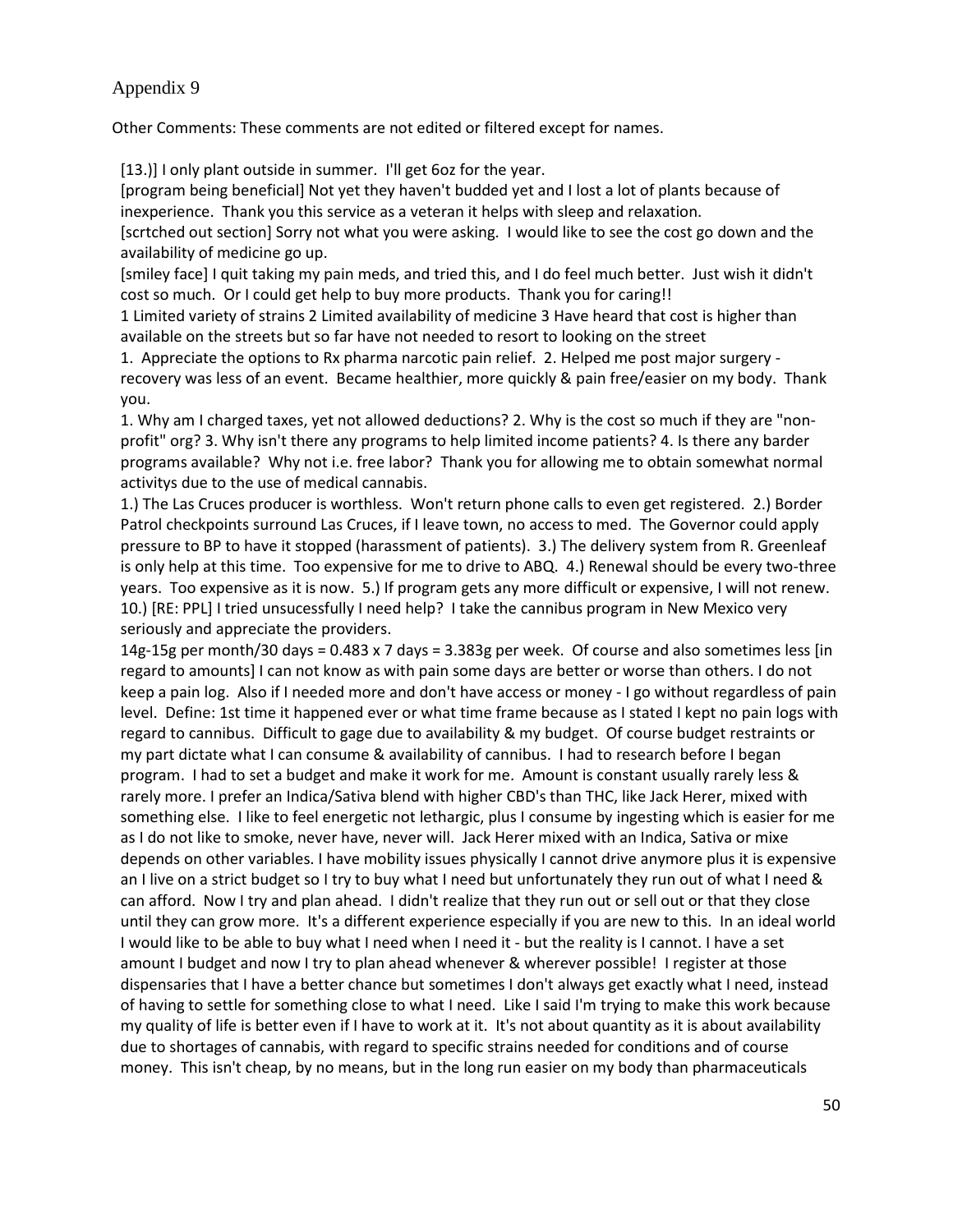especially due to my age.

1st yr I applied for Neuropathy and qualified but now only apply for PTSD but use for PTSD Chronic pain & painful peripheral neuropathy. Every couple months when I harvest I consume approx. 25-28 grams a week by smoking and I have several wks. Of pain free & productive time - if I could produce several more plants at a time I could do better. I have not been satisfied completely due to quality of product and I try different each month - only had Blue Dream x2. I use Sativa & Indica it actually depends on knowledge of grower and quality of product. Do not know the strain of 5 [plants] just planted given seeds. Due to the medical cannabis I take no pain pills & I have screws in my back & ankle - no longer take Adavan or psych drugs & feel much better - am on ala drip therapy for liver so am very thankful for medical cannabis and not having to take pills that are hard on my liver - sometimes being able to purchase from a better producer because of delivery cost so I settle for second best - and due to cost a lot of times I can't medicate because of not being able to afford - we need a program for low-income patients - Thank you. P.S. Even though I sent paperwork in 30+ days the last 2 yrs I have beensitting expired for 5 days last yr & 12 days this year this yrs. excuse was Dr. electronically signed paperwork same Dr. all 4 yrs.

3.) I can only afford 3 grams a week. Not enough medicine for the amount price per gram. 4Eb.) Canna salve pain relief rub 1-2 oz jar approximately 2x a day. Increase the quantity - for the amount purchase - the hours of stores being open? Some dispensaries are open only for 4 hrs a day - some 6 hrs? Some patients work. Thank you.

4.) THC exctraction of leafy materials and small buds. Made into canna butter. 10.) Trying to avoid pests/mildew and everything else is part of the learning curve. 11.) 10 clones/seedlings, 2 flowering on a scrog (screen of green, a growing method). With my broken back and herniated discs I spent 2 years on the couch befor finding medical marijuana through a friend. This is such a good program! I am able to function and enjoy a pretty good day most of the time, without fear of friction with the legal system. Bless you and the people who are compassionate enough to allow this. Thank you, [name withheld] 5.) 10 Different some good some not so dis. 7.B.) I live on SS. I could never afford to go to dis. Way to expensive. 8.A.) I seen few dis. Out of product and people don't know what to do 9.) Only way to afford to smoke what I need. 12.) Last 2 times did [clones u ped] over lost names are look like amateur [undill bidding]. Just got 5 new strains keeping names, throw away big leaves or cook. Smoke everything all day in tonight Best thing that's why I moved. Why Rulen someone's life for nothing. Neve been more happy for the first time don't have to stress all the time. If I couldn't grow & couldn't even afford [camamerstel]. I live on 100 a month. This works out when I'm done I have more ready so I don't run out. Dark Star from [mernever]. 3 months very big healthy best I have done not running out and not worrying about the crap N.H. plays. That's no joke. Now I'm[ce] person wished I moved befor other states played games. Thanks. Doug good. Wish having a card didn't hurt job and other U.A. tesy should be exempt. Please consider letting more of us grow for dis. I could.

5A.) Indicas with high measured THC levels are my preference, but I don't have a top 3, and if I did, the dispensary would be out of it anyway. We take what they have. 6A.) Yes, indicas help nausea more than sativas. 7B.) Suffice to say I would have purchased more had it been available. I probably wouldn't be alive if it weren't for MM. NOTHING treats nausea so well. Stop taking new patients until there is more supply. That goes for DOH and the LNNP's. I have had to purchase from the street at times, and the quality is usually better, and it's cheaper That's not right. Sorry about the handwriting. 8.) Yes, 1st time they were out 2nd time I had no money had to trade fish 3 time they only had [White tire] with seeds. 8B.) longest was the holiday weekend & they ran out. 10.) I would like to obtain one. There are people out there that scam cannabis patients out of their cash like a man named [name/phone number/email withheld]

8B.) for the edibles that I can eat - I have dietary restrictions and sometimes for product to smoke that I can afford. 10.) I was gone for too long during this summer, but I really want to! 15.) My medical card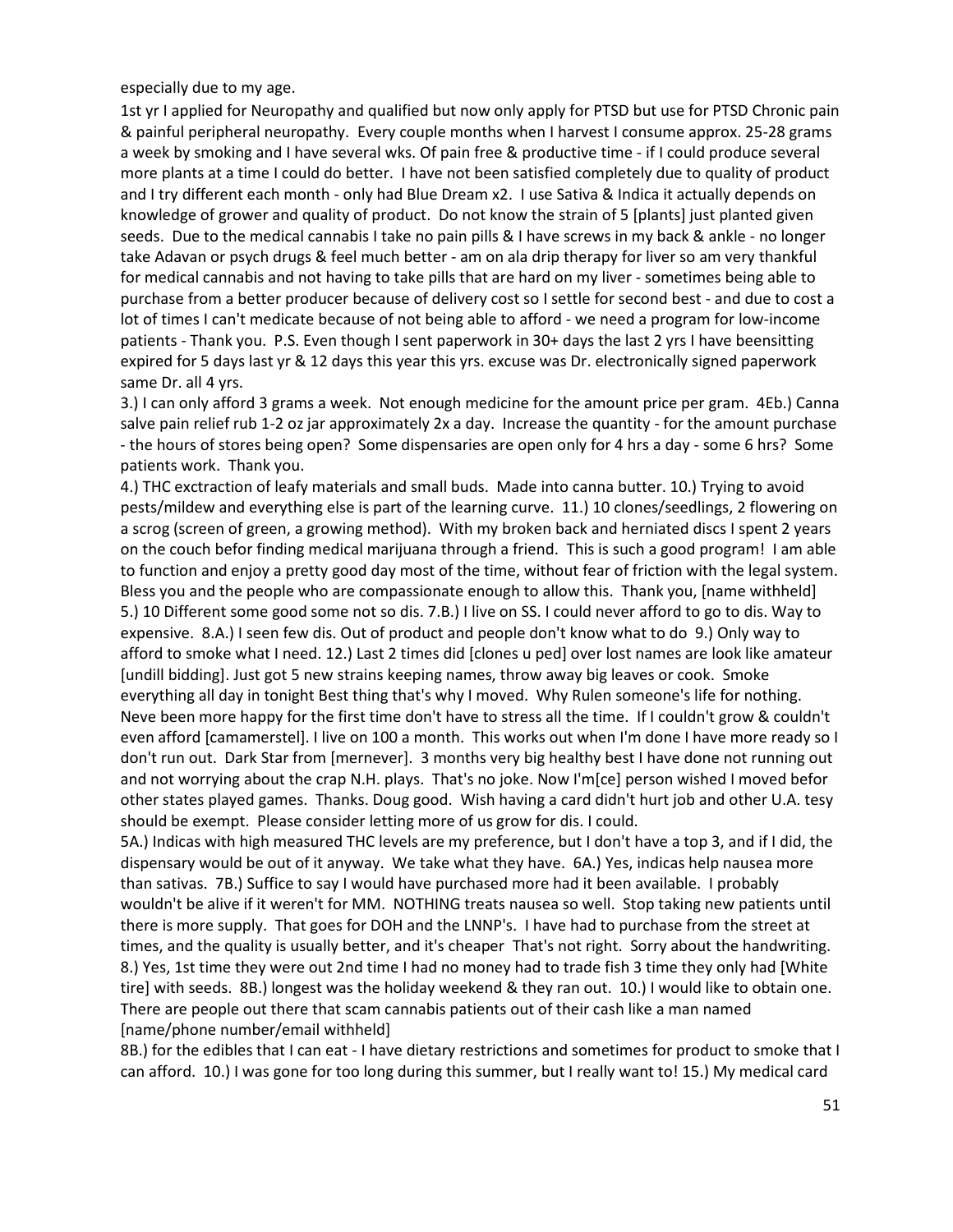was not accepted in other states with medical marijuana because N.Mex will not accept other states. It seems like there is a shortage of product at times and all the varieties really smell, look and feel the same. Apparently, even when a dispenseries client grows, their product supply is not increased so they are perpetually running low on product. So that is a big problem as well. I went to go get some and the dispensary I just went to only had a couple of strains and they were both too expensive. They said that they wouldn't have the other strains sometime next week.

A lot of time I have no access to medical cannabis strains beneficial to my condition Absolutely - I am really glad this program exists as it has made a HUGS difference in my life and the life of my caretakers. I am very grateful.

Absolutely. I have been able to eliminate some of the other medications I was taking for chronic severe migraine pain & cut back considerably on the migraine medication & narcotic pain medication, which are not always effective; whereas the medical cannabis lessens the frequency & severity. Please, please, please do not make policies for the program that make access to safe, effective natural medicine even more difficult for the patients who depend on it for help & relief from the numerous serious medical conditions we suffer from. Do not remove any of the current qualifying medical conditions!! Rather, find ways to include more people's access to natural medicine if they want to go that route. It is effective & deserving of respect & caution, as with any medication. It has a very long history of medicinal use! With the ever-increasing number of patients, producers must have "permission" to increase the number of plants they can grow. Also, it is NOT a good idea to require additional medical visits during the year; it is expensive to renew one's ID card each year & the medicine itself is costly. \*And please do not ask doctors to report MCP patients to all other doctors they may be seeing. More physician education is needed.

Access is not too much of an issue as I grow most of my own. I normally purchase small amounts from producers to try and learn about medical properties which determines what I grow. When I am at producers there seems to be supply shortages at the producers. I grow out of economic necessity as producer cost is very high. Thank you for this program, I have reduced narcotic pain med ues by 85%- 90%, significant improvement in quality of life. Your work is appreciated.

Access to medical cannabis has allowed me to reduce my need for narcotics by 50%

All states that have legal or card holders should be able to use licenses in those states as well universal cards for all legal states

Allow licensed growers to expand their output or plant count

Although I use very little medical cannabis (is all I need), I have had difficulties in purchasing due to producers running out of medical cannabis very quickly i.e. the same day they send email stating what is available to purchase.

An ounce of regular cannabis on streets go for \$60.00 medical costs \$265.00 an ounce. Which would you buy

Anxious to get renewal of my expired cards.

Because of medical cannabis I don't take my pain medication (perscription) ever day like I used to. Now I only take it 3 or 4 times a month (perscription). When I take perscription meds it takes all my energy. With medical canabus I can function easily.

Both of the medical cannabis dispensaries that I have been to have had polite employees and were kept tidy.

Cannabis at the dispensary is expensive and not always there. I cannot by off the streets and I can't grow. Need job protection.

Cannabis does not take my pain away, it helps me to relax a little which in turn helps accept the pain. Can't take pills anymore. Seems to be there isn't enough medicine available sometimes. Be a disabled vet and no federal programs I'm greatful for NMCP! The side effects from perscription meds is to much to handle anymore, the program has been great, 1 med for 8-10 different problems that I have!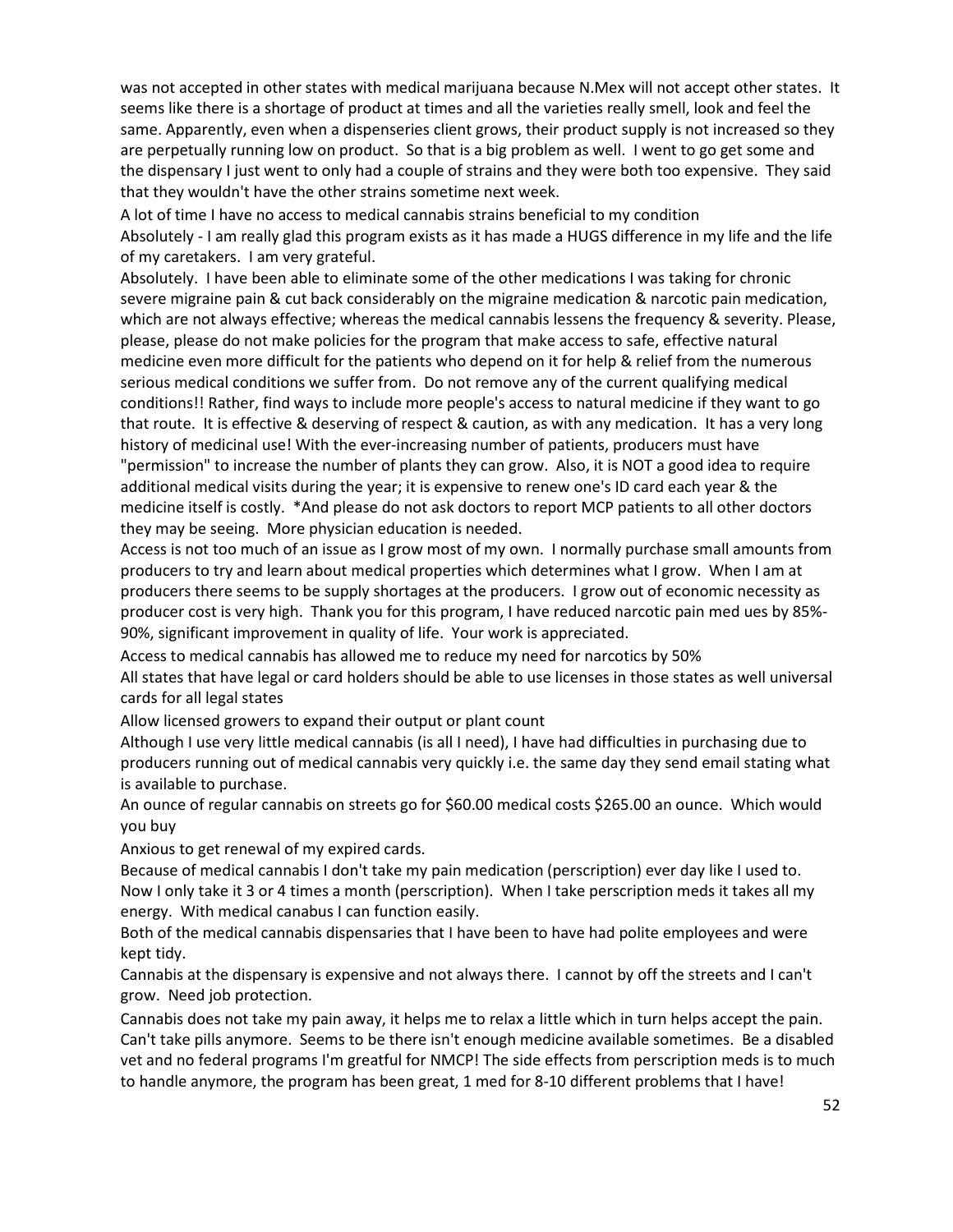card only good for 1 yr - what's that about?

<name redacted> is great with quality & quantity of selections.

Considering I have AIDS and I will have it untill the day I die, I don't see any reason why I should have an expiration date on my card! Sincerely, [name withheld]

Definitely help fibromyalgia better than any other medication!! Can they make strains that you can purchase consistently, instead of offering different strains each time-hard to keep up with. Your welcome.

Expensive, may consider growing my own

Extremely. Not at this time.

Good program. Helping a lot of people.

Greatly. It is a grest help. I have 2 terrible shoulders lots of pain. By using medical cannabis I DON'T USE BAD DRUGS. Codines etc. Been there those drugs are terrible. Different strains help greatly. Thanks for the program.

Growers are outstanding - supplies often run out. So I use 3 producers, Hope it helps! PGM has helped me!

have more verietyies in bud

Have not harvested my first harvest yet. In about a month, I'll start blooming my plants. Yes the medication is beneficial, but the availability and lack of patient-oriented customer service have not. It would give me so much more peace of mind to not have to worry about getting quality & quantity medicine. It would make my confidence in the program improve if medication was available at least 7 days a week from 7am-7pm. And the best thing would be not having to worry if I'll be able to get any medication or if the person with more money comes in and buys everything out! And another thing thats so unfair to every patient, is that any employee of a dispensary has first pick of medication if they're a registered patient, they have no limits and give us whats left. I think we should be priority! To be honest the drug dealers selling marijuana are more compassionate & will help you out more than producers employee's! The most important fact I'd like the D.O.H. to know, is that the producers need the plant count to go up is because even though alot of us have out PPL WE DO NOT HAVE THE SUPPLIES, MONEY & Growing Equipment the way the producers [farmco.] That's whjy we can't supply ourselves with our medication. Thank you for your time!

Have only one producer in my area. I think the prise of cannabis is too high. The product isn't worth the prise. I have no other producer to get from. I had to stop producing cannabis because my card had expired. Just got renewed. I haven't been able to produce.

Have to wait to long for license renewal; lack of availability of strains with correct percentages Having been prescribed all manner of medications-I have bad side effects but with the medical cannabis I get much more relief and no side effects. During lean times I suffer-and have to do withoutthis program is a godsend to me.

Helps to relieve the pain

Hope that Hemp oil helps my Ovarian Cancer to control it and I don't get so sick with my cemo anymore

Hopefully I can produce my own and don't have to fully rely on the dispensaries cause I can't. Half the time their out of medicine.

Hopefully I can produce my own and don't have to fully rely on the dispensaries cause I can't. Half the time their out of medicine.

I am able to cut narcotic use in half (Vicodin) since using medical marijuana. I am very grateful for this compassionate program. Thank you, [name withheld]. P.S. I also happen to have PTSD and my medical marijuana definitely calms down those symptoms as well. One medicine significantly helps both conditions.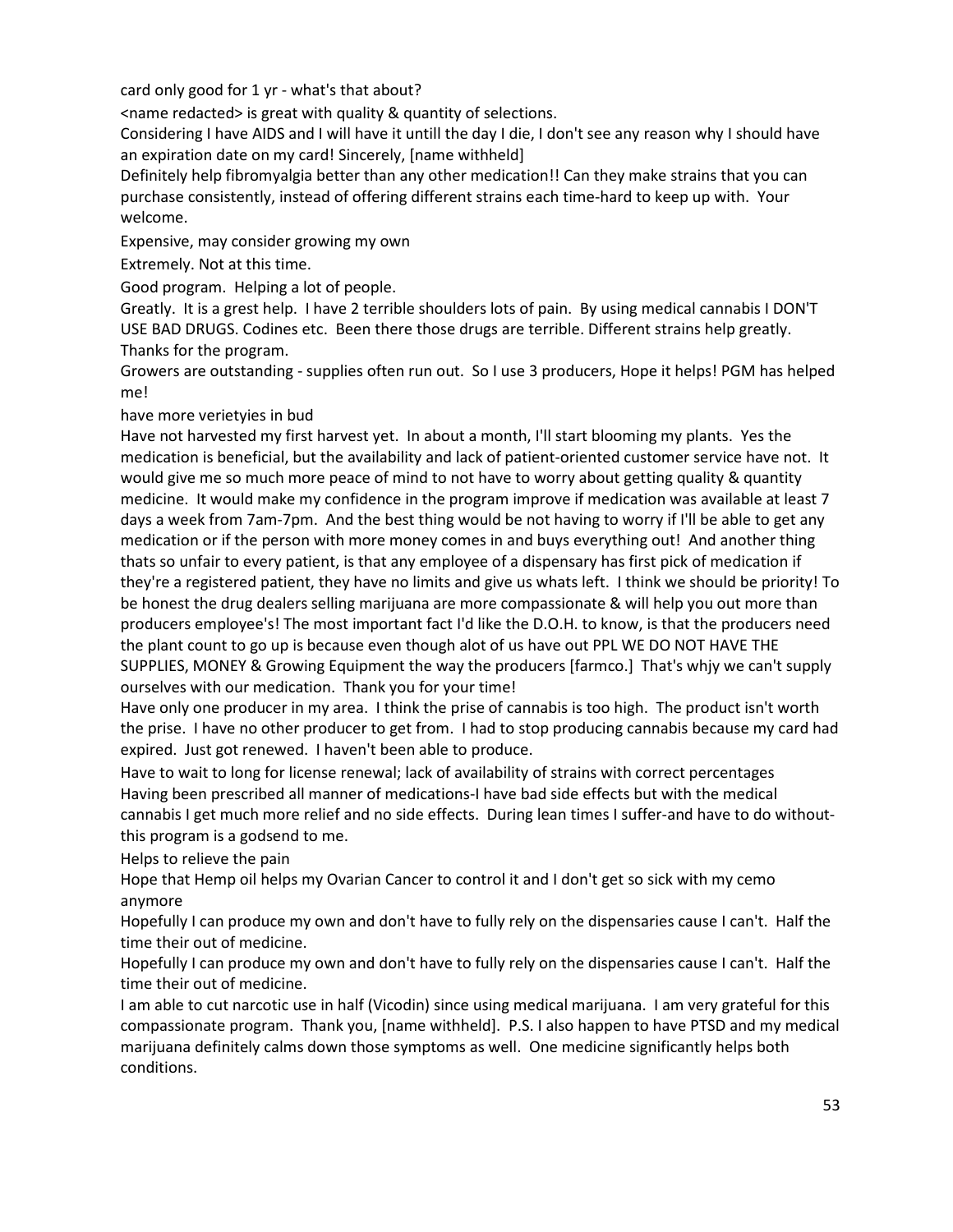I am grateful that I may purchase medicine legally and for the most part, dependably - God Bless [name given]

I am grateful to this program, for allowing me to manage my symptoms without major pharm drugs. Using minimal amount of this medicine allows me to live a reasonable life without feelinf impared or overly medicated. Thank you.

I am happy to be taking something that doesn't have harsh side effects, such as prescribed medications, to help with Dm after my cancer treatments. Thank you.

I am happy to have a med. That works.

I am no longer taking percribed pills due to the use of cannabis (Xanix)

I am on SSI and it is very expensive for me. I am pretty much totally disabled in an electric wheelchair. I wish there was a way to help with the cost. It is \$15 per gram so I can only buy small amounts. I only can use one hand so I can't grow.

I am really appreciative that New Mexico offers this program to help out the patients of NM. I am sleeping better and my anxiety & PTSD symptoms are under control. The access is convenient & continues to help me. Thank you.

I am tired of going to get medicine and they are always out of stock.

I am very greatful for the ability to use medical marijuana as relief to my physical pain as necessary. I use no pharmacuticals and feel much healthier and have to addicted qualities in the use of cannabis as the pharmacuticals side effects. It is a working program for me & I am thankful that our state has allowed me the ability to use.

I am very pleased to be able to obtain medical cannabis in a safe & secure location. The tincture is very helpful for my sleep disorder

I do not understand why those who have PTSD need to be revaluated every year.

I don't feel welcome there. I feel disrespected for my knowledge & expertise & mental disability & inquisitiveness. Disappointed with the quality & lack of information regarding operations. Do not approve of mechanical stripping of plants. Prefer to manicure my own product for personal use because I like to include some leaf & I cure my own. License should not expire - Dr. office visits too expensive to renew & not worth it on my fixed income. They sold better quality product exclusively to certain individuals & not available over-the-counter or to me, which offended me, nor was I aware I could order in advance & still unsure. I have severe PTSD which initiated my recovery from the traumatic event that caused my chronic pain 50 years ago. PTSD should remain on the qualifying list. I have allergies & sensitivities. I'm inclined to make my own extract so I can eat it. I am a grower x44 years. Thank you for the opportunity to voice my concerns. Please note my change of address. I don't have spasticity since smoking cannibis.

I don't have to buy as much as #2 plants are buding.

I don't know how I would survive without this program! I am grateful. Thank you! [smiley face] I don't like some of the proposed changes to the law. It is a hassle to make an appointment with a physician that can legally perscribe Marijuana because it is difficult to leave work, is expensive since insurance doesn't cover the cost of the visit, and sounds like a waste of my time because a few bad apples are taking advantage of the program. If it becomes too much of a hassle I can always purchase the medication I need on the black market or in another state. It would be a shame though, as I don't like the idea of being labeled a criminal if caught and it's a loss of tax revenue for the state. Personally, I think marijuana should be legalized The arguement that it is a so-called "gateway drug" is outrageous. If there is such a thing as a "gateway drug" I believe alcohol and tobacco, illegal drugs for minors, is the culprit. Marijuana helps me deal with my chronic pain and is a lot less addictive and harmful than perscription pain-killers and narcotics. It would be easy for me to get perscriptive medication, but yet I don't hear about anything being done to make that more difficult. Why is it easier to get Oxycodone or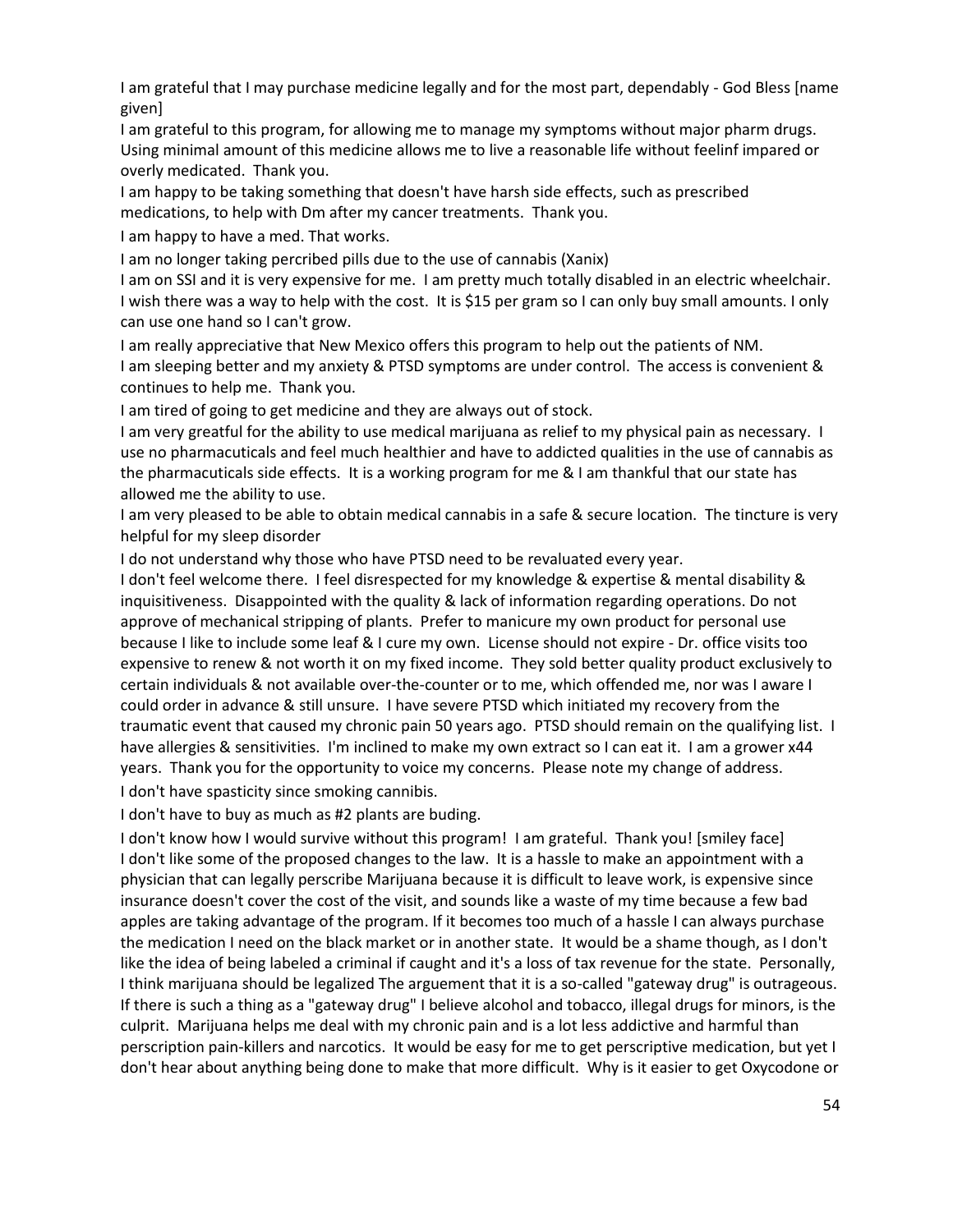like drugs perscribed to you than medical marijuana? The laws do not make sense for those of us who need it.

I found that some strains did help a lot with my PTSD. I was able to sleep and wake up refreshed. The negatives to medical cannabis are driving laws and many jobs and even certain classes at school drug test and there is no leeway for legal users. I haven't used and it is because of these reasons. Though I probably will becuase I miss being able to wake up happy.

I grow a few unknown strains from seeds per year to help the high cost of medical cannabis.

I grow outdoors which means I get one harvest in October. Which also means of the 12 plants growing, I will have to destroy 8 of them before they flower. Please increase the # of plants patients can grow OR increase the # of plants the producers can grow so they can lower their prices. Supply vs. demand. Due to shortages at some producers the prices are a little higher than some can afford.

I had 3 spinal surgeries - The last left me paralyzed on the right side - months in rehab - on a walker now a cane - I'm on lots of meds - but on this program this last yr - I can finally sleep without sleeping pills - my spasms are much less - my pain level has gone from a 9-10 - to a 6-7 - I'm more myself & my husband of 38 yrs has his wife back

I have a bad seizure disorder as well as a illness called pseudo tumor ceribri which causessevere and chronic headaches the cannabis has allowed me to function and take less pills. The tincture helps stop my seizures better than my meds do without this program I would basically be in a medical induced coma medical cannabis has allowed me to take back some of my life!

I have been able to manage my pain somewhat and continue to look for better options.

I have felt better using medical cannabis rather than other medications - I have done better medically than before.

I have just started growing and don't know the strains.

I have multiple condition, and have found different strains work better for different times of day the weights giving are guesstamets as I let my plants fully mature and that take more than a month. I hope this helps you as much as you've helpped me.

I have no comments at this time I'm a pro-ponent of the program

I haven't tried the dispenseries but will by the next survey.

I hope people have a chance to be pain free. Other medical problems as well. It's a good program. I hope it stays. It is a cure [couseling] & PTS

I knew the program was there but had no idea how much it helps with MS pain. I had read it could help in my MS news magazines. When I began reacting to the shots for MS and pain meds did not have the desired effect, I chose to get in the program. I am off all pills that we bothering my stomach and didn't really work as effectively as cannabis. You don't have to get high all the time to get the benefits. Mood is better because my brain works better (lack of pain better sleep) I can think most of the time now. Though MS drugs are expensive, this program is expensive and cannabis is very pricey. 60.00 for 4g. Longer periods between card renewals would help and cheaper canabis prices would help. This is a more natural medicine for people who have catastrophic illness, and we should not have to choose between eating and relief or between or medicines that completely make you useless (legal) and something that allows some normal life. (illegal). No bad side effects now. Thank you

I know several people this has helped. Please don't stop the program.

I like \_\_\_\_\_\_\_\_\_\_\_\_\_very much-capsules are always available. I wish the capsules contained only strains that help with sleep/pain

I live in Clovis, no access to medicine for 100s of miles. There is a large disparity in the availability of medicine high in CBDs. Prices are incredibly high! has Hi-CBD a Toda Madre for \$800/ounce! Harvests are being rushed to meet demand, several strains I got from \_\_\_\_\_\_\_\_ weren't fully cured/dried (somewere still damp)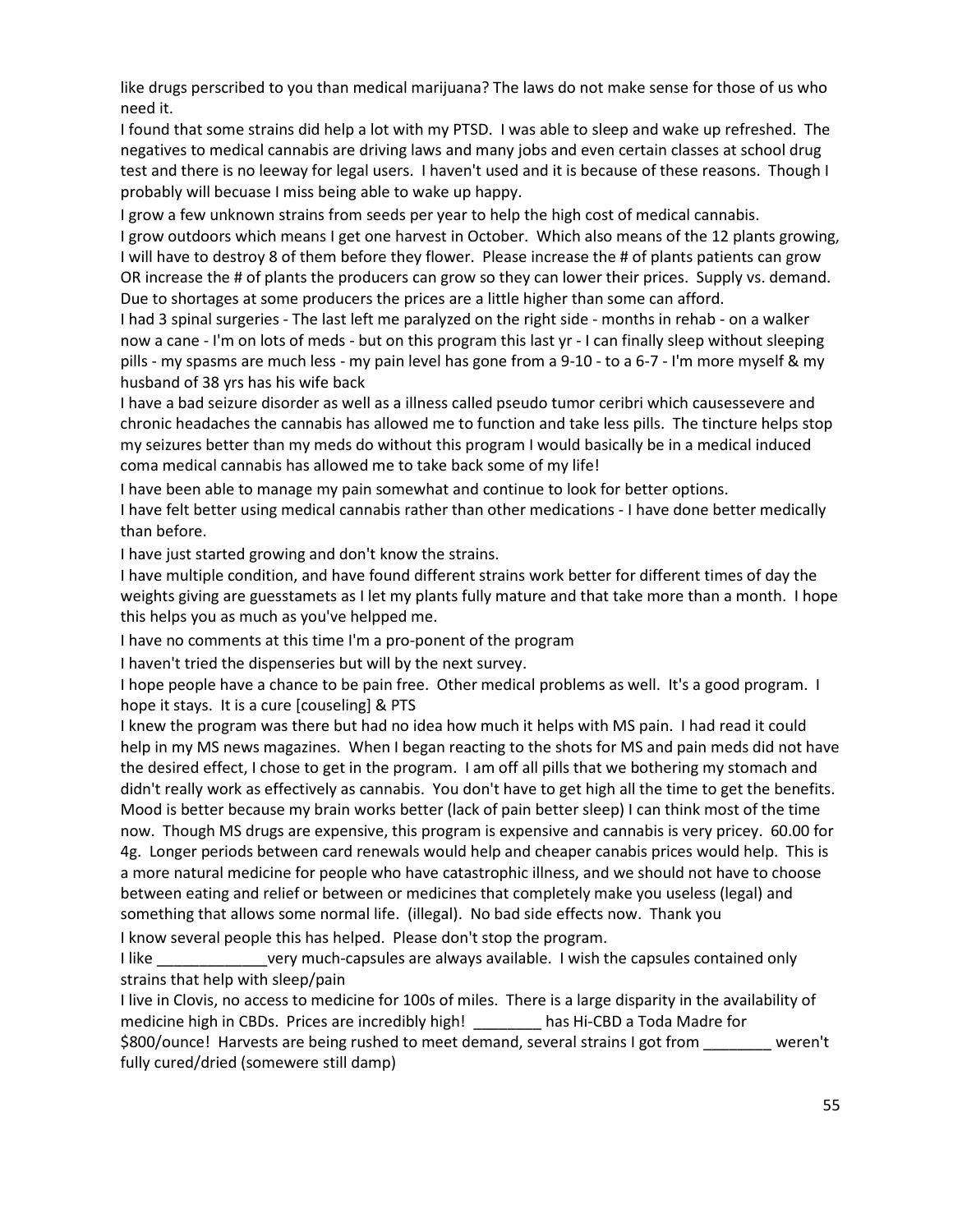I live in country. 50 miles to Farmington 50 back the price is so bad. May you all have good health and never ever deal with pain! Hope I didn't make to much a mess of this I appoligize! 1 oz a month would be perect if I could afford it!

I thank the state of New Mexico for supporting this program

I think severe allergies should be added to the list of medical conditions because I believe cannabis very much helps with allrergies too.

I very much wish the program allowed for outdoor growing instead of forcing us to an indoor regimen.

I want to keep medical cannabis legal because it gives me an alternative for my severe chronic pain. I want to thank you for allowing me to produce my own medicine. It is much more preferable to me to use this medicine rather than the three-pill chemical cocktail the V.A. wanted to put me on.

I want to try for a PPL because I can't aford the price of cannabis, please I need to try for it, need application for it. (or where can I get the forms?)

I wish I could buy more product everytime I go. I hardly ever get out and cannot buy enough in 1 outing to last a month or two.

I wish I knew about this earlier.

I wish the licence was for a longer time then a year also wish I didn't have to send a pick every year when all my info is on file. And I wish I was notified before my card is do to expire.

I wish there was a dispensery in Taos!

I wish there was a program to help me afford my meds

I work as S.B. and do testing & quality control

I would have been more detailed. As an attempt to maintain the necessary secrecy, I immediately shred receipts. Sorry I don't remember all of this. I buy according to the \$ I have. (Thanks for the math review [smiley face])

I would like to obtain my personal production license but I don't know what I have to do. I would like to know where to find the best quality and quantity of BHO is. If you can help me out that would be great.

I would like to see a distributor in Lea County (Hobbs)

I would like to see some lower prices.

I would not be able to walk, or work without this program. Thank you!

I would not be able to withstand the pain of sitting up or walking without this program.

I would really like more licensed non-profit roducers closer to our area. I would like access to topical cannabis and also some edibles.

If medical cannabis were not available, it would be necessary to take pills/anti-depressants and I have never found such medications to not have wretched side effects. No such side effects with cannabis. If not for this program I wouldn't be growing beyond my condition as well as I am. It also helps greatly w/ my constant pain which I can now work with.

I'm glad that I don't have to deal with illegal activity in order to get what I need. I wish we had lower prices and more information on the strains.

In the four years that I have been fortunate enough to have the use of medical cannabis I have found the program to be pretty together w/ very dedicated non-profit producers, all willing to help with my success. Thanks!

In the last 1 1/2 yr while using cannabis I have not had a seizure. As long as a daily use a strain with high CBD. Its amazing not to a have a daily seizure. I have lessened my meds & I feel better every day w/ the use of cannabis. It helps my RSD flares better than my narcotic meds. Im greatful for this program. Thank you.

It has been a good experience and it has worked better than the Anti-depression medication, and I have tried lot's of anti-depression medication the only problem is I can't afford to buy it all the time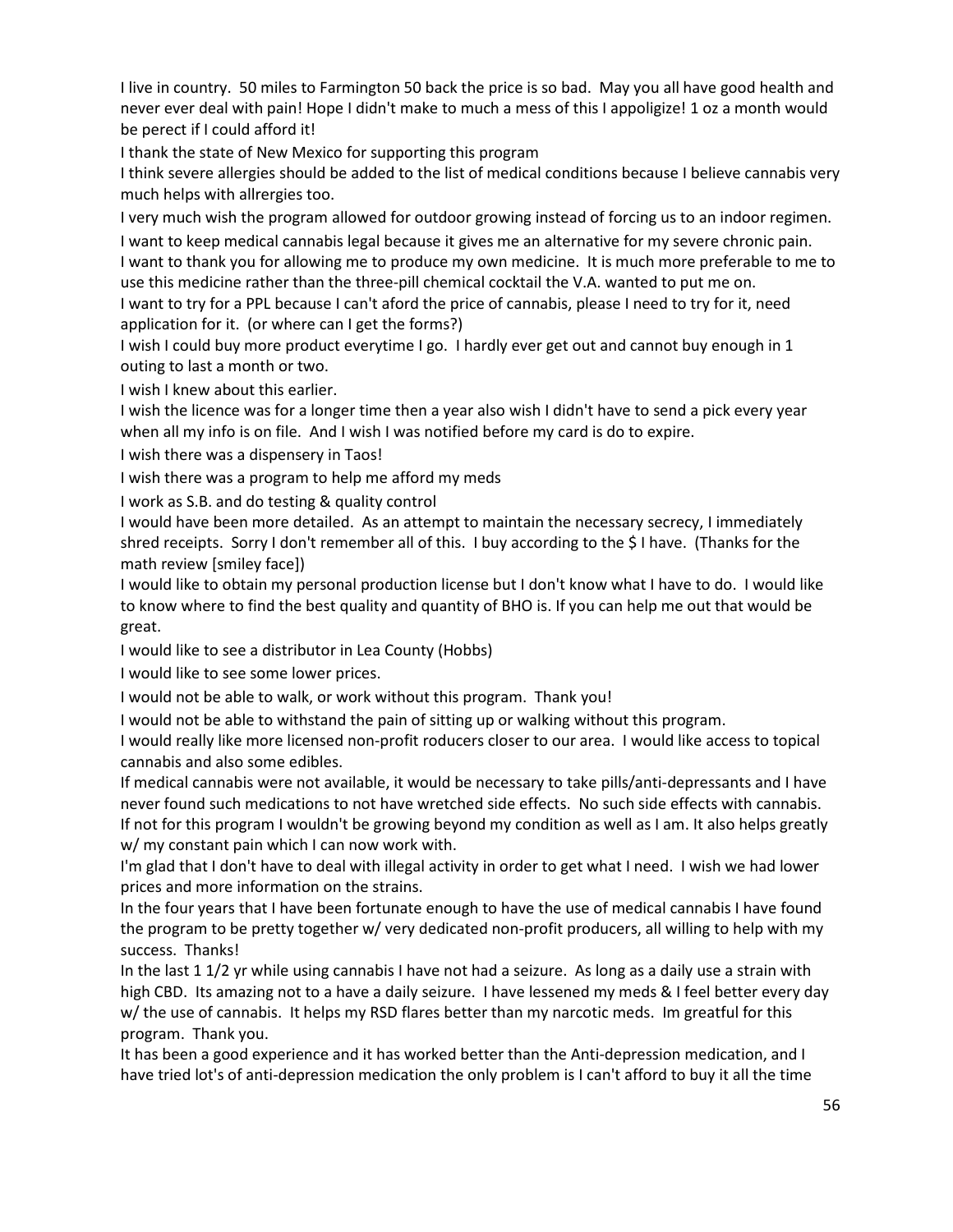and its hard due to fixed income. When on Cannabis I do better and don't need pills. Wish Medicaid would pay for it like it pays for the harsher medication that other people abuse. Thank you for a better way to cope with life!

It has been a lot of benefit because my other ailments have really improved such as anxiety besides pain really bad

It has been by far the most effective form of symptomatic treatment for M.S. that I've taken to date. It has been working fine.

It has helped. I can write & anxiety attacks have almost faded.

It helps lessen the severity & frequency of my seizures. I wish that they would open a dispensery near or in Taos.

It is difficult to be in chronic pain & have to drive somewhere to obtain medicine. A delivery system would help a great deal. Also, I have reduced my other (narcotic) medicines by over half since I began on the program. Thank you! And you're very welcome

It is expensive to have to purchase medicine and it is much more cost effective to grow your own. Yes the law regarding the number of plants you can have makes no sense. It would be nice to be allowed more plants and the same number of mature/immature plants so you don't have to kill plants. Thanks. It is great to be able to have it when you need it. It has improved the quality of my life. Thank you. It really helps with anxiety & depression

It would be nice if there was dispens. For delivery area/Lordsberg that we didn't need to pay shipping and can't go to Cruces due to border station coming back to Deming Thank you!

It would be nice to have a dispensary in the southwest area Silver City area to avoid traveling. It would give me so much more peace of mind to not have to worry about getting quality and quantity medicine. It would make my confidence in the program improve if medication was available at least 7 days from 7am to 7pm. And the best thing would be not having to worry if I'll be able to get any medication or if the person with more money comes in and buys everything out! And another thing thats so unfair to every patient is that any employee of a dispensary has first pick of medication if they're a registered patient. they have no limits and give us what's left. I think we should be priority! To be honest, the drug dealers selling marijuana are more compassionate and will help you out ore than producers employee's!The most important fact I'd like the DOH to know is that the producers need the plant count to go up because even though a lot of us have our own PPL WE DO NOT HAVE THE SUPPLIES, MONEY, and Growing Equipment the way the producers farmscb. That's why we can't supply ourselves with out medication. Thank you for your time!

It would really be help out for them to open up a dispensary here in Las Vegas due to travel issues. it's the besrt thing that happen to me getting in to the canibis program I was tired of taking pills It's a great program!

It's been awesome.

It's cool it's respected and thank keep up the good work.

It's expense, wish I could get more product for less.

It''s very hard to grow & I could use some info w/ my medical canabis growing license

I've heard horror stories and seen some of the medicine from a lot of the other producers, they aren't as good as <name redacted>. The issue is <name redacted> is always out of product. If a producer proves to be great at what they are doing they should get more plants to work with. I trust them and their product because they test it in a lab and I always know what to expect. How can we get medicine if more patients apply every day but the amount of medicine stays the same? This program has brought me so much, using mind numbing drugs never worked for me. What do I do when the well dries up? Help us please.

I've tried many medications that did little to nothing for PTSD, which also gave severe side effects. I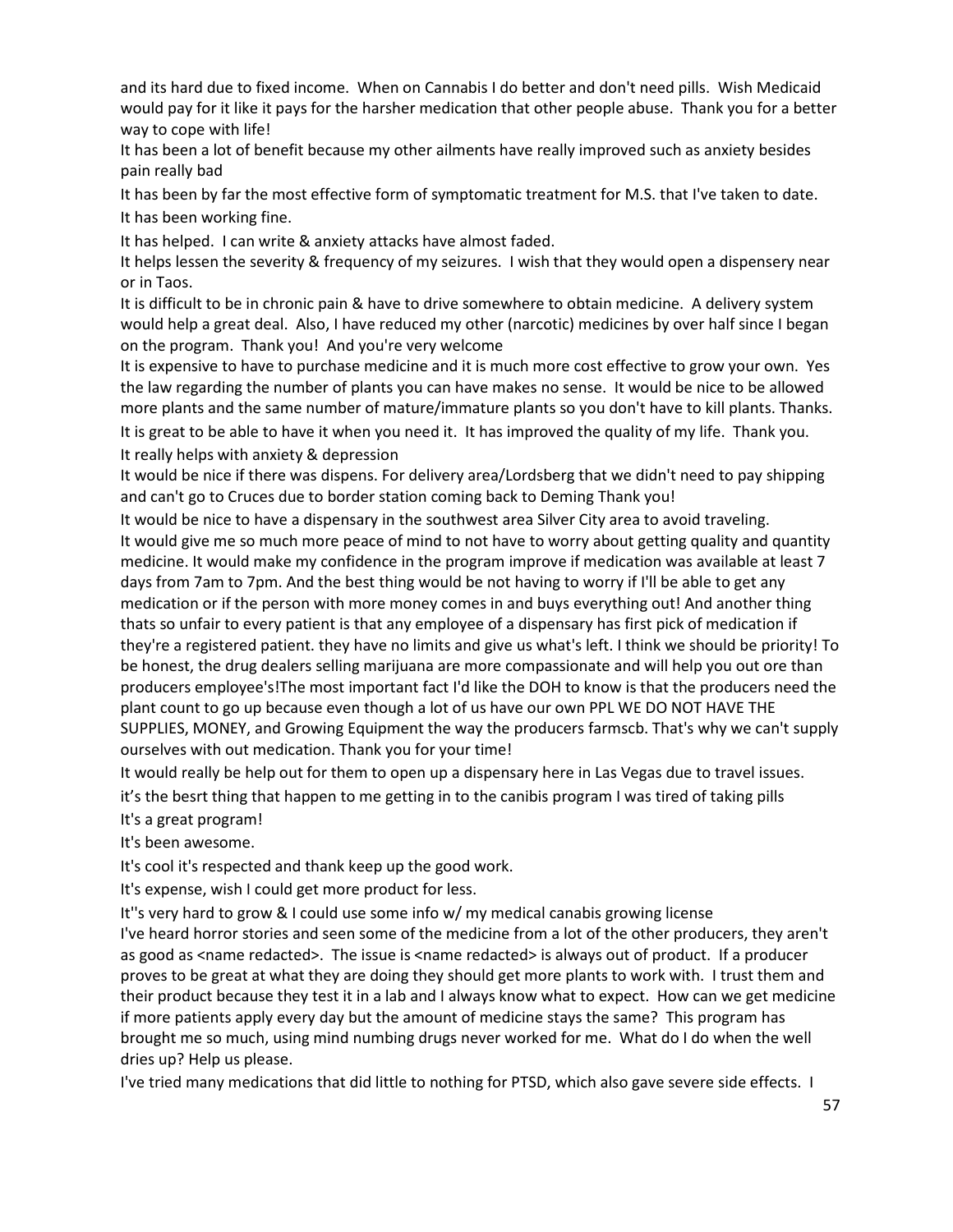feel normal now that I take marijuana and have few few side effect from medication. My life was hell before using medical marijuana to control my PTSD. Almost every day, I had suffered anxiety attacks that made normal activities unbearable. I felt like I was constantly having a heart attack. Marijuana was the only medication that stoped these attacks completely. Other medications like Zoloft, Wellbutrin & Effexor gave me horrible side effects, when dosage wears off! EG suicidal thoughts/depression.

Just thank you for making this happen, since I've been approved I have almost cut out pain medicine. Keep it going

Keep it going it helps me a lot. Thanks for leting as. [smiley]

Make it more affordable.

Make units cheaper longer medical license yr to yr not good

Many times my non-profit producers have been out of medical cannabis. Many times my non-profit producers have been out of the medical cannabis strains that benefit me best.

Marijuana helps me stay normal. Also anxiety, seizure control, depresion.

May I please have a new list of distributors mine got lost and thank you for allowing me to be a part of your program it helps the pain so much! Thank you so much again!

Medical cannabis eliminated 5 prescription medications and eliminated the side effects from those medications. When I am able to get effective strains, I am able to use less and have better outcomes. Please allow producers to increase production so effective strains can be readily available, instead of being rotated to fulfill everyone's needs. This program completely saved my life. My family and friends tell me every day that I am like my old self again. BTW, please ignore my handwriting. Its always been this bad. I have an MBA, but can't read my own writing. It's a good thing we have computers!

Medical cannabis has been helpful in reducing my symptoms of MS related spasticity. I use it only at night before bed, which makes sleeping better for me. I appreciate the state run program and welcome the controls placed on it. PS I apologize for being late with this survey. I was out of town visiting relatives until recently.

Medical cannabis has been working for me for over a decade. Maine, Washington, now New Mexico. Narcotics, anti epiliptics, parkinsons meds, etc. did nothing for me. Cannabis saved my life! The system needs to be fixed so nobody goes without due to clerical errors, or slow moving mail, medical workers, ect.

Medical Cannabis has greatly improved my quality of life, due to pain management effects. Medical cannabis helps my nausea also. Helps me tolerate my chronic pain due to the Peripheral Neuropathy.

Medical cannabis is a very good program to have in are state. Thank you.

Medical cannabis is proving to be a wonderful natural mood lifter for me and I am grateful to be able to purchase it safely and legally.

Medical cannabis is very effective toward relieving me of many PTSD symptoms. I think it should be expanded to others. It's a wonderful program.

Medical cannabis saved my life from prescription medication.

Medical grade is more available on the street, than from non profit org!

Medical marijuana is a great help to me

Most of the eligible medical conditions last a lifetime, and I don't like that we have to renew our cards every year.

Most producers are running out very fast.

My card expired 7/6/13 so I am waiting.

N/A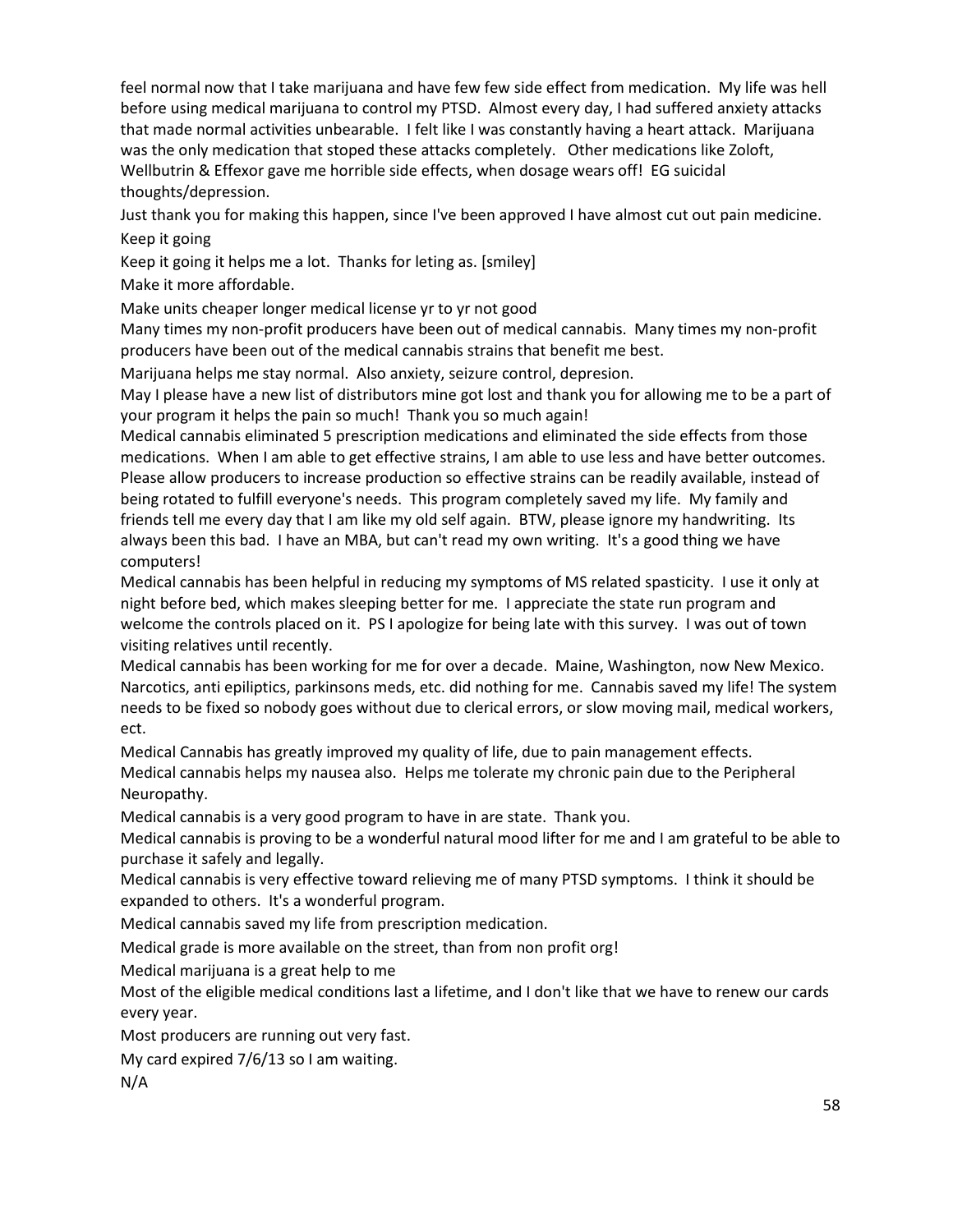Need distributors in Los Lunas & Belen and since I only have access in Albuquerque I should be able to produce some on my own

Need local suppliers or distribution facility in San Juan County

need more & cheaper

Need more varities, and need better prices. They always seem to run out of medicine.

Need more varities, and need better prices. They always seem to run out of medicine.

needs to be FDA overseen to ensure it's quality as wellas its accesability

New Mexico is so behind the rest of the world, 7 yrs, really/ This state couldn't do a better job with this program in 7 yrs. Stone age! Cost too high! The state should take a look @ CO to see how much better this state can do.

No

No

No

No No

No

No

No comments besides thanking the program for helping my conditions.

No, Thank you very much

No, Thank you very much

No. My apologies for not mailing sooner. Thanks

None at this time. You're welcome.

Not at this time

Not at this time

NOTE: Also selected PTSD

Obtaining product. Cost of getting second signature having to renew every year even though I am physically disabled for life

Patients should be able to supply each other, if they wish. We would help each other anyway, since many of us are aquainted. This is our medicine. We don't use it so much for recreation.

Please allow the dispensaries to grow more medicine, so more is available to us.

Please continue the medical cannabis program in New Mexico. The health benefits are great compared to perscription drugs which cause so many unwanted side effects.

Please don't stop program

Please keep the medical cannabis program going.

Please make it accessible with ease

Please send application for PPL Thank you [address withheld]

Pricing- almost cheaper underground. \*more facilitys need the clincal/patient resources area.

Producers need to be allowed to have more plants so cannabis strains are consistantly available some of the strains that work best for me only are available every few months. The biggest problem with programis not having strains available to patients at all times

Program has allowed me to stop using Meloxican [?] and its adverse side effects.

Question 8a sums up all my frustration with the program especially cost.

Rural availability is a problem. I would like to see classes offered on growing cannabis.

Seems like the LNP producers do NOT have enough "product" to keep all their clients supplied and/or the PP license patients do NOT get to grow enough to help them NOT have to buy medication!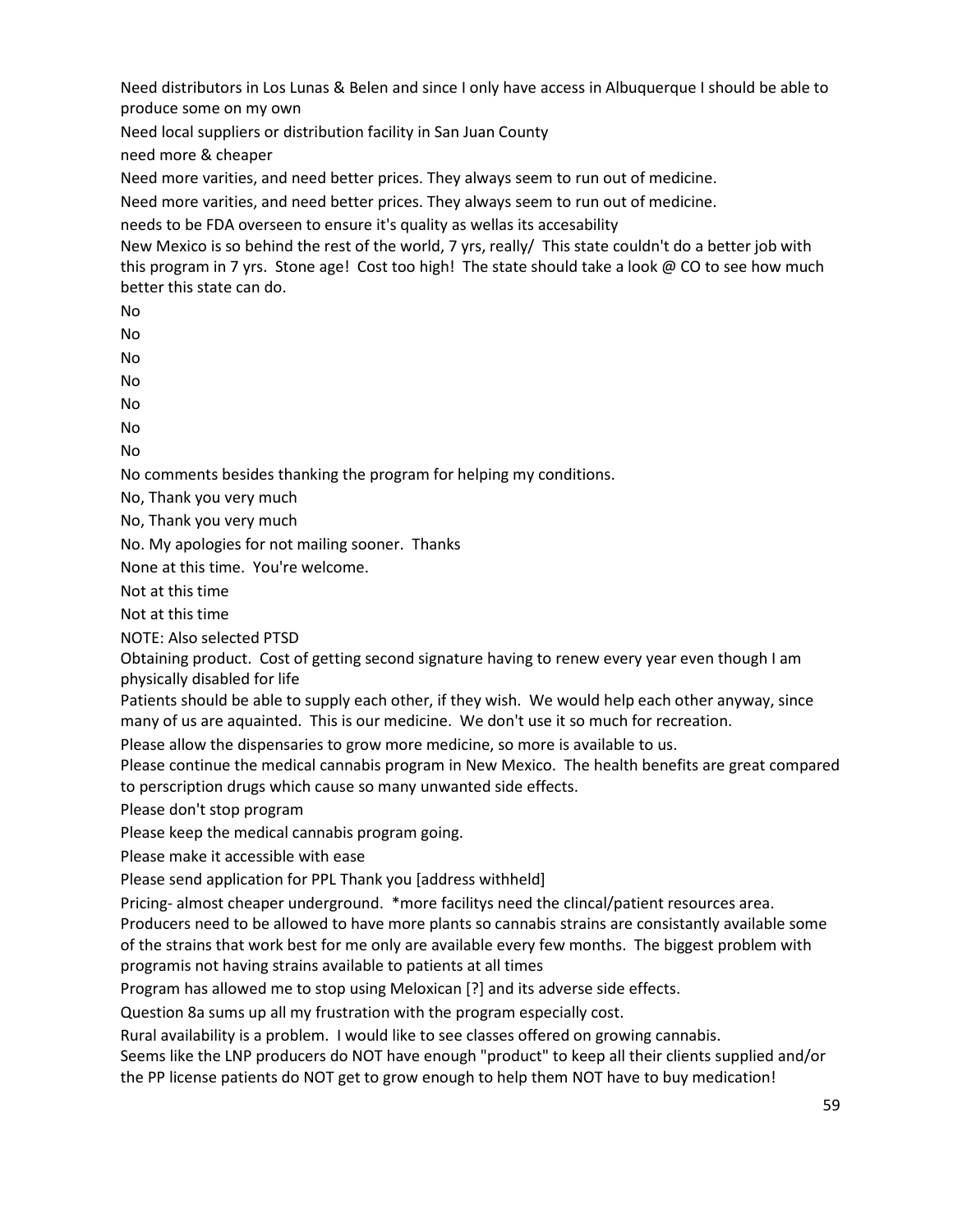Should be Leagel 4 over 21 and over no harm has been proved. Be a user for 2 yrs. Glad they can help me and many others.

Should be more affordable.

Side Benefits include CBD strain helping w/ arthritis, digestion, and overall stress relief; THC helping w/ depression and anxiety

Something needs to be done about the quality of the medicine; I have had medicine with very poor quality, some with mold, some with pests.

Sometimes it's hard to get strain that help me. But overall this program is a god sent for helping me. Sorry, I don't understand Q. very well, do to brain injury (2 yrs) it helps with headaches (relaxes) and to help me sleep at night, I also I have arthritis in my spine from head-to-tailbone so it helps pain and anxiety (calms me down) stress. All part of my disorders - lets not forget the mental issues short-term memory loss. depression, manic, personality disorder, etc. OK, enough about me, what's your story? I couldn't resist! LOL

Thank all of you @ M.P.C. for all your hard work. The fact your turn-around for apps. Is still 30 days, speaks volumes for your dedication to this program.

Thank God for this program

Thank you

Thank you - it helps me in - anything - from - [name given]

Thank you for having this program

Thank you for this program

Thank you with out your program, I would hurt twice as much. I'm on SSI, and I can't always get it due to bills. I do wish it was less \$. ALSO CHECKED: Chronic pain, Inflammatory autoimmune-mediated arthritis and PTSD

Thank you!

Thank you!

Thank you-it helps me in - anything - from [withheld]

Thanks

Thanks for providing us with legal access to life changing medicine

Thanks for the opertunity to try this program

Thanks to medical cannabis my pain medications Zentynyl & morphine have been significantly reduced & my non opiods have been almost eliminated totally

Thank-you it helps me eat

The availability is inconsistent. Cannabis providers cannot keep up with demand. I often have to accept a lesser desirable product due to limited supplies. Preferred method is takking capsules but availability is too variable & many times they are out of stock so I have to resort to smoking which is causing lung problems. I do vaporize but had to spend far too much money to find a system that works well. Thank you for this program [written in a heart shape]

The availability of ediable products needs to be improved upon

The dispensaries run out frequently and have very limited strains available. When I initially got my card I was unable to purchase my medicine for nearly 2 months since the dispensaries were sold out. Late summer; early fall are bad times to try and buy medicine.

The New Mexico Governor proposing a law that makes medical marijuana cannot be used for PTSD treatment is outrageous. Medical cannabis relieves PTSD symptoms, like sleep, loss, anxiety., irregular diet, much more efective and safer than standard old practice [psuemedicinal] (pills).

The only restriction is low supply or waiting til dispensaries are re-filled. I also think regulating the prices somehow…maybe based on THC/CBD percents.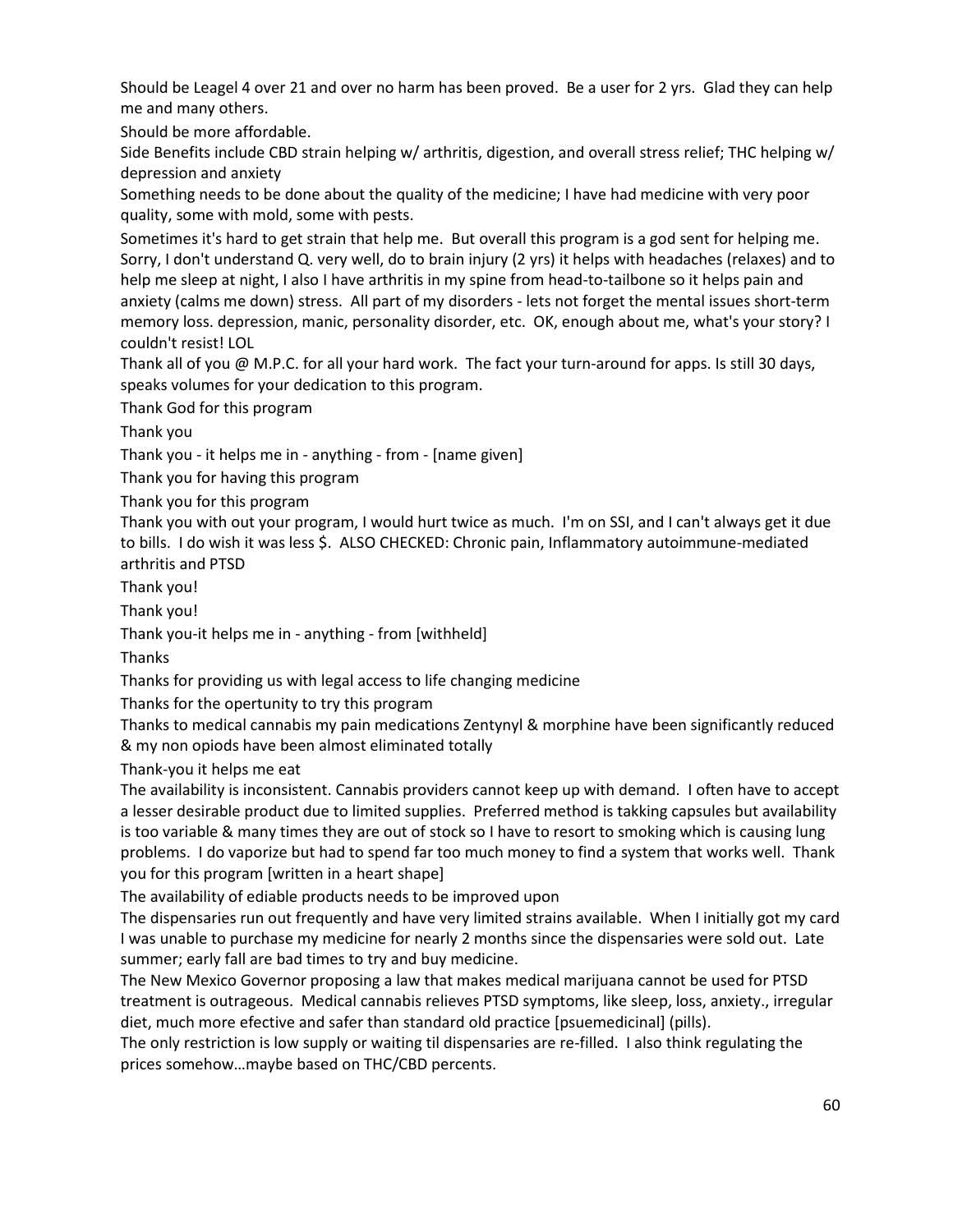The price you pay for medical cannabis is too much!! Everytime I've tried to grow the seeds I purchase are 9 out of 10 that actually sprout!

The pricing needs a little monitoring. They are all over the board and a little expensive. Apparently the pricing is comparable to Black Market.

The process to renew my card was harder than it could be.

The program has been a blessing for me. I do wish there were more Licensed producers in my area. The program has greatly aided my ongoing struggle with PTSD. Plus, having it legally further reduces the stress of trying to obtain it illegally.

The program helps me a lot. Thank you I use as my symptoms require some days more. When it becomes less effective I switch strains. Would use more at a time if possible.

The releif I receive from medical cannabus has improved my quality of life

The supply of medical cannabis need to improve and the cost more reasonable.

There is not enough medicine available. The medicine available is rediculously expensive.

There needs to be more product available. And the "price" needs to be watched. Some producers sell at a fair price and others like <name redacted> Fair price is \$45.00 1/8oz-<name redacted> sells \$63 1/8oz Not fair

There seems to be a shortage of medicine at all of the licensed dispensaries.

There should be a program for reduced cost to people like myself that are on a fixed income-low income. This will ensure we get our meds without having to make a choice of whether to be in financial duress. My insurance doesn't cover this so its out of pocket.

There should be a way to get our medicine without paying. It can very expensive on a fixed budget. They need to reduce the cost. I cannot afford the cost of the medician. So I do without.

They should have a medical cannabis place in Roswell, NM or a grower we could purchase from that would make it easier on trying to find transportation to get my medicine.

Think-U-for the program- I'm -on-SSI very lil funds

This continues to be a great learning experience, as well as helping me to contain my condition. I cannot imagine how I would be able to function without this!

This has saved me.

This is a much need. Program. I never used cannabis before now and it really does relieve pain. This is a valuable program for me and other patients I know. The ability to care for myself without opiates and other pain meds. Is remarkable, and only possible for me due to the reduced legal risk the program provides. More broadly, increased domestic production reduces international smuggling & the violence it generates.

This is the only medicine that effectively prevents seizures, which used to be frequent and nearly deadly. I greatly appreciate this program, as it saved my life and has helped me be a functions citizen & member of society.

This program has helped me and several chronic and debilitating illnesses I have better than any other medication. Thank you for giving me my life back.

This program has helped me to direct my life in a more positive direction. Less pill meds. Needed by using midisenal medication, Thank you. 07-23-2013

This program is a huge blessing! I feel better not being a potential inmate. Minerva Canna is wonderful with their help & expertise!

This program is essential to my overall health.

This program is excellent in that I am able to grow enough product to supply my needs

This program is the only program which helps me be in situations, which I could never have done prior to this program

Too much \$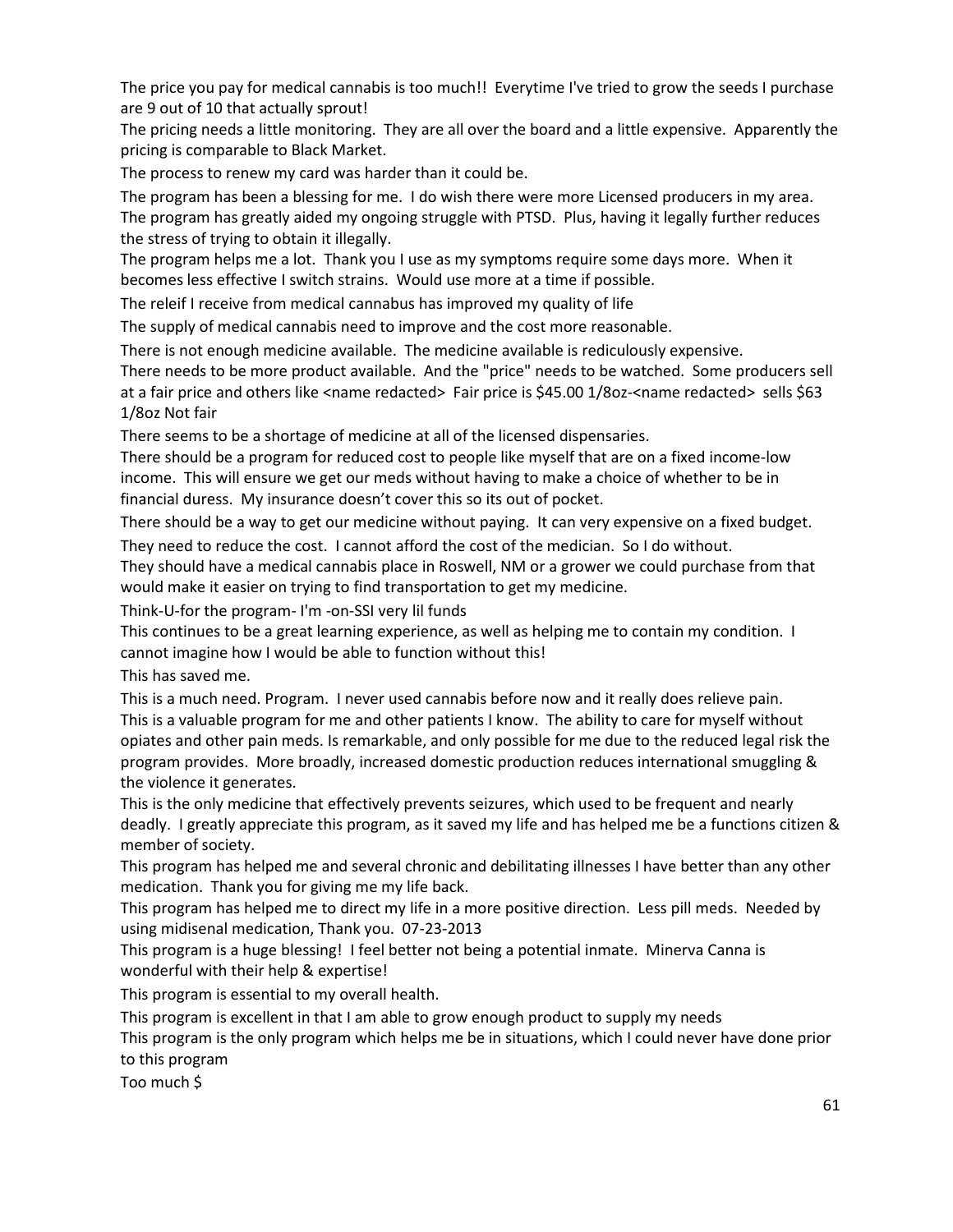Tried to grow my own because of the cost but could never really get it to grow, so in the long run it cost me money to try to grow my own. I did not ask for growers renewal this year, because of the cost to try & grow it.

Unable to find medical marijuana that is beneficial to my diagnosis.

Us medical cardholders need to have access to live cannabis seeds by means of seed companies. The canabis helps my post traumatic stress dissorder a great deal. The effects last 2 to 3 hours. Cannabis takes the depression and guilty feeling away and I can bear the fact that my mom was murdered in my presence.

Using medical cannabis has helped to calm my intestinal tract down so that I don't have bowel incontinance, with minimal side effects.

Using medical cannabis has helped to calm my intestinal tract down so that I don't have bowel incontinance, with minimal side effects.

V.A Vet should get it free for S.C

Very beneficial, wish employment drug test would legalize the positive results.

Very much so. Topical from Rgreenleaf organics is excellent. Gives me full relief from my Lupus & swelling & fibromialgia of legs. No longer have to take pain medication. I was taking 23 tablets a day of 7.5 mg of hydrocodone & 30mg volume.

Very satisfide w/ the program [smiley face]

Veterans have more trouble getting a license, VA wont help

Were I live in Carlsbad I have to get a ride to Ruidoso NM or wait a week for Medzen to deliver it would be more convenient if there were a closer place to obtain my cannabis. But I want to thank you for you help im sory my memory is poor remembering names [name withheld]

Were I live it is very hard we would have a 3 or 4 hour drive to getmedicine and then the drive back gas \$ it is very hard living in a small town with no producers.

When I grow for my use  $\sim$  2 plants were enough. I could harvest 2 pounds of a bad pea plant. wish it was legal

Wish it was more affordable.

With the help of counsoling & cannabis the debilitating episodes of PTSD are under control. It has enabled me to relax & sleep better.

Without this program I would not be able to do as much as I am. I would not want to take a pill because of all the effects like addiction, liver damage, and the other side effects.

Without this program, I do not think I would be alive today

Works to relieve pain so I can live a normal life, w/o pain

Works well but sometimes producers are out or at least out of Indica.

Would like a variety in strains and producers for southern region of New Mexico. It is far too expensive to travel to Albuquerque for a specific strain that helps.

Would please like an allowance to producers increase number of plants strainsthey can grow. So I never have to be without my pain medicine, as I do not tolerate any prescription pain medicine.

Yes I would like to say that the cost of medical cannabis not be so pricy and easy access to clones be great.

yes It has helped me with area's of healing and mind, till I Googleted. I have found and been able to greatly reduse pain med's. Wish I was able to aford to have like a oil candy. For time's I over stress away from home or when pain hit's me strong then I freak.

Yes you script testing shows the DNA metabolic rate of your meds. I am also proscribed [Cem of Dilloweln] It is medically and DNA proven that MMP gives me the most and best benefit for pains. Now I know the truth I am appahled that this med has been falsly in every way portrayed as a evil drug! Shame on the government!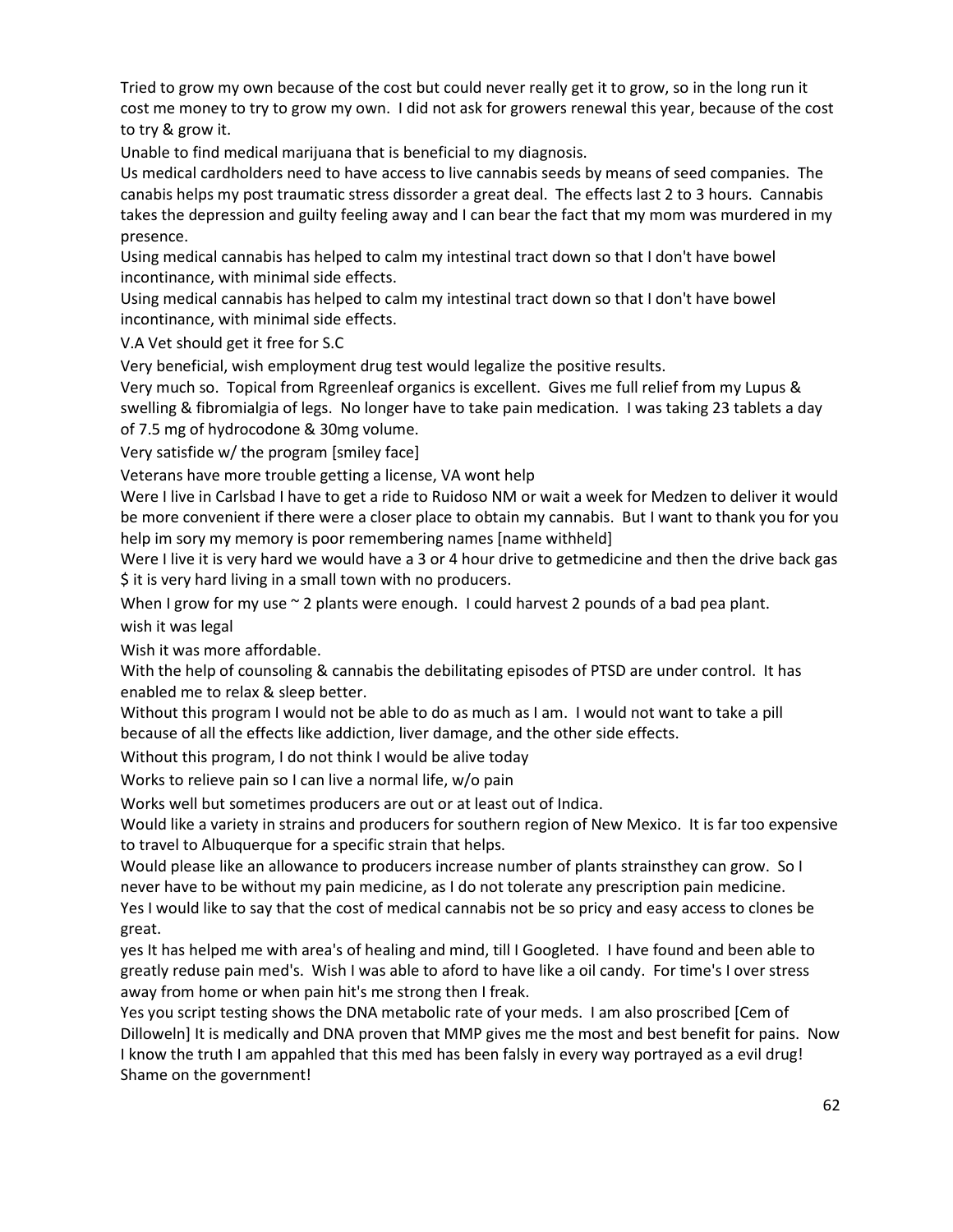Yes! I live in rural norther NM. More producers! I have to drive to Santa Fe (2 1/2 hrs each way) or Roy (1+ hrs each way) for medical cannabis. Also, please consider Interstitial Cystitis [?] as an eligible condition, not just under chronic pain. Thank you! Cost of medical cannbis is too high! Yes, very much so. Lack of different places close by. Only 1 location in Las Cruces that I know of. This survey is a good idea. Hopefully it will help the honest people. Thank.

Yes, yes, more than you can image.

# **Comments from Telephone Survey**

79 old ive been around ive had everything cancer polio hepititas progam helps me enormously not using pills with obsean side effects

a dispensary in carlsbad has to travel to far

access has not been a prob i hope it contiues to help my problem it helps with my nightmares better than taking pills

access is very easy just too expensive

allow more people to produce. the product does not have time to cure

am grateful for the program

apperciate the program benifiting from program

benficial for all patients

Better than pain pills or addiction to pain pills

certification requires so many hoops/undo pressure on doctors who qualify people for program cheaper and more accesable

cheaper and would like a place closer to ruidoso

cost involved is a destrament and the means of going thru a doctor for legitamate

condition...very anxious and nervous person I felt uncomfortable

dispensery is not always open or available. most often need to make appoint.

does help for pain

due to medical condt its not convient for respondent to get medical cannabis diffcult to get delivery

Every time i need to buy my canabis i have to drive 80 miles or more.

everybody should be able to grow it & use it as medicine as I do; I know cancer patients that need it that don't get it; if they didn't have

from my research I haven't been pleased with what's avail in the farmington area; I realize I can call out of area but it's clandestine to

gone off all other medications/its wonderful

good program wish ther was more access

governor martinez has made it more diffuicult to get medical cannabis because before a PA for a second opion woas acceptalbe and now I havce to DR

grateful for the program and legal here

greatfull that it helps and has easy access

h aving to make choice because not all dr approve of medical cannabis program

hard to find the producers. not enough product.

has been a real help in my life been able to get what i need with out any legal ramification has helped stress level

has been extremly benefical for pain .positive program will highly endorse it. the ability has been econom. benaficial for SR

has never had any problems with the program hope nm keeps the program has always been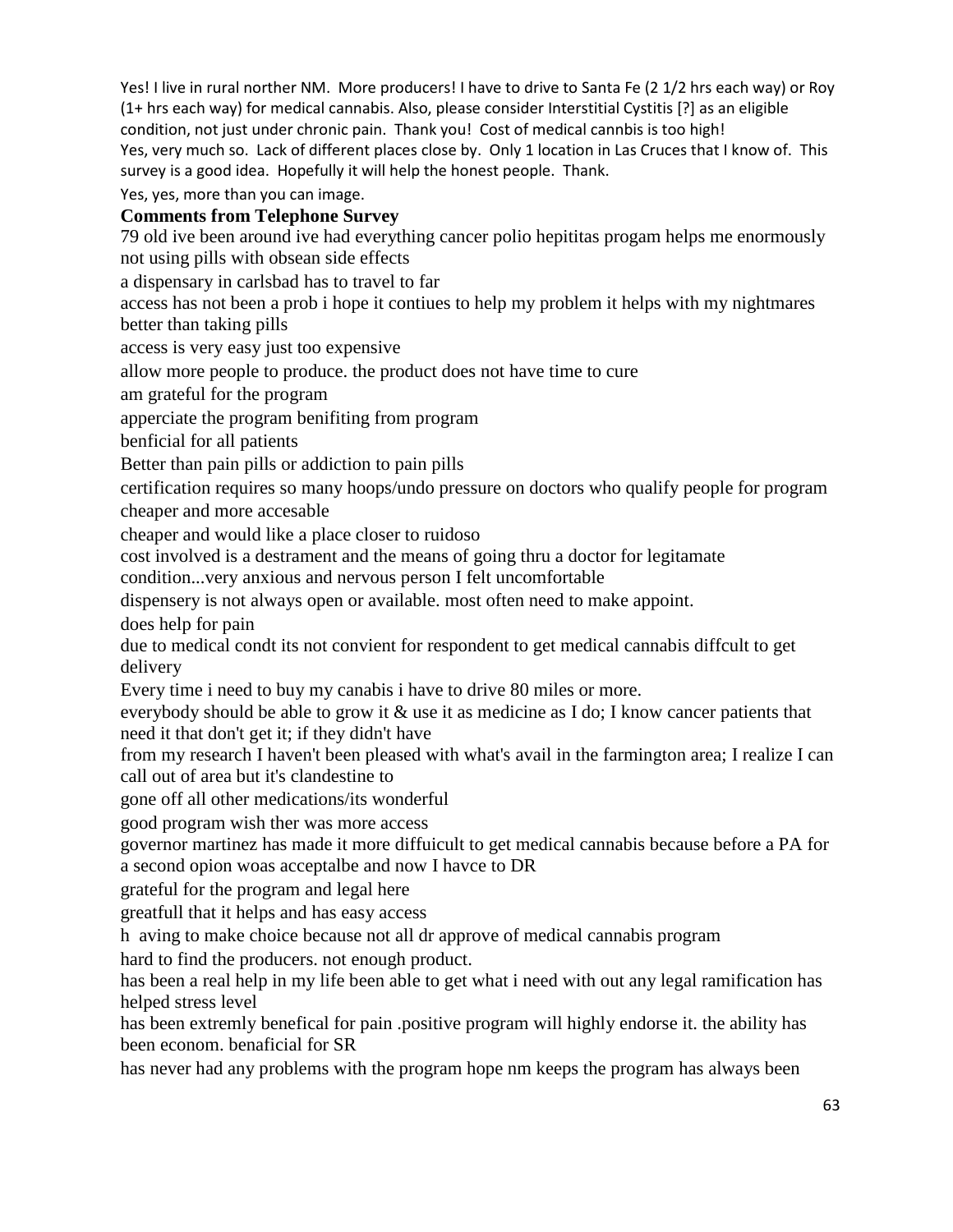treated fairly and kind has saved her life - was not able to drink; eat or take medication prior to program - only needs 2 puffs when nausea/headaches - so simple - huge relief help me sleep gives me an appt helped in 3-4 ways but expensive helping me sleep alot hopes to continue to qualify; helps more than prescribed how long will it be before the federal government comes in and starts messing with people with personal production licenses? I appreciate the st I am a VA veteran. I'm doing something the govt doesn't want to do which they should b/c then I owuldn't have to go to the hospital every year. I am glad to do anything to help the program. I am pleased to say; it works; it works; it works. I applaud the state of NM doh for their foresight and compassionate consideration. I am so glad it is there to help relieve stres anxiety I am very grateful for being able to have it available and it is extremely helpful to me. I am very happy that my doctor approved me I appreciate it very much I find it very therapeutic; growing with the medical cannabis; it calms me down; it keeps me from being so agitated with my family;my wife also knows i have an incredible amount of trouble with the meical cannibus program people my doctor send my paperwork over a month ago and no response I have been personally been able to get what I need. I know that there are other people who have been turned away and not gotten what they need I have found that its been very beneficial in dealing with chronic pain. I am appreicateive of the medical canabis program and would like to see it I have not tried the provider in Ruidoso; but I have heard of them. The listings of providers in initial paperwork that came with card was very I know several other people in town that have cards and licenses. They know I have a growers license and want me to supply them. I tell them I can't. I live in Las Cruces; I had to go to Espanola for a funeral about 2 weeks ago and I stopped at the border patrol and the dogs alerted on my vehicle i love it . it does really work I noticed a huge shortage and a lot of people not just myself are having to go without. I read the paper all the time I think its something that should be treated spereately as a different form of medication not as part of standard issue I really appreciate the program as well as the personnel in the dept of health I've worked with. I find it cumbersome the process that require I thank god for being able to use it. I thank the good lord every day that we're able to do this b/c it benefits more than pharmaceuticals; I think if I didn't have this I would be I think it is one of the best programs I've heard about in order to get consulting and people to help you with what you need and since I think that it is a good idea I think the DOH should probably consider the amount distributors are allowed to produce; the amount they're legally entitled to grow in a month should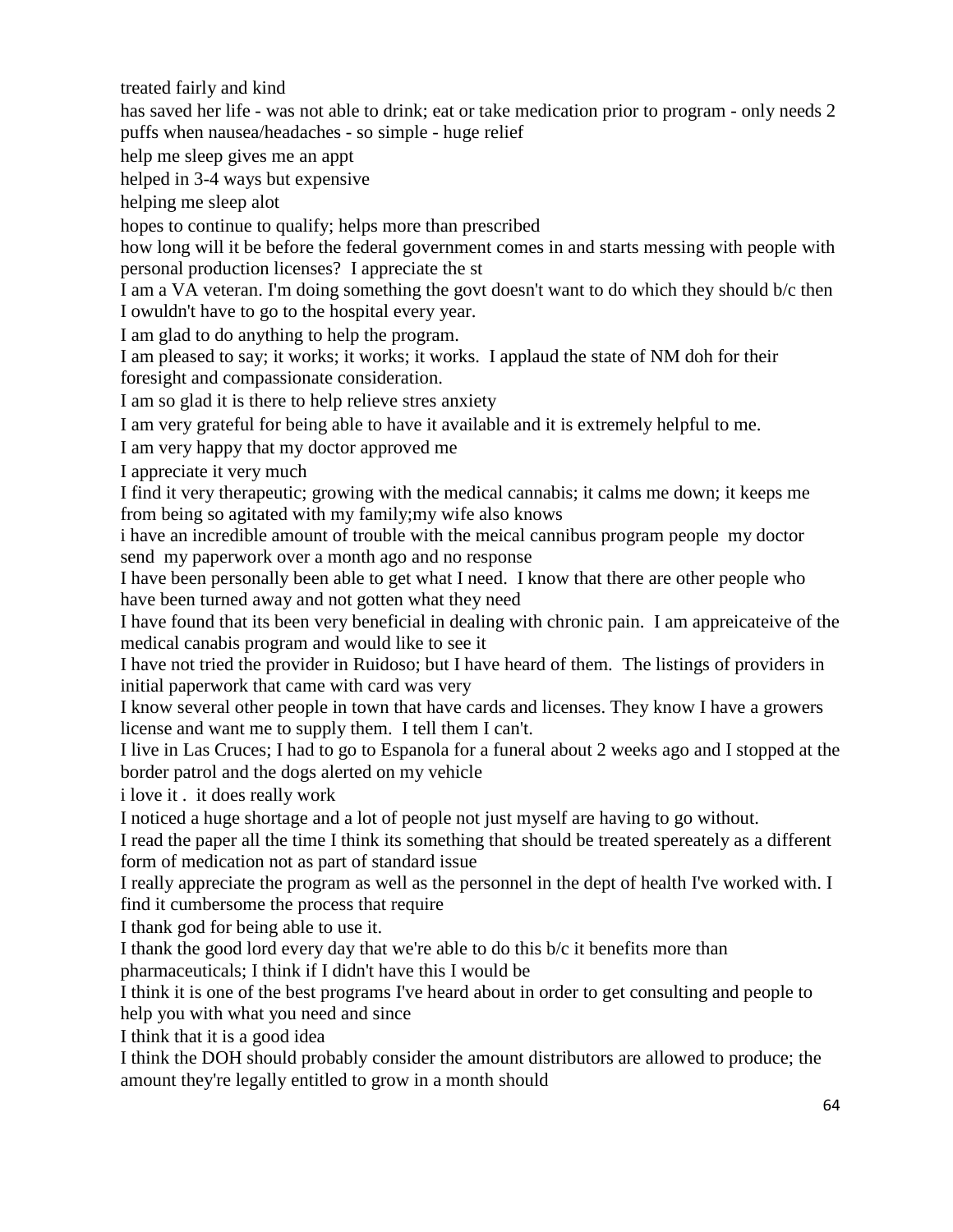I think this is a gerat program that allows people to access other options for their medical conditions. Keep the program around; keep it available.

I wish I didn't have to travel 2 hours to get it.

I wish it cost less. It's too expensive to buy.

I wish it were easier; less distance; less expensive.

I wish there was a dispenserary in Clovis; other places are 2 hours away.

I wish there was something closer; i have to drive 120 miles round trip. I wish it was less expensive.

I wish there would be a dispensary closer to home or deliver to my house. I would like; I'm disabled & on fixed income it would be nice if my insurance

I wish we would have more places to go and buy.

I would like to be able to coop it with another user/grower.

I would like to see a more consistant supply

I wouldn't mind seeing some more producers and I wouldn't mind being one of them. We applied to be one but then it go weird; think it's all in

if a person has the same contidion for all there life why do they have to reapply every year they should just give it to you for a longer period of

if they could have more of a perpetual supply. the programs been great better than the pharmacuitcals i was taking before

I'm hoping they can produce more than last year b/c they ran out and won't have any till October. I'm hoping they'll have more in Oct.; they're

I'm really glad I'm allowed to use the cannabis because it means I don't have to take pills and it helps me a lot.

I'm very glad they have this program. My primary care doctor is on medical marijuana board and I joined on his recommendation.

it helps him with his anxiety and pain

it is absolutely necessary for its patients and an amazing cure for a lot of people.

it is beneficial with people with a wide variety of medical conditions;

it is very helpful has offered SR lots of relief compared to other meds.

It really helps SR rather take this then over the counter drugs

It should be made easier. I shoulnt have to drive as far as I have to to get it. It should be made more readily available. Also...

It should continue.

it takes to long get approved.

it would be cheaper if i could grow it myself; it has helped her condition.

it would be nice if there were more legal places to purchase

it's a wonderful program; I have nothing but positive things to say about it; I don't like using drugs; cannabis is the only thing that

its been difficult to get the card renew its been three months about ten days without because of the delay

it's gotten much much better SWOP always has product. Program overall is extremely beneficial

it's greatly reduced my pain and I've been able to move. I've never been a cannabis user up to this point.

Its hard to access have to go to several people to say its ok to purchase alot of paper work.having to jump through so many hoops.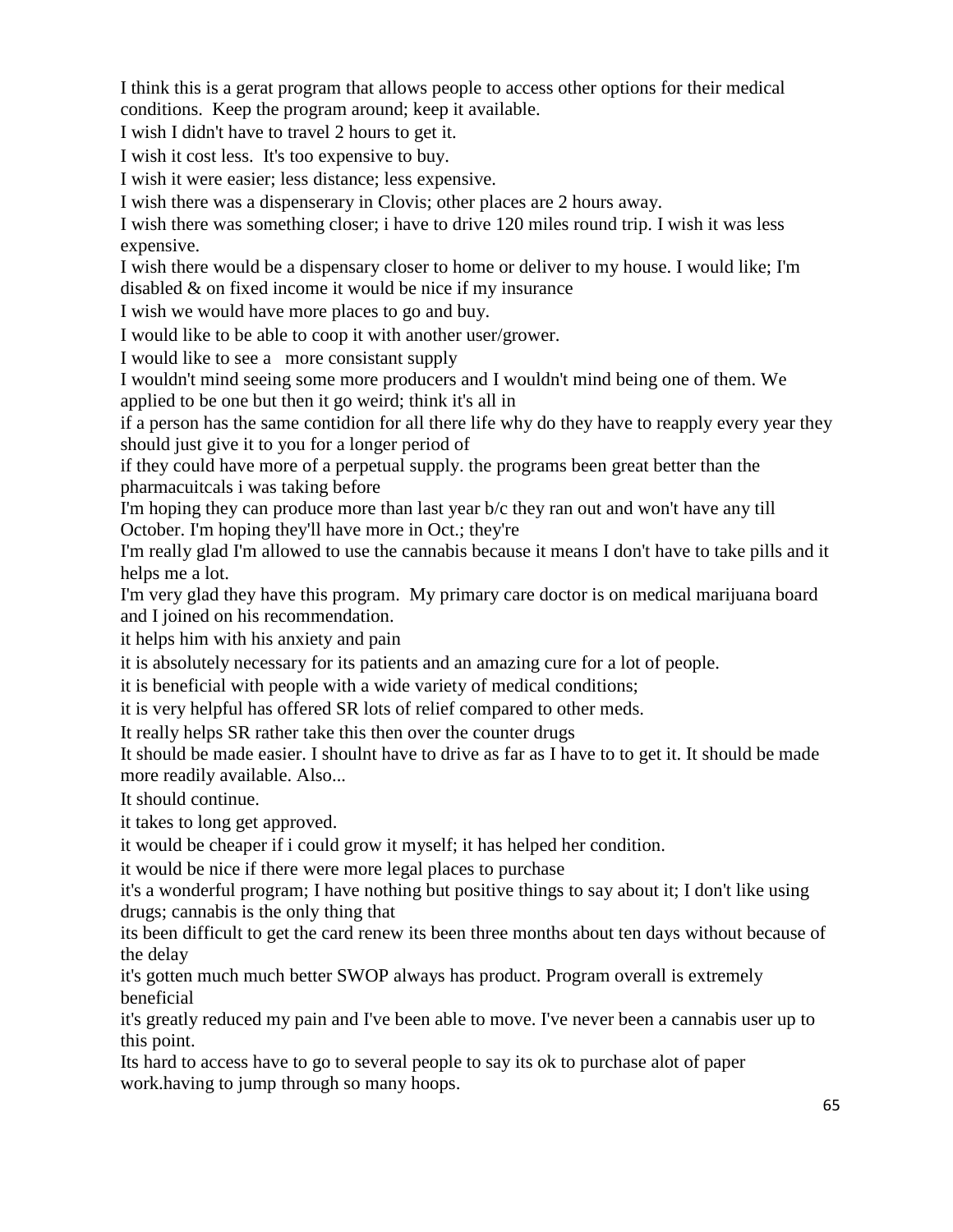its helped him out so much

Its wonderful and it helps me. Its really great.

I've been a chronic pain patient for 15 yrs doing oxy cotton; since I've started this program no oxy cotton no fentanyl and those drugs were

Just diagnosed w/ prostate cancer that's why it's been a major help to me mentally and physically. I appreciate greatly being in the program

Larger harvest; more easy to obtain; really nice program

last year for renewal of card sent app in aug didn't get renewal card till nov when growing need your card updated faster

legal system got involved in my case due to divorce and divorce degree has limited her use

let us grow it and pay them taxes and make them millions of dollars

Living down in Las Cruces it is hard because of the border patrol station. In Albuquerque it is easier because you don't have to drive through a border

Love that he does not have to sneak around

made me gain weight back just to make me feel better..not throw up food

make it a little bit easier on us..dispenserarys are having trouble keeping up

make it legal

misplaced form where licensed producers are located; no aware of how to obtain new list more accessable

more additional providers and strains

more quantity; sometimes I have to go to 2 different ones; I'd like to be able to go to just one like a regular pharmacy

My distributor that I go to is often without cannabis for walk ins or call in pickups. This problem seems to be getting worse and is frustrating.

need local dist. in Clovis. Distrubetors never have enough hard candy.

need to have a producer in the south valley in albuquerque.

Need to license more providers; currently licenses can not be obtained; and there is not enough cannabis available for patients.

need to provide more medicine..cost effective ness biggest problem

need to raise plant count for personal production licensee; if there is a problem; then forced to purchase; if have excess can take to dispensary

needs to be legalized straight across the board; cards should be used in other states not enough being produced to meet demand

not enough producers which is why i have to grow my own. when i first started everyone seemed to be out

Open more places. people have to drive a lot. I have to drive 43 miles when I am in pain all the way

peace of mind definte thuraputic method; helps me sleep very impressive. benefical if state could speed up the process to get your card and renewal11

please make it more available for people to grown and distribute to clinics. There is not enough production to supply the clinics. I think that the

Producer SR is familiar with are all very responsible and consistant would be nice to grow more see alot of people waiting would be nice to be like

Producers are hard-working; but the demand seems to be getting worse; wish there were more producers and that the current producers could produce more.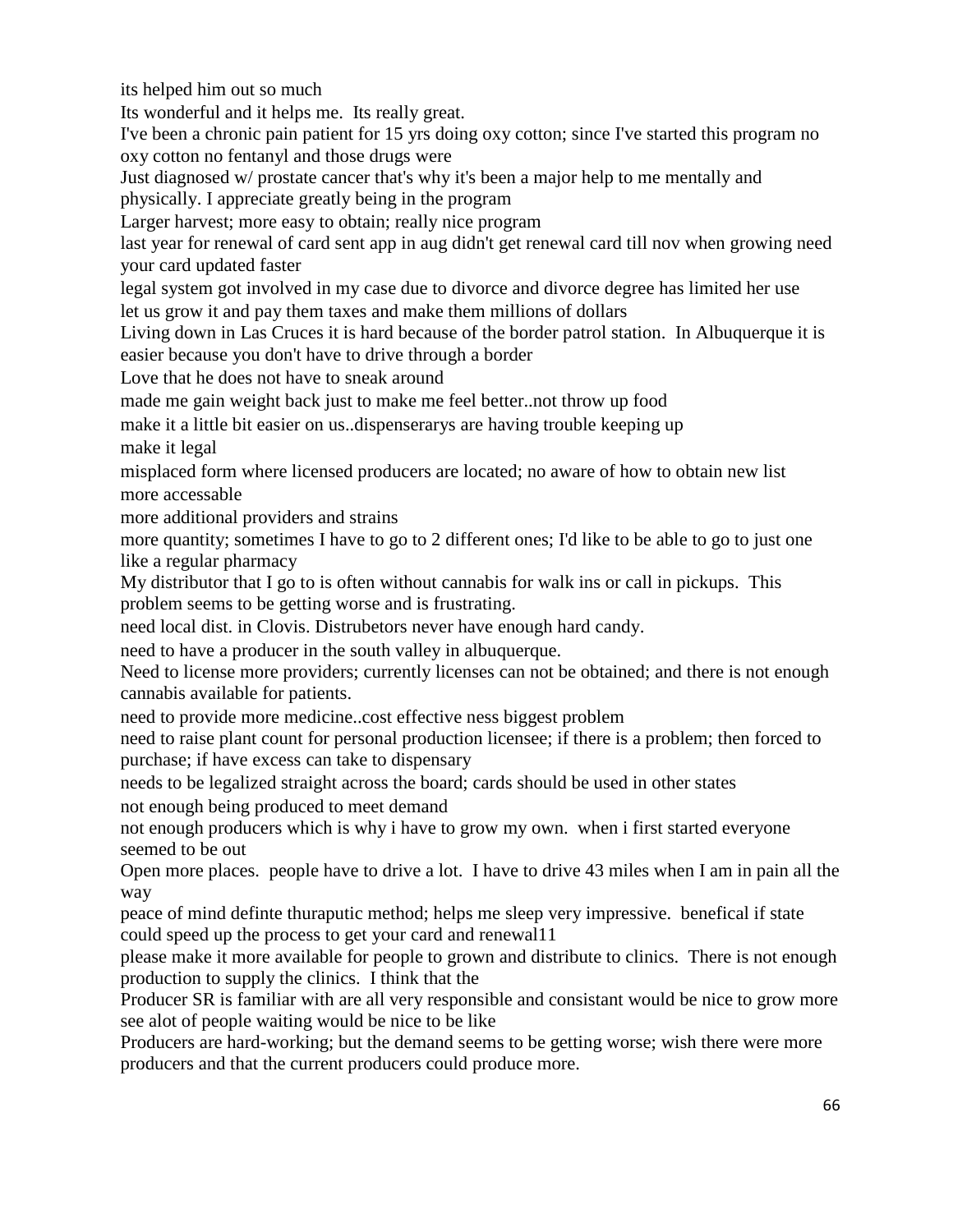products can be limited. the need for more producers.

program is great

Q15\_ot

Really does help SR

really hard to get quality cannibis. only 2 or 3 despensers. hard to get in extract.

Reason he cant go through licensed SR states he is on low income and cannot afford to buy from a licensed producer

see F4

seems like quality better but the supply is bad so I was forced to do it myself. always a shortage or a limited which is not sufficient see f4

she has a hard time getting into town to get it

she has found other ways to cope w her condition and doesnt plan on renewing license She would like more education about program She joined program to avoid addiction to prescription drugs

should allow producers more plants

Should be more accessible and cheaper

should be more available to patients w/out all the red tape/legal for everyone

so far it's been ok; been fine; everybody's been really nice. They're really nice at sandia botanicals and at rio rancho. What can I say; they're ok.

Some method of teaching people to grow it them selves

SR is scared that use will put her in jail.

Supply isalways low; people are turned away who have severe medical issues; amount allowed to be produced should be increased.

tell the governor to keep her hands off the program

Thank God for it

thank you

thank you for having this program in line.

thankful getting it in NM and people who need it are getting people out of their shell; help with lower back pain and other illness

that the program is very nice and organized; and informative.

the amount allowed to grow is way to low

the best medication she can take .without her medical cannabis she can not move. the other

medication she takes doesnt copare to the medical cannabis.

the best thing dr have perscribed

the dispensery are just to expensive and the quality is not that much better

the forms to fill out are out of date on the internet

the licensed producers should not be limited in their production

the need to have more dispensarys that cover cities.

the place i go to is great it should be legal

the plant limit does accomadote a perpetual harvest

the producers dont have enough supply for patients

the producers seem to run out a lot and I have to swap out between producers which is a drag The program has helped me a lot with my medical condition.

the reason I haven't had a problem with supply is that when I hear that the medicine is available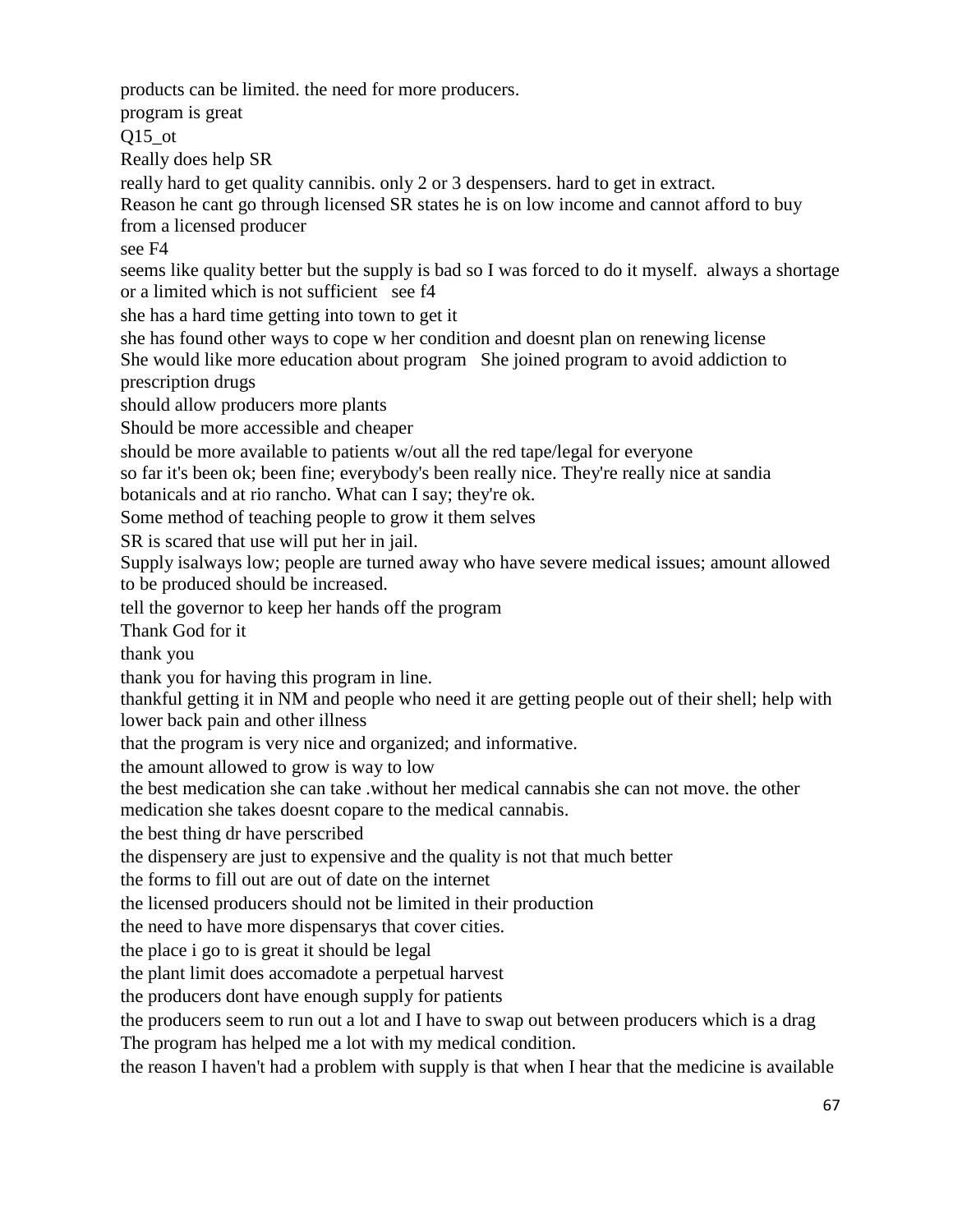I order immediately to avoid shortages

# THE RECERTIFICATION PROCESS IS DIFFICLT FOR VETERANS . FEELS DISCRIMATORY

the renewal process is a little bit clunky

the State of NM allow producers to have more product on hand so there is not any more shortages

the street prices are lower

There are only 2 places that always have a supply and for SR he is happy he can spoke just a little and it really helps him Also seeing counslor

there are alot of people that need it it is helping me very well only thing is it is very very expensive

they should allow more supply for personal and producers

they should leave us alone.

they should legalize it here cause of people like me that are suffering best solution for the pain. able to sleep at night

This is the only medication that helps my PTSD and anxiety.

to expenseive shold be better quality

to expensive to get. providers charge for doing the paperwork.

to save time going out of town 60 miles having more dispenceries closer to alamogordo due to cost of meds and gas..has to pass thru federal land

too expensive at the dispensory

urge the state to let distrubators to increse the amout of plants they grow so it can help the price . col allows unlimited supply helps patients

using for PTSD would like to get for chronic pain Can they come up with a pill that you can meter the dose instead of eating Pills and eatables were

Vast majority that need it hopes it continues. Helps w/ sleep and pain relief

very complex issue there are resonable people on both sides of issue..only think that has helped is medical cannibis...but it is very expensive

very expensive. use for pain and sleeping. without it; she would be able to handle what you have been going through. surgery in the past two years.

very good i am glad it is now available like this makes my life alot easier

very important was against it and now that tried really thankful for it been a life changer. with regular meds was very sleepy all time

Very rewarding for PTSD; pain for fibromialgia and previous back injuries

way too expensive. its crazy. its easier to grow

We could probably use one more producer in the four corners area. one producer can't handle enough production. we need more product and he is lim

we need distributors in southeast new mexico; we have to cross a check point if we want to buy in Las Cruces and we're not supposed to cross the

when he started the progam he was on narcotics and now he is narcotics free

when I have called to see if there's any available it's been spotty/inadequate.

when trying to get license had to jump through loops they are not compassionate They don't believe you

wish dispensaries could stock more and different varitie s; more selection

WISH I HAD THE MONEY TO GET IT